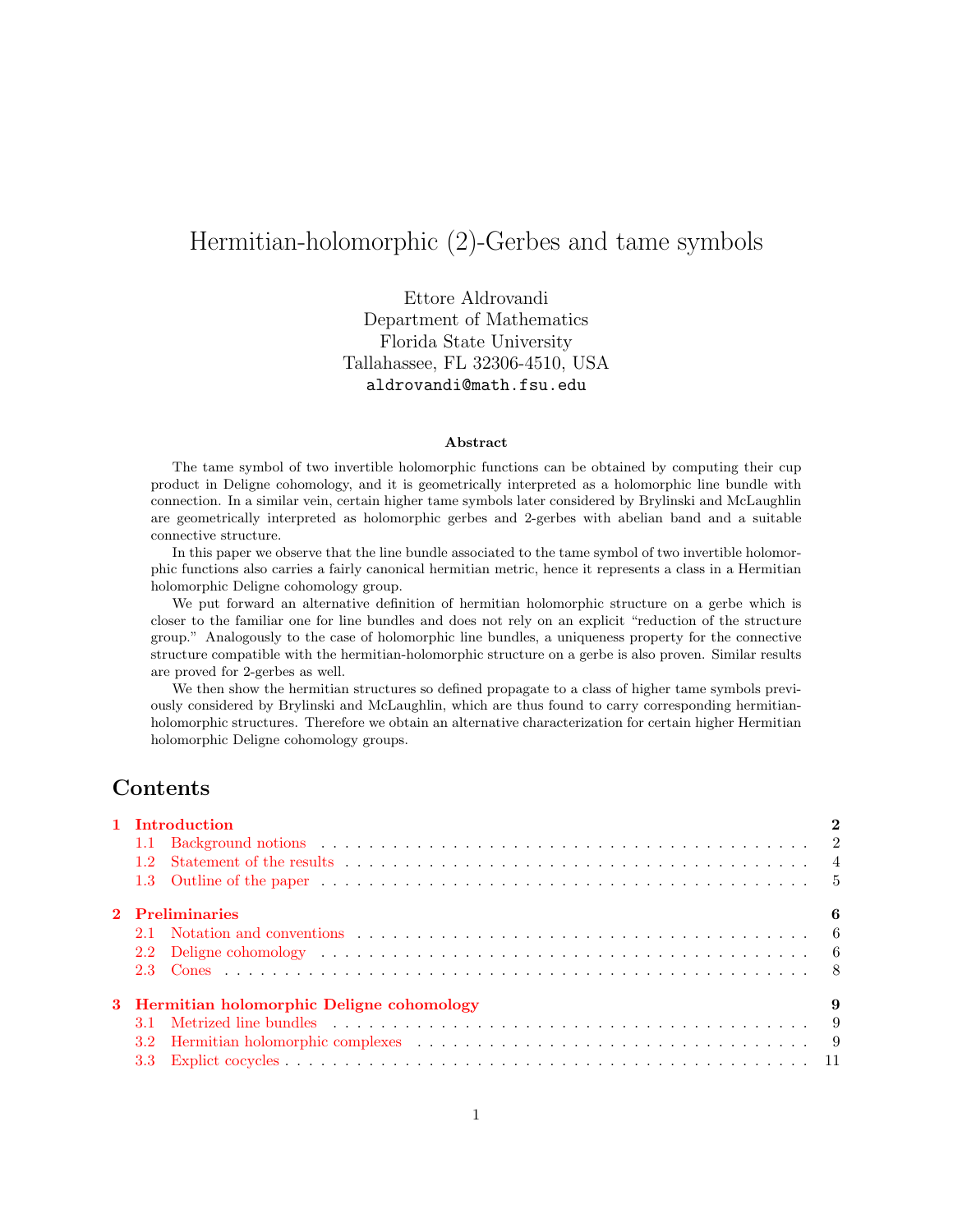|                    | 4 Tame symbol and hermitian structure     |                                                           |  |  |
|--------------------|-------------------------------------------|-----------------------------------------------------------|--|--|
|                    |                                           |                                                           |  |  |
|                    |                                           |                                                           |  |  |
|                    | 5 Hermitian holormophic gerbes            |                                                           |  |  |
|                    | 5.1                                       |                                                           |  |  |
|                    | 5.2                                       |                                                           |  |  |
|                    | 5.3                                       |                                                           |  |  |
|                    | 5.4                                       | The symbol $(f, L]_{h,h}$ and $(1, L)_{h,h}$ are $(1, L)$ |  |  |
|                    |                                           |                                                           |  |  |
|                    |                                           |                                                           |  |  |
| A Heisenberg group |                                           | 23                                                        |  |  |
|                    | <b>B</b> Remarks on Hodge-Tate structures |                                                           |  |  |
|                    |                                           |                                                           |  |  |
|                    |                                           |                                                           |  |  |
|                    |                                           |                                                           |  |  |

# <span id="page-1-0"></span>1 Introduction

The aim of this work is two-fold. For an analytic manifold  $X$  we investigate geometric objects corresponding to the elements of certain low-degree Hermitian-Holomorphic Deligne cohomology groups. These groups, denoted here  $H_{\mathcal{D}_{h,h}}^k(X,l)$ , for two integers k and l, were defined in [\[11](#page-26-0)] and, in a slightly different fashion, later in[[1\]](#page-25-0). It is already an observation by Deligne (cf. [[14\]](#page-26-1)) that  $H_{\mathcal{D}_{h,h}}^2(X,1) \cong \widehat{\text{Pic }X}$ , the group of isomorphism classes of holomorphic line bundles with hermitian fiber metric. Here we define an appropriate notion of hermitian structure on a gerbe (or 2-gerbe) bound by  $\mathcal{O}_X^{\times}$  and show that the corresponding (equivalence) classes are in bijective correspondence with the elements of  $H_{\mathcal{D}_{h,h}}^k(X,1)$ , for  $k=3,4$ .

As a second result and application, we show that the torsors and (2-)gerbes underlying the cup products in ordinary Deligne cohomology studied by Brylinski-McLaughlin[[8,](#page-26-2) [9\]](#page-26-3) can be equipped in a rather natural way with the above mentioned hermitian structures, thus producing classes in the Hermitian-Holomorphic variant. More precisely, we modify the cup product at the level of Deligne complexes to land into a Hermitian-Holomorphic one. This modification is actually quite a natural one from the point of view of Mixed Hodge Structures.

## <span id="page-1-1"></span>1.1 Background notions

To explain things a little bit more, let X be an analytic manifold and let  $A \subseteq \mathbb{R}$  be a subring—typically  $A = \mathbb{Z}, \mathbb{Q}$  or  $\mathbb{R}$ . For any integer j, set  $A(j) = (2\pi\sqrt{-1})^j A$  and let  $A(j)_\mathbb{D}^{\bullet}$  be the Deligne complex

$$
A(j)_X \hookrightarrow \mathcal{O}_X \to \underline{\Omega}^1_X \to \cdots \to \underline{\Omega}^{j-1}_X.
$$

It is well known that (at the level of the derived category) there are maps  $A(j)_\mathcal{D}^{\bullet} \otimes A(k)_\mathcal{D}^{\bullet} \to A(j+k)_\mathcal{D}^{\bullet}$  $\mathcal{D}$ inducing a cup product in cohomology

$$
H^p_{\mathcal{D}}(X, A(j)) \otimes H^q_{\mathcal{D}}(X, A(k)) \xrightarrow{\cup} H^{p+q}_{\mathcal{D}}(X, A(j+k)),
$$

where we have used the notation  $H^p_{\mathcal{D}}(X, A(j)) = \mathbf{H}^p(X, A(j)_{\mathcal{D}}^{\bullet})$  for the *Deligne cohomology* groups, and  $\mathbf{H}^{\bullet}(X, -)$  denotes hypercohomology.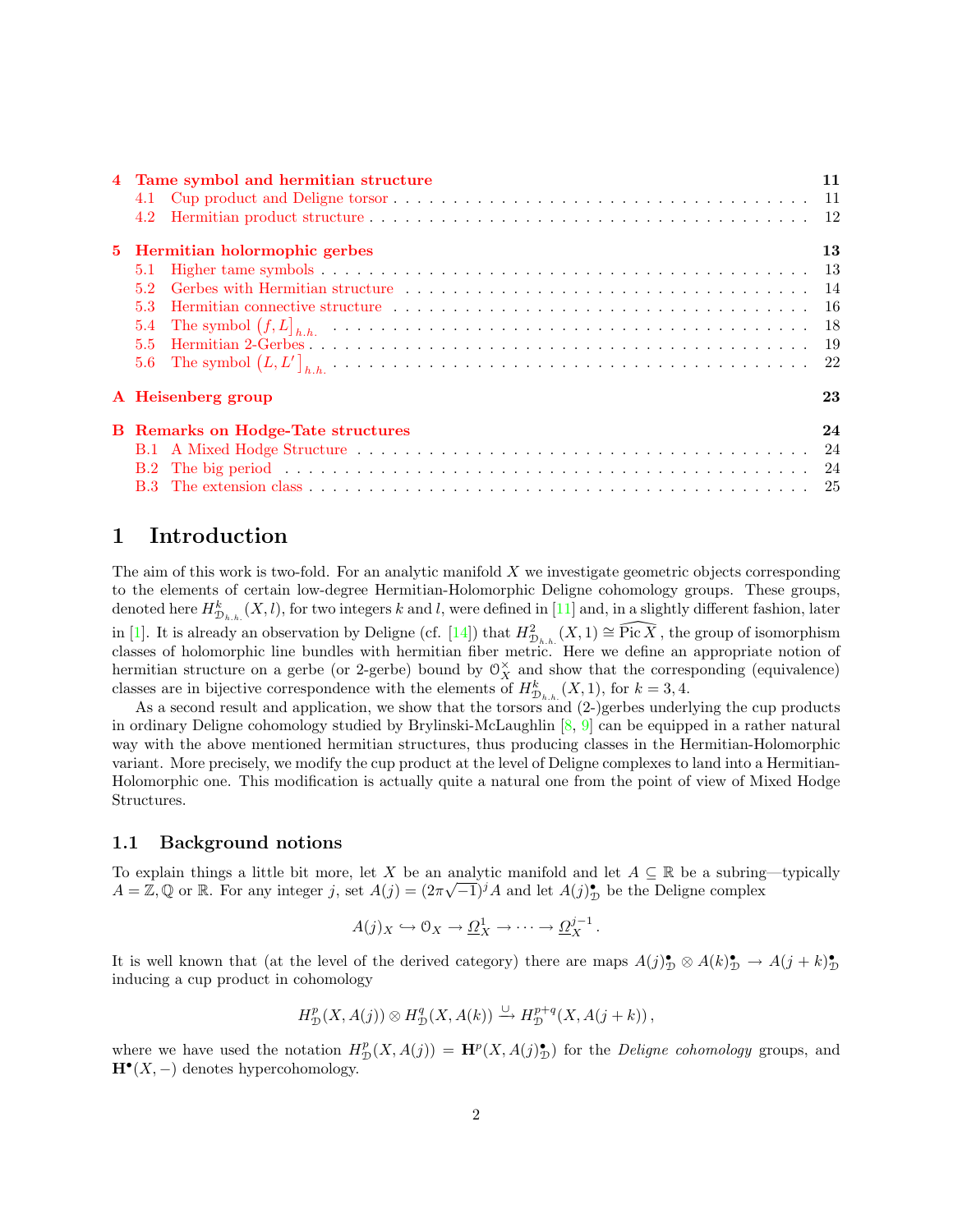The question of obtaining a geometric picture of the cup product in cohomology is a very interesting one. A chief foundational example is the following. For  $A = \mathbb{Z}$  the product

(1.1) 
$$
\mathbb{Z}(1)_{\mathcal{D}}^{\bullet} \otimes \mathbb{Z}(1)_{\mathcal{D}}^{\bullet} \longrightarrow \mathbb{Z}(2)_{\mathcal{D}}^{\bullet}
$$

corresponds to the morphism

(1.2) 
$$
\mathcal{O}_X^{\times} \otimes \mathcal{O}_X^{\times} \longrightarrow (\mathcal{O}_X^{\times} \xrightarrow{d \log} \underline{\Omega}_X^1)
$$

via the quasi-isomorphisms  $\mathbb{Z}(1)_{\mathcal{D}}^{\bullet} \stackrel{\simeq}{\to} O_X^{\times}[-1]$  and  $\mathbb{Z}(2)_{\mathcal{D}}^{\bullet} \stackrel{\simeq}{\to} (O_X^{\times})$ X  $\frac{d \log \Delta}{d X}$ [-1]. Deligne gave a geometric construction of [\(1.2\)](#page-2-0)and the ensuing cup product

<span id="page-2-1"></span><span id="page-2-0"></span>
$$
\mathcal{O}_X^{\times}(X) \otimes \mathcal{O}_X^{\times}(X) \xrightarrow{\cup} \mathbf{H}^1(X, \mathcal{O}_X^{\times} \xrightarrow{d \log} \underline{\Omega}_X^1)
$$

in his work on tame symbols, cf. [\[13](#page-26-4)]: If f and q are two invertible functions on X, namely two elements of  $\mathcal{O}_X^{\times}$ , their cup product corresponds to a  $\mathcal{O}_X^{\times}$ -torsor, denoted  $(f,g]$ , equipped with an analytic connection. Furthermore, if X is a Riemann surface, the complex  $(\mathcal{O}_X^{\times})$ X  $\frac{d \log \Delta}{d} \Omega_X^1$  is quasi-isomorphic to  $\mathbb{C}^\times$  and the product is interpreted as the *holonomy* of the connection. For X equal to a punctured disk  $D_p$  centered at p, if f and g are holomorphic on  $D_p$ , meromorphic at p, the holonomy of  $(f, g]$  computes the tame symbol

$$
(f,g)_p = (-)^{v(f)v(g)} (f^{v(g)}/g^{v(f)})(p),
$$

where $v(f)$  is the valuation of f at p, cf. [[2,](#page-25-1) [13,](#page-26-4) [19](#page-26-5)]. This justifies the use of the name tame symbol for  $(f, g]$ .

Aparticularly pleasant property is that when f and  $1 - f$  are both invertible a calculation [[13\]](#page-26-4) using the classical Euler's dilogarithm Li<sub>2</sub> shows that  $(f, 1 - f)$  is isomorphic to the trivial torsor equipped with the trivial connection d, namely the unit element in the group  $\mathbf{H}^1(X, \mathbb{O}_X^{\times})$ X  $\frac{d \log \Delta}{d X}$ . From this one also builds aninterpretation of the symbol associated to f and g in terms of Mixed Hodge Structures  $[13]$  $[13]$ .

In this particular example there appear degree 1 and 2 Deligne cohomology groups: specifically, it is made use of the fact that invertible functions determine elements in the group  $H_D^1(X, \mathbb{Z}(1)) \cong \mathcal{O}_X^*(X)$ , and, given f and g, the class of the torsor with connection  $(f, g]$  is an element of  $H^2_{\mathcal{D}}(X, \mathbb{Z}(2)) \cong H^1(X, \mathbb{O}_X^{\times})$ X  $\xrightarrow{d \log} \underline{\Omega}_X^1$ . It is therefore natural to investigate the geometric objects corresponding to similar cup products of higher degree. The case of  $(f, L]$ , where f is again an invertible function and L is an  $\mathcal{O}_X^{\times}$ -torsor, so it determines a classin  $H_D^2(X, \mathbb{Z}(1)) \cong H^1(X, \mathbb{O}_X^{\times})$ , was already considered in ref. [[13](#page-26-4)], where it is interpreted in terms of a gerbe  $\mathcal G$  over  $X$ .

This idea has been further pursued by Brylinski-McLaughlin,[[8,](#page-26-2) [9](#page-26-3)]. In their study of degree 4 characteristic classes they considered the symbols  $(f, L] \in H^3_{\mathcal{D}}(X, \mathbb{Z}(2))$  and, for a pair of  $O^{\times}_{X}$ -torsors,  $(L, L'] \in$  $H^4_{\mathcal{D}}(X,\mathbb{Z}(2))$ . The corresponding geometric objects are identified with a gerbe (resp. a 2-gerbe) both equipped with the appropriate analog of a connection. Furthermore, the obvious map  $\mathbb{Z}(2)_{\mathcal{D}}^{\bullet} \to \mathbb{Z}(1)_{\mathcal{D}}^{\bullet}$  induces a corresponding map  $H^k_{\mathcal{D}}(X,\mathbb{Z}(2)) \to H^k_{\mathcal{D}}(X,\mathbb{Z}(1))$  which simply forgetes the connection. Therefore elements in the groups  $H_D^k(X,\mathbb{Z}(1))$ , for  $k=3,4$  correspond to equivalence classes of (2-)gerbes bound by  $\mathcal{O}_X^{\times}$ , cf.[[7,](#page-26-6) [8,](#page-26-2) [9\]](#page-26-3). Thus in the end several Deligne cohomology groups have a concrete interpretation in terms of geometric data.

Hermitian-Holomorphic Deligne cohomology, as defined by Brylinski, cf.[[11](#page-26-0)], is an enhanced version of Deligne cohomology. For all positive integers l Brylinski introduces certain complexes  $C(l)$ <sup>o</sup>, and defines the Hermitian-Holomorphic Deligne cohomology groups as the sheaf hypercohomology groups:  $H_{\mathcal{D}_{h,h}}^k(X, l) =$  $\mathbf{H}^k(X, C(l)^{\bullet})$ . The complex  $C(l)^{\bullet}$  has a map  $C(l)^{\bullet} \to \mathbb{Z}(l)^{\bullet}_{\mathcal{D}}$ , thus there is an obvious map  $H_{\mathcal{D}_{h,h}}^{\overline{k}}(X, l) \to$  $H^k_{\mathcal{D}}(X,\mathbb{Z}(l))$  forgetting the extra-structure.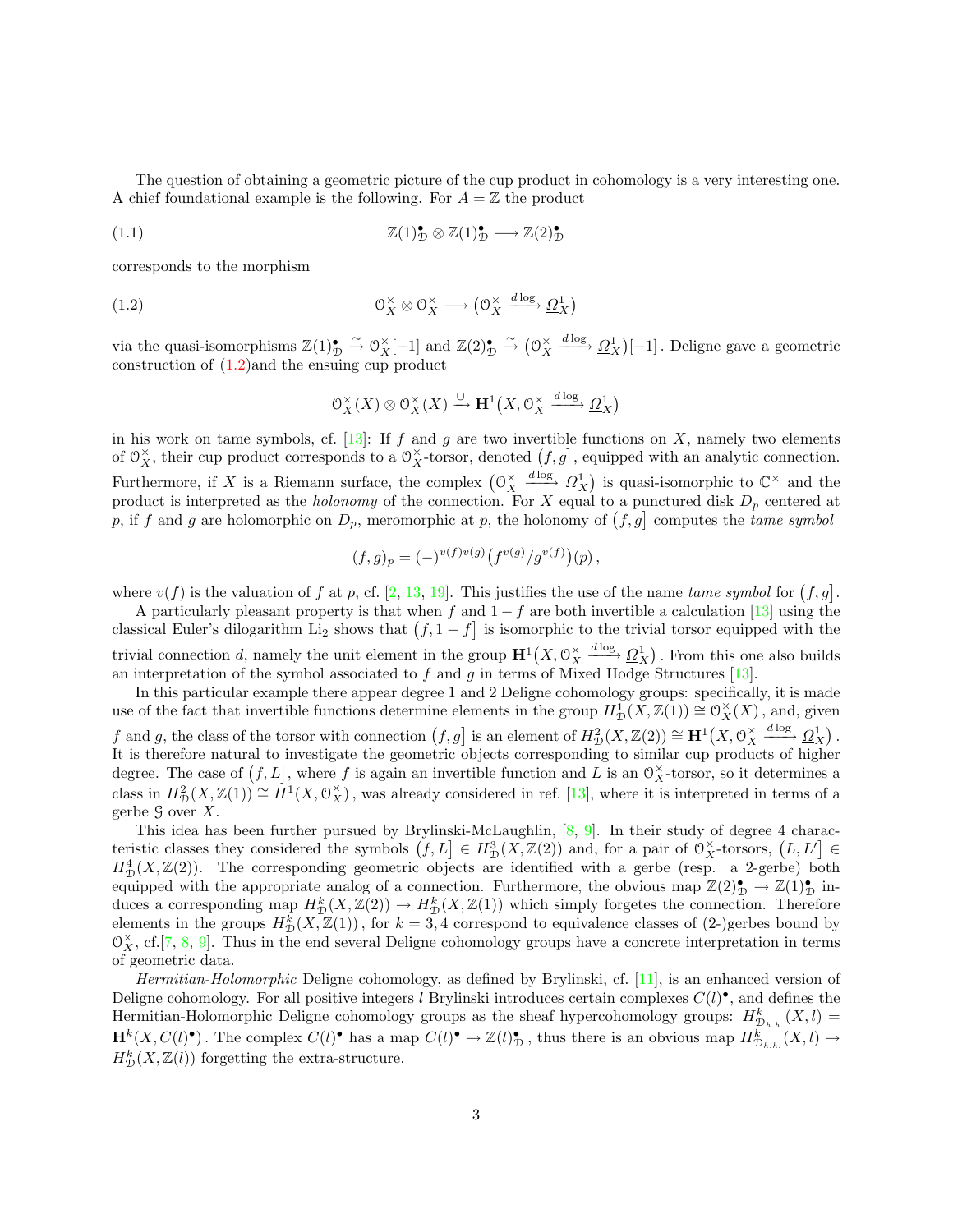A primary example is provided by Deligne's observation mentioned before, cf. [\[14](#page-26-1)], that

(1.3) 
$$
\widehat{\text{Pic }X} \cong \mathbf{H}^2(X,\mathbb{Z}(1)_X \to \mathcal{O}_X \to \underline{\mathcal{E}}_X^0),
$$

where  $\widehat{\text{Pic }X}$  is the set of isomorphism classes of  $\mathcal{O}_X^{\times}$ -torsors with hermitian metric, and  $\underline{\mathcal{E}}_X^0$  is the sheaf of smoothreal-valued functions on X. The complex in  $(1.3)$  $(1.3)$  is quasi-isomorphic to  $C(1)$ <sup>•</sup>, therefore

<span id="page-3-1"></span>
$$
\widehat{\text{Pic }X} \cong H^2_{\mathcal{D}_{h.h.}}(X,1).
$$

In fact, both complexes are quasi-isomorphic to the complex  $(0_X^{\times} \oplus \underline{\mathbb{T}}_X \to \underline{\mathbb{C}}_X^{\times})$  $\chi^{\times}$ [-1], [\[9](#page-26-3), [11](#page-26-0)], which encodes the reduction of the torsor structure from  $\mathcal{O}_X^{\times}$  to  $\underline{\mathbb{T}}_X$  afforded by the hermitian metric.

Concerning higher degrees, Brylinski-McLaughlin [\[9](#page-26-3), [12](#page-26-7)] gave a geometric interpretation for some of the groups  $H_{\mathcal{D}_{h,h}}^k(X, l)$ ,  $k = 3, 4$  and  $l = 1, 2$  in terms of classes of gerbes and 2-gerbes bound by  $\underline{\mathbb{T}}_X$  and equipped with a concept of connection valued in an appropriate Hodge filtration of the de Rham complex of X.

#### <span id="page-3-0"></span>1.2 Statement of the results

In this work we take on the same question of a geometric interpretation for some Hermitian-Holomorphic Deligne cohomology groups from a holomorphic view-point which, we believe, is complementary to that of Brylinski-McLaughlin. We define a hermitian structure on a  $\mathcal{O}_X^{\times}$ -gerbe  $\mathcal G$  as the assignment of a  $\underline{\mathcal{E}}_{U,+}^0$ torsor (the "+" denotes positive functions) to any object P of  $\mathcal{G}_U$  subject to several conditions spelled out in Definition [5.2.1.](#page-21-1) We prove that classes of gerbes with hermitian structures in this sense correspond to elementsof  $H_{\mathcal{D}_{h,h}}^3(X,1) \cong \mathbf{H}^3(X,\mathbb{Z}(1)_X \to 0_X \to \underline{\mathcal{E}}_X^0)$ , in complete analogy with ([1.3](#page-3-1)). Moreover we can define a type  $(1,0)$ -connective structure on G by requiring that to any object P of  $\mathcal{G}_U$  be assigned a  $F^1 \underline{A}_{U}^1$ -torsor, essentially repeating the steps in ref. [\[9](#page-26-3)]. (Here  $\underline{A}_{U}^{\bullet}$  is the smooth  $\mathbb{C}$ -valued de Rham complex, and  $F<sup>1</sup>$  is the first Hodge filtration.) Then a notion of compatibility between the hermitian structure and the connective one is defined, and in fact we prove there is only one such type  $(1,0)$  connective structure compatible with a given hermitian structure, up to equivalence. This result is analogous to the corresponding statement for hermitian holomorphic line bundles, that there is a unique connection — the canonical or  $Griffiths connection$  — compatible with both structures.

Similar results are available for 2-gerbes: we define a hermitian structure for a  $0_X^{\times}$ -2-gerbe G as the assignment of a  $\underline{\mathcal{E}}_{U,+}^0$ -gerbe for each object P of  $\mathsf{G}_U$ , subject to several conditions spelled out in Definition [5.5.1](#page-21-1). Analogously to the simpler case of gerbes, we have a concept of type  $(1,0)$  connectivity compatible with the hermitian structure and a uniqueness result up to equivalence.

A second line of results is more specific to the tame symbols we encountered before. Alongside with the map of complexes

<span id="page-3-2"></span>
$$
\mathbb{Z}(1)_{\mathcal{D}}^{\bullet} \otimes \mathbb{Z}(1)_{\mathcal{D}}^{\bullet} \longrightarrow \mathbb{Z}(2)_{\mathcal{D}}^{\bullet}
$$

we define a companion map

(1.4) 
$$
\mathbb{Z}(1)_{\mathcal{D}}^{\bullet} \otimes \mathbb{Z}(1)_{\mathcal{D}}^{\bullet} \longrightarrow 2\pi\sqrt{-1} \otimes C(1)^{\bullet}
$$

so that it is possible to obtain a different cup product valued in Hermitian-Holomorphic Deligne cohomology:

$$
H^i_{\mathcal{D}}(X,{{\mathbb Z}}(1))\otimes H^j_{\mathcal{D}}(X,{{\mathbb Z}}(1))\stackrel{\cup}{\longrightarrow} 2\pi\sqrt{-1}\otimes H^{i+j}_{{\mathcal{D}}_{h.h.}}(X,1)\,.
$$

An immediate consequence is that for f and g invertible, and  $L, L'$  line bundles, the torsor  $(f, g]$  and the gerbe  $(f, L]$  support natural hermitian structures of the type discussed above, in addition to the analytic connection (or connective) ones associated with the cup product in standard Deligne cohomology. The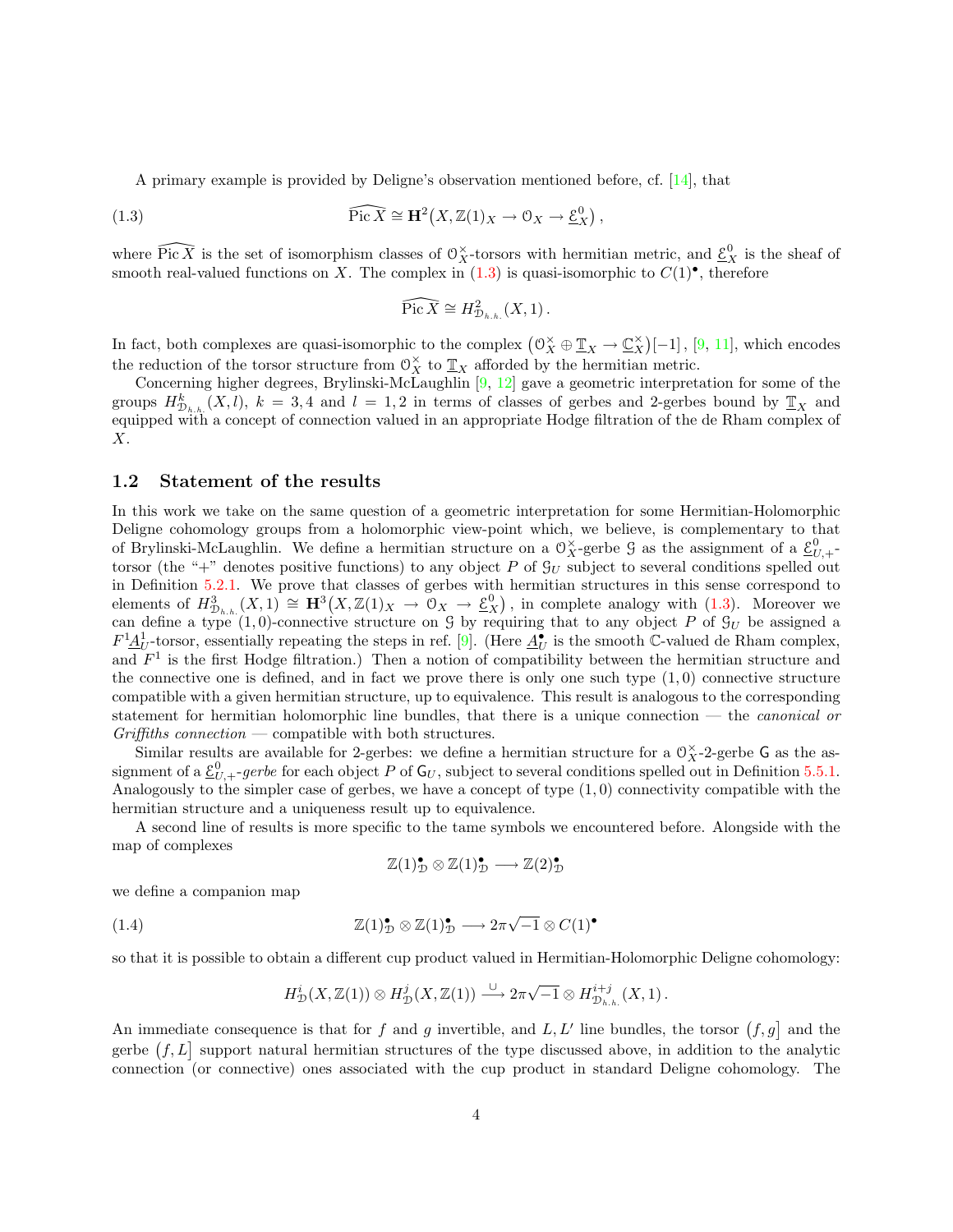same conclusions are valid for the 2-gerbe  $(L, L']$ . It turns out that supporting both structures is an easy consequence of the commutativity of the following diagram:

$$
H_{\mathcal{D}}^{i}(X,\mathbb{Z}(1)) \otimes H_{\mathcal{D}}^{j}(X,\mathbb{Z}(1)) \xrightarrow{\cup} 2\pi\sqrt{-1} \otimes H_{\mathcal{D}_{h.h.}}^{i+j}(X,1)
$$
  
\n
$$
\cup \downarrow \qquad \qquad \downarrow
$$
  
\n
$$
H_{\mathcal{D}}^{i+j}(X,\mathbb{Z}(2)) \xrightarrow{\text{forget}} H_{\mathcal{D}}^{i+j}(X,\mathbb{Z}(1))
$$

Indeed, forgetting either structure, brings us back to the same underlying object.

The map [\(1.4](#page-3-2)) has a rather natural definition from the point of view of Mixed Hodge Structures, whose rolein the matter was mentioned in relation with the product  $(1.1)$ , see [[13\]](#page-26-4). Namely, there is a "universal" MHS  $\mathcal{M}^{(2)}$  corresponding to an iterated extension of  $\mathbb{Z}(0)$  by  $\mathbb{Z}(1)$  by  $\mathbb{Z}(2)$ , where in this case  $\mathbb{Z}(n)$  denotes a Hodge-Tate structure. To  $\mathcal{M}^{(2)}$  we can associate a tensor — the "big period" —  $P(\mathcal{M}^{(2)}) \in \mathbb{C} \otimes_{\mathbb{Q}} \mathbb{C}$ cf.[[17\]](#page-26-8). The period is in fact a multiple of the extension class of  $\mathscr{M}^{(2)}$ , and it belongs to the kernel  $\mathscr{I} = \text{ker}(m: \mathbb{C} \otimes_{\mathbb{Q}} \mathbb{C} \to \mathbb{C})$  of the multiplication map. We find the map  $(1.4)$  corresponds to the image of  $P(\mathscr{M}^{(2)})$  under the "imaginary part" projection  $\mathbb{C} \otimes_{\mathbb{Q}} \mathbb{C} \to \mathbb{R}(1)$  given by  $a \otimes b \mapsto \text{Im}(a) \text{Re}(b)$ . On the otherhand, the standard one ([1.1\)](#page-2-1) involves the projection onto the Kähler differentials  $\mathscr{I} \to \mathscr{I}/\mathscr{I}^2$  given by  $a \otimes b \mapsto a \, db$ .

## <span id="page-4-0"></span>1.3 Outline of the paper

This work is organized as follows. In section [2](#page-5-0) we make some preliminaries observations about Deligne complexes and cohomology and collect a few needed facts. We recall the definition of Hermitian-Holomorphic Deligne cohomology and state some of its properties in section [3.](#page-8-0) Alongside Brylinski's complex  $C(l)$ , we use a complex quasi-isormorphic to it, denoted  $D(l)_{h.h.}^{\bullet}$ , which for a line bundle directly encodes the data defining the canonical connection.

In section [4](#page-10-1) we recall the definition of the tame symbol  $(f, g)$  for two invertible functions and some of its properties.We define the modified product  $(1.4)$  $(1.4)$  and show that through it, the torsor associated to  $(f, g]$ also comes equipped with a hermitian structure. As mentioned before, the product [\(1.4](#page-3-2)) and its relation with the standard for Deligne complexes become more clear when analyzed in terms of Hodge Structures. In order to do this, we felt necessary to recall a few elementary facts and calculations concerning Hodge-Tate structures that are certainly well-known to experts. For this reason, and also because this development lies somewhat aside this work's main lines, we present this material in appendix [B.](#page-23-0) This presentation relies in part on the Heisenberg group picture of the Deligne torsor, which we have recalled in appendix [A](#page-22-0).

Section [5](#page-12-0) is the main part of this work. There we redefine the notion of hermitian structure (modeled after that of connective structure) and prove that equivalence classes of these are classified by the groups  $H_{\mathcal{D}_{h,h}}^k(X,1)$ .We then apply this classification to the Hermitian structures and the product ([1.4](#page-3-2)) for the higher versions of the tame symbols considered by Brylinski-McLaughlin.

#### Acknowledgements

Parts of the present work were written while visiting the Department of Mathematics, Aarhus University, Arhus, Denmark; the International School for Advanced Studies (SISSA), Trieste, Italy; the Department of Mathematics, Instituto Superior Técnico, Lisbon, Portugal. It is a pleasure to thank all these institutions for ospitality, support, and for providing an excellent, friendly, and stimulating research environment.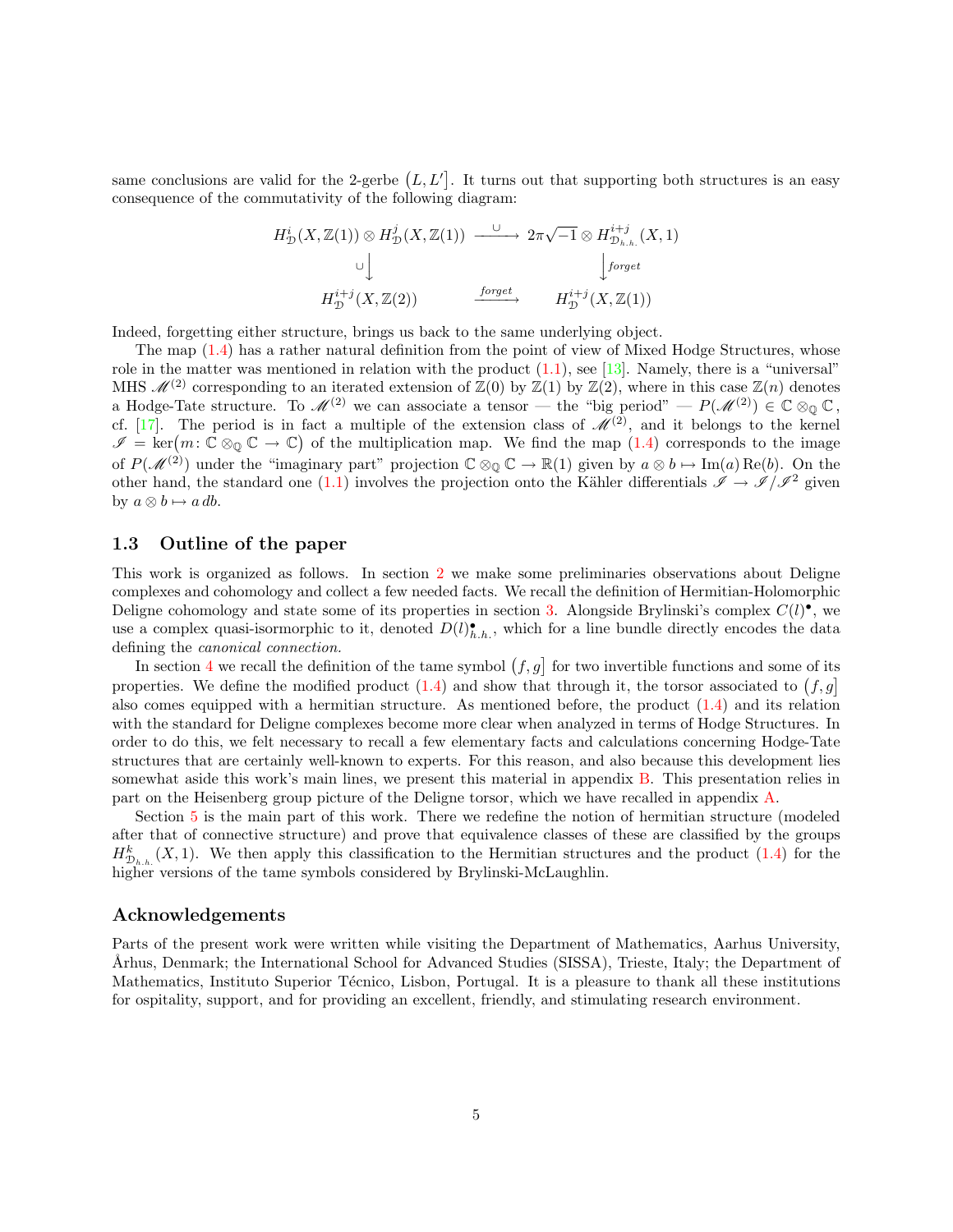# <span id="page-5-0"></span>2 Preliminaries

## <span id="page-5-1"></span>2.1 Notation and conventions

If z is a complex number, then  $\pi_p(z) \stackrel{\text{def}}{=} \frac{1}{2}(z + (-1)^p \overline{z})$ , and similarly for any other complex quantity, e.g. complex valued differential forms. For a subring A of R and an integer j,  $A(j) = (2\pi\sqrt{-1})^j A$  is the Tate twist of A. We identify  $\mathbb{C}/\mathbb{Z}(j) \cong \mathbb{C}^\times$  via the exponential map  $z \mapsto \exp(z/(2\pi\sqrt{-1})^{j-1})$ , and  $\mathbb{C}/\mathbb{R}(j) \cong \mathbb{R}(j-1)$ .

If X is a complex manifold,  $\underline{A}_{X}^{\bullet}$  and  $\underline{\Omega}_{X}^{\bullet}$  denote the de Rham complexes of sheaves of smooth C-valued and holomorphic forms, respectively. We denote by  $\underline{\mathcal{E}}_X^{\bullet}$  the de Rham complex of sheaves of real valued differential forms and by  $\underline{\mathcal{E}}_X^{\bullet}(j)$  the twist  $\underline{\mathcal{E}}_X^{\bullet} \otimes_{\mathbb{R}} \mathbb{R}(j)$ . We set  $\mathcal{O}_X \equiv \underline{\Omega}_X^0$  as usual. When needed,  $\underline{A}_X^{p,q}$  will denote the sheaf of smooth  $(p, q)$ -forms. We use the standard decomposition  $d = \partial + \overline{\partial}$  according to types. Furthermore, we introduce the differential operator  $d^c = \partial - \bar{\partial}$  (contrary to the convention, we omit the factor  $1/(4\pi\sqrt{-1})$ ). We have  $2\partial\bar{\partial} = d^c d$ . The operator  $d^c$  is an imaginary one and accordingly we have the rules

$$
d\pi_p(\omega) = \pi_p(d\omega) , \quad d^c \pi_p(\omega) = \pi_{p+1}(d^c \omega)
$$

for any complex form  $\omega$ .

An open cover of X will be denoted by  $\mathfrak{U}_X$ . If  $\{U_i\}_{i\in I}$  is the corresponding collection of open sets, we write  $U_{ij} = U_i \cap U_j$ ,  $U_{ijk} = U_i \cap U_j \cap U_k$ , and so on. More generally we can also have  $\mathfrak{U}_X = \{U_i \to X\}_{i \in I}$ , where the maps are regular coverings in an appropriate category. In this case intersections are replaced by  $(n+1)$ -fold fibered products  $U_{i_0i_1\cdots i_n} = U_{i_0} \times_X \cdots \times_X U_{i_n}$ .

If  $\overline{F}^{\bullet}$  is a complex of abelian sheaves on X, its Cech resolution with respect to a covering  $\mathfrak{U}_X \to X$  is the double complex

$$
\mathsf{C}^{p,q}(\underline{F}) \stackrel{\text{def}}{=} \check{C}^q(\mathfrak{U}_X, \underline{F}^p),
$$

where the q-cochains with values in  $\underline{F}^p$  are given by  $\prod \underline{F}^p(U_{i_0\cdots i_n})$ . The Čech coboundary operator is denoted δ. The convention we use is to put the index along the Čech resolution in the *second* place, so if we denote by d the differential in the complex  $\underline{F}^{\bullet}$ , the total differential is given by  $D = d + (-1)^p \delta$  on the component  $\check{C}^q(\mathfrak{U}_X, \underline{F}^p)$  of the total simple complex. Furthermore, recall that the Koszul sign rule causes a sign being picked whenever two degree indices are formally exchanged. For Cech resolutions of complexes of sheaves it leads to the following conventions. If  $\underline{G}^{\bullet}$  is a second complex of sheaves on X, then one defines the cup product

$$
\cup: \mathsf{C}^{p,q}(\underline{F}) \otimes \mathsf{C}^{r,s}(\underline{G}) \longrightarrow \check{C}^{q+s}(\mathfrak{U}_X, \underline{F}^p \otimes \underline{G}^r) \subset \mathsf{C}^{p+r,q+s}(\underline{F} \otimes \underline{G})
$$

of two elements  $\{f_{i_0,\ldots,i_q}\}\in \mathbb{C}^{p,q}(\underline{F})$  and  $\{g_{j_0,\ldots,j_s}\}\in \mathbb{C}^{r,s}(\underline{G})$  by

$$
(-1)^{qr} f_{i_0,\dots,i_q} \otimes g_{i_q,i_{q+1},\dots,i_{q+s}}.
$$

For a given complex of abelian objects, say  $C^{\bullet}$ , the symbol  $\sigma^{i}$  denotes sharp truncation at the index *i*:  $\sigma^i \mathsf{C}^p = 0$  for  $p < i$ .

### <span id="page-5-2"></span>2.2 Deligne cohomology

Thereare several models for the complexes to use to compute Deligne cohomology [[15,](#page-26-9) [2\]](#page-25-1). For  $A \subset \mathbb{R}$  and an integer  $j$  the latter is the hypercohomology:

$$
H^{\bullet}_{\mathcal{D}}(X, A(j)) = \mathbf{H}^{\bullet}(X, A(j)^{\bullet}_{\mathcal{D}}).
$$

Here  $A(p)_{\mathcal{D}}^{\bullet}$  is the Deligne complex

<span id="page-5-4"></span>(2.1) 
$$
A(j)_{\mathcal{D}}^{\bullet} = A(j)_{X} \xrightarrow{i} \mathcal{O}_{X} \xrightarrow{d} \underline{\Omega}_{X}^{1} \xrightarrow{d} \cdots \xrightarrow{d} \underline{\Omega}_{X}^{j-1}
$$

<span id="page-5-3"></span>(2.2) 
$$
\xrightarrow{\simeq} \text{Cone} \left( A(j)_X \oplus F^j \underline{\Omega}_X^{\bullet} \xrightarrow{i-j} \underline{\Omega}_X^{\bullet} \right)[-1],
$$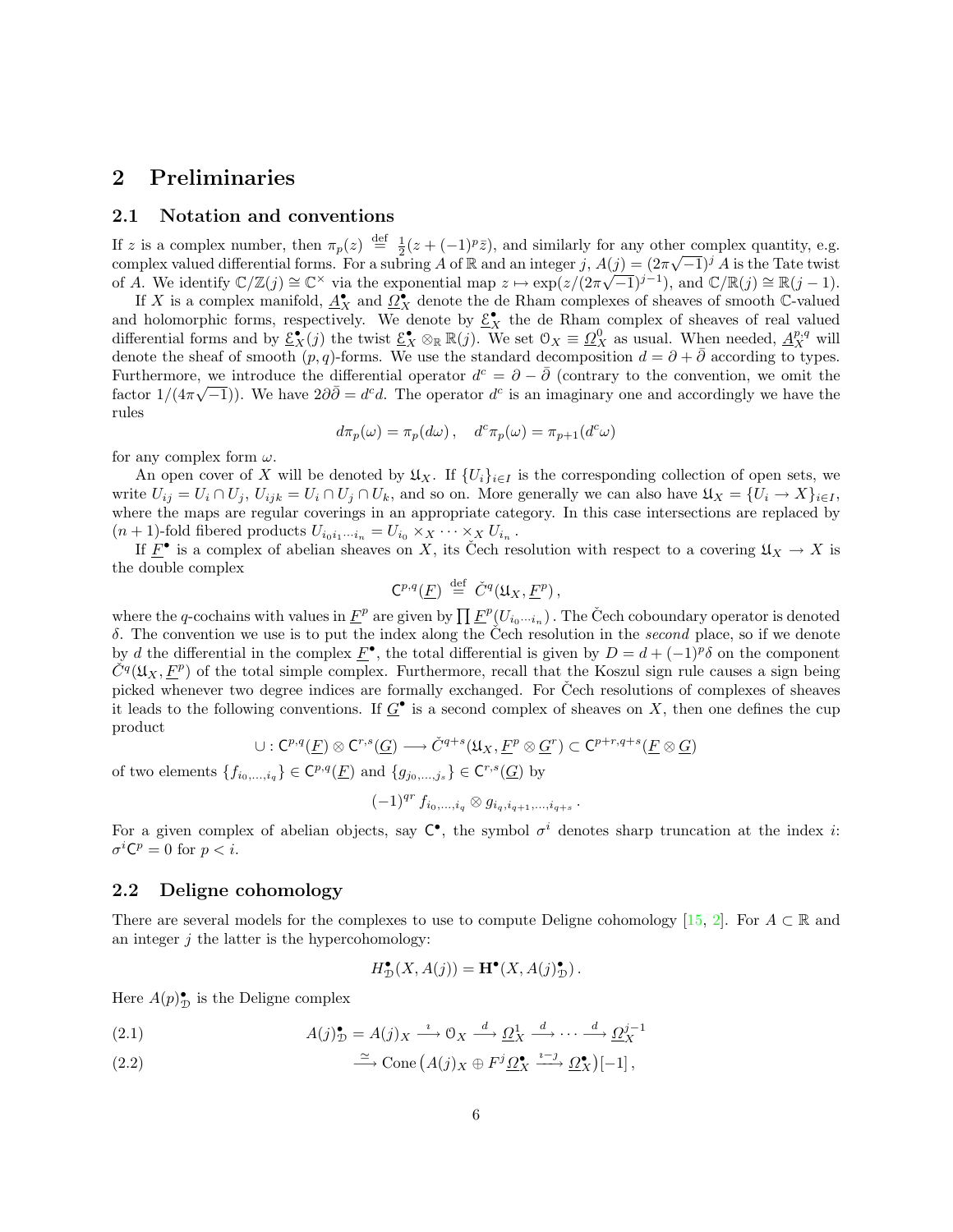where  $F^j \mathcal{Q}_X^{\bullet}$  in eqn. [\(2.2\)](#page-5-3) is the Hodge ("stupid") filtration on the de Rham complex. The symbol  $\stackrel{\simeq}{\longrightarrow}$ denotes a quasi-isomorphism. In view of Beĭlinson formula for the cup product on cones to be recalled below[[3\]](#page-26-10), Deligne complexes acquire a family of cup-products (depending on a real parameter  $\alpha$ )

<span id="page-6-1"></span>
$$
A(j)_{\mathcal{D}}^{\bullet} \otimes A(k)_{\mathcal{D}}^{\bullet} \xrightarrow{\cup_{\alpha}} A(j+k)_{\mathcal{D}}^{\bullet}.
$$

Cup products related to different values of the parameter  $\alpha$  are related by homotopy-commutative diagrams, hence they induce a well defined graded commutative cup-product in cohomology

(2.3) 
$$
H^p_{\mathcal{D}}(X, A(j)) \otimes H^q_{\mathcal{D}}(X, A(k)) \xrightarrow{\cup} H^{p+q}_{\mathcal{D}}(X, A(j+k)).
$$

Inorder to explicitly compute cup products, the model given by eqn.  $(2.1)$  $(2.1)$  leads to simpler formulas (when it can be used). If  $f \in A(j)_D^{\bullet}$  and  $g \in A(k)_D^{\bullet}$ , then from ref. [\[15](#page-26-9)] we quote:

(2.4) 
$$
f \cup g = \begin{cases} f \cdot g & \text{deg } f = 0, \\ f \wedge dg & \text{deg } f > 0 \text{ and } \deg g = k, \\ 0 & \text{otherwise.} \end{cases}
$$

The following examples are well known and will frequently recur in the following.

**Example 2.2.1.** For  $A = \mathbb{Z}$  it is immediately verified that  $\mathbb{Z}(1)_D^{\bullet} \stackrel{\simeq}{\rightarrow} \mathbb{O}_X^{\times}[-1]$  via the standard exponen-**Example 2.2.1.** For  $A = \mathbb{Z}$  it is immediately verified that  $\mathbb{Z}(1)_D \to \mathbb{Z}(X_1^{-1})$  via the standard exponential sequence, so that  $H_D^k(X, \mathbb{Z}(1)) \cong H^{k-1}(X, \mathbb{O}_X^{\times})$ . In particular  $H_D^1(X, \mathbb{Z}(1)) \cong H^0(X, \mathbb{O}_$ invertibles on X, and  $H_D^2(X, \mathbb{Z}(1)) \cong Pic(X)$ , the Picard group of line bundles over X.

Example 2.2.2.  $\mathbb{Z}(2)_{\mathcal{D}}^{\bullet} \stackrel{\simeq}{\rightarrow} (\mathbb{O}_{X}^{\times})$ X  $\frac{d \log}{d}$   $\Omega_X^1$ [-1]. A fundamental observation by Deligne (see ref. [\[2](#page-25-1)]) is that  $H_D^2(X,\mathbb{Z}(2))$  is identified with the group of isomorphism classes of holomorphic line bundles with (holomorphic) connection. This is easily understood from a Cech cohomology point of view. Using the cover  $\mathfrak{U}_X = \{U_i\}_{i \in I}$ , a class in

$$
H^2_{\mathcal{D}}(X,\mathbb{Z}(2)) \cong \mathbf{H}^1(X,\mathcal{O}_X^{\times} \xrightarrow{d \log} \underline{\Omega}_X^1)
$$

is represented by a pair  $(\omega_i, g_{ij})$  with  $\omega_i \in \Omega^1_X(U_i)$  and  $g_{ij} \in \Omega^{\times}_X(U_{ij})$  satisfying the relations

<span id="page-6-0"></span>
$$
\omega_j - \omega_i = d \log g_{ij}, \quad g_{ij} g_{jk} = g_{ik}.
$$

The Čech representative for the actual class in  $H_D^2(X, \mathbb{Z}(2))$  is obtained (up to a multiplication by  $2\pi\sqrt{-1}$ ) byextracting local logarithms  $\log g_{ij}$ , see ref. [[15\]](#page-26-9) for full details.

For real Deligne cohomology, i.e. when  $A = \mathbb{R}$ , other models quasi-isomorphic to those in eqns. [\(2.1](#page-5-4)) and ([2.2\)](#page-5-3) are available. Since the maps

$$
\left(\mathbb{R}(j) \to \underline{\Omega}_X^{\bullet}\right) \xrightarrow{\simeq} \left(\mathbb{R}(j) \to \mathbb{C}\right) \xrightarrow{\simeq} \mathbb{R}(j-1) \xrightarrow{\simeq} \underline{\mathcal{E}}_X^{\bullet}(j-1)
$$

are all quasi-isomorphisms in the derived category, cf.[[15\]](#page-26-9), we have

(2.5) 
$$
\mathbb{R}(j)_\mathcal{D}^\bullet \xrightarrow{\simeq} \text{Cone}\left(F^j \underline{\Omega}_X^\bullet \to \underline{\mathcal{E}}_X^\bullet (j-1)\right)[-1].
$$

Moreover, we can use smooth forms thanks to the fact that the inclusion  $\Omega_X^{\bullet} \hookrightarrow \underline{A}_X^{\bullet}$  is a filtered quasiisomorphism with respect to the filtrations  $F^j \mathcal{Q}_X^{\bullet} \hookrightarrow F^j \mathcal{A}_X^{\bullet}$ . Here  $F^j \mathcal{A}_X^{\bullet}$  is the subcomplex of  $\mathcal{A}_X^{\bullet}$  comprising forms of type  $(p, q)$  where p is at least j, so that  $F^j \underline{A}_X^n = \bigoplus_{p \geq j} \underline{A}_X^{p, n-p}$ .

Let  $(\omega_1, \eta_1)$  be an element of degree n in  $\mathbb{R}(j)_{\mathcal{D}}^{\bullet}$  this means that  $\omega_1 \in F^j \Omega_X^n$  and  $\eta_1 \in \underline{\mathcal{E}}_X^{n-1}(j-1)$ —and  $(\omega_2, \eta_2)$  any element in  $\mathbb{R}(k)$ , A product is given by the formula (cf. ref. [\[15](#page-26-9)]):

(2.6) 
$$
(\omega_1, \eta_1) \tilde{\cup} (\omega_2, \eta_2) = (\omega_1 \wedge \omega_2, (-1)^n \pi_p \omega_1 \wedge \eta_2 + \eta_1 \wedge \pi_q \omega_2).
$$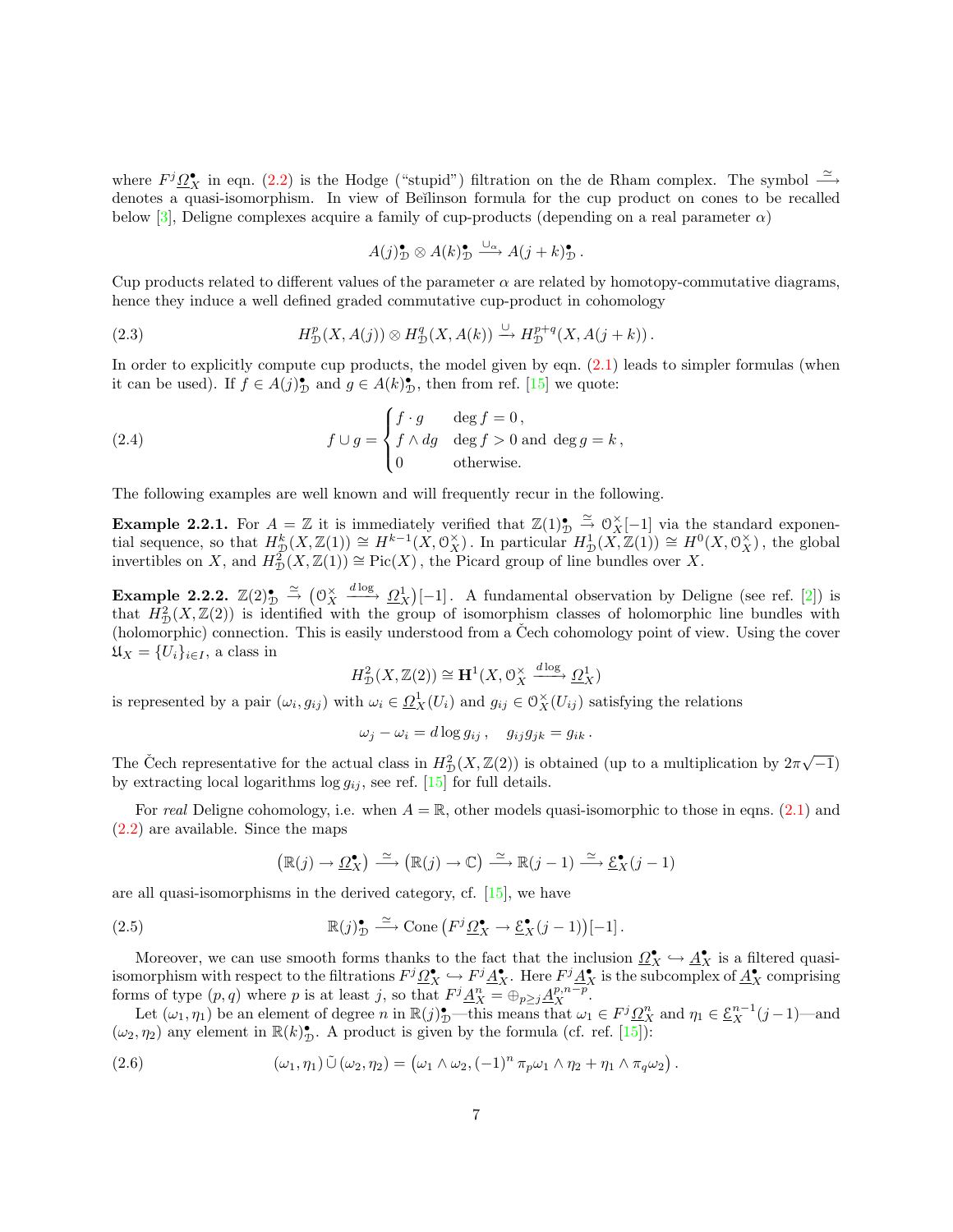**Example 2.2.3.**  $H_D^1(X,\mathbb{R}(1))$  is the group of real valued functions  $\eta$  on X such that there exists a holomorphic one-form  $\omega$  such that  $\pi_0 \omega = d\eta$ . In other words, it is the group of those real smooth functions  $\eta$ such that  $\partial \eta$  is holomorphic. In particular, if f is holomorphic and invertible on  $U \subset X$ , then the class in  $H^1_{\mathcal{D}}(X,\mathbb{R}(1))$  determined by f is represented by  $(d \log f, \log |f|)$ .

# <span id="page-7-0"></span>2.3 Cones

We recall here a variant of Beĭlinson's formula for the cup product on certain diagrams of complexes. (For full details see refs. [\[1](#page-25-0), [3](#page-26-10), [15](#page-26-9)].)

For  $i = 1, 2, 3$  consider the diagrams of complexes

(2.7) 
$$
\mathcal{D}_i \stackrel{\text{def}}{=} X_i^{\bullet} \stackrel{f_i}{\longrightarrow} Z_i^{\bullet} \stackrel{g_i}{\longrightarrow} Y_i^{\bullet}
$$

and set

<span id="page-7-2"></span>
$$
C(\mathcal{D}_i) = \text{Cone}(X_i^{\bullet} \oplus Y_i^{\bullet} \xrightarrow{f_i - g_i} Z_i^{\bullet})[-1], \quad i = 1, 2, 3.
$$

Suppose there are product maps  $X_1^{\bullet} \otimes X_2^{\bullet} \xrightarrow{\cup} X_3^{\bullet}$ , and similarly for  $Y_i^{\bullet}$ , and  $Z_i^{\bullet}$ . We assume the products to be compatible with the  $f_i$ ,  $g_i$  only up to homotopy, namely there exist maps

$$
h\colon (X_1\otimes X_2)^\bullet\longrightarrow Z_3^{\bullet-1}\ ,\quad k\colon (Y_1\otimes Y_2)^\bullet\longrightarrow Z_3^{\bullet-1}
$$

such that

$$
f_3 \circ \cup -\cup \circ (f_1 \otimes f_2) = dh + h\,d\,, \quad g_3 \circ \cup -\cup \circ (g_1 \otimes g_2) = dk + k\,d\,,
$$

with obvious meaning of the symbols. The following lemma establishes a variant of Beĭlinson's product formula [\[3](#page-26-10)].

**Lemma 2.3.1.** For  $(x_i, y_i, z_i) \in X_i^{\bullet} \oplus Y_i^{\bullet} \oplus Z_i^{\bullet-1}$ ,  $i = 1, 2$ , and a real parameter  $\alpha$ , the following formula:

<span id="page-7-1"></span>(2.8)  
\n
$$
(x_1, y_1, z_1) \cup_{\alpha} (x_2, y_2, z_2) = \left(x_1 \cup x_2, y_1 \cup y_2, \right.\n \left.\left.\begin{array}{c}\n (-1)^{\deg(x_1)} \big((1-\alpha) f_1(x_1) + \alpha g_1(y_1)\big) \cup z_2 \\
+ z_1 \cup \left(\alpha f_2(x_2) + (1-\alpha) g_2(y_2)\right) \\
- h(x_1 \otimes x_2) + k(y_1 \otimes y_2)\n \end{array}\right).
$$

defines a family of products

$$
C(\mathcal{D}_1) \otimes C(\mathcal{D}_2) \xrightarrow{\cup_{\alpha}} C(\mathcal{D}_3).
$$

These products are homotopic to one another, and graded commutative up to homotopy. The homotopy formula is the same as that found in ref.[[3\]](#page-26-10).

Proof. Direct verification.

If the maps  $f_i$ ,  $g_i$  above are strictly compatible with the products, namely the homotopies h and k are zero, $(2.8)$  $(2.8)$  reduces to the formulas found in  $[3, 15]$  $[3, 15]$  $[3, 15]$  $[3, 15]$ . Homotopy commutativity at the level of complexes ensures the corresponding cohomologies will have genuine graded commutative products.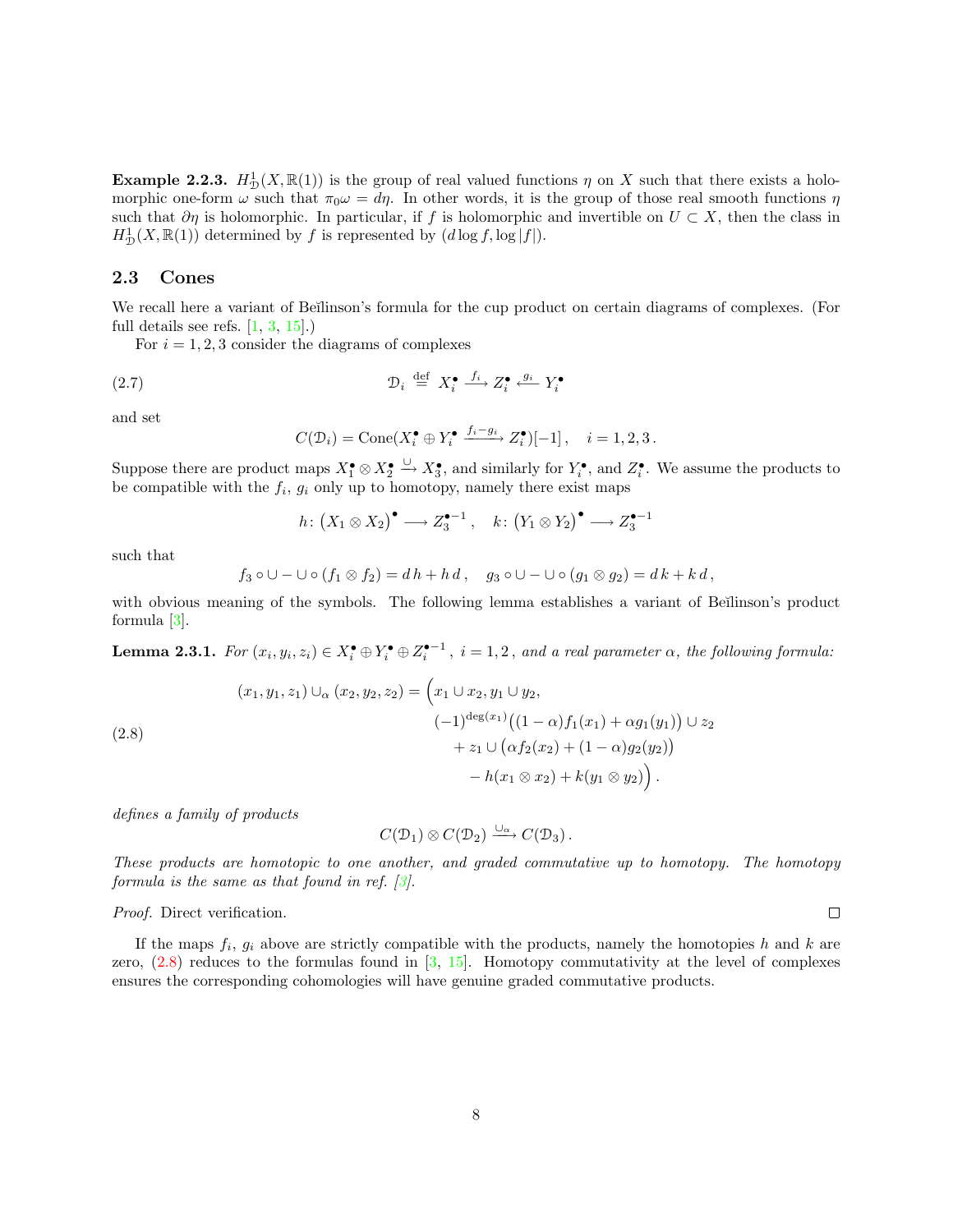# <span id="page-8-0"></span>3 Hermitian holomorphic Deligne cohomology

## <span id="page-8-1"></span>3.1 Metrized line bundles

Let X be a complex manifold. Consider a holomorphic line bundle L on X with hermitian fiber metric  $\rho$  or, equivalently, an invertible sheaf L equipped with a map  $\rho: L \to \underline{\mathcal{E}}_{X,+}^0$  to (the sheaf of) positive real smooth functions,see ref. [[20\]](#page-26-11) for the relevant formalism. Let  $Pic(X)$  denote the group of isomorphism classes of linebundles with hermitian metric. A basic observation by Deligne (cf. [[14\]](#page-26-1)) is that  $\widehat{\text{Pic } X}$  can be identified with the second hypercohomology group:

(3.1) 
$$
\mathbf{H}^{2}(X,\mathbb{Z}(1)_{X} \xrightarrow{\iota} \mathfrak{O}_{X} \xrightarrow{-\pi_{0}} \underline{\mathcal{E}}_{X}^{0}).
$$

This is easy to see in Čech cohomology. Suppose  $s_i$  is a trivialization of  $L|_{U_i}$ , with transition functions  $g_{ij} \in \mathcal{O}_X^{\times}(\tilde{U}_{ij})$  determined by  $s_j = s_i g_{ij}$ . Let  $\rho_i$  be the value of the quadratic form associated to  $\rho$  on  $s_i$ , namely  $\rho_i = \rho(s_i)$ . Then we have  $\rho_j = \rho_i |g_{ij}|^2$ . Taking logarithms, we see that

<span id="page-8-7"></span>
$$
(2\pi\sqrt{-1}c_{ijk}, \log g_{ij}, \frac{1}{2}\log\rho_i),
$$

where  $2\pi$  $\sqrt{-1}c_{ijk} = \log g_{jk} - \log g_{ik} + \log g_{ij} \in \mathbb{Z}(1)$ , is a cocycle representing the class of the pair  $(L, \rho)$ .

## 3.1.1 Canonical connection

Recall for later use that the *canonical connection*, [[18\]](#page-26-12) on a metrized line bundle  $(L, \rho)$  is the unique connection compatible with both the holomorphic and hermitian structures. In Čech cohomology with respect to the cover  $\mathfrak{U}_X$  as above, the canonical connection on  $(L, \rho)$  corresponds to a collection of  $(1, 0)$  forms  $\xi_i \in \underline{A}_X^{1,0}(U_i)$ satisfying the relations

<span id="page-8-5"></span>
$$
\xi_j - \xi_i = d \log g_{ij}
$$

<span id="page-8-6"></span>
$$
\pi_0(\xi_i) = \frac{1}{2}d\log\rho_i.
$$

The latter just means  $\xi_i = \partial \log \rho_i$ , in more familiar terms. The global 2-form

(3.4) 
$$
c_1(\rho) = \eta_i \equiv \bar{\partial}\partial\log\rho_i
$$

represents the first Chern class of L in  $H^2(X,\mathbb{R}(1))$ . The class of  $c_1(\rho)$  is in fact a pure Hodge class in  $H^{1,1}(X)$ —the image of the first Chern class of L under the map  $H^2_{\mathcal{D}}(X,\mathbb{Z}(1)) \to H^2_{\mathcal{D}}(X,\mathbb{R}(1))$  induced by  $\mathbb{Z}(1) \to \mathbb{R}(1)$ . It only depends on the class of  $(L, \rho)$  in  $Pic(X)$ .

## <span id="page-8-2"></span>3.2 Hermitian holomorphic complexes

In ref.[[11\]](#page-26-0) Brylinski introduced the complexes

<span id="page-8-4"></span><span id="page-8-3"></span>(3.5) 
$$
C(l)^{\bullet} = \text{Cone}\big(\mathbb{Z}(l)_X \oplus (F^l \underline{A}_X^{\bullet} \cap \sigma^{2l} \underline{\mathcal{E}}_X^{\bullet}(l)) \longrightarrow \underline{\mathcal{E}}_X^{\bullet}(l)\big)[-1].
$$

Definition 3.2.1. The hypercohomology groups

(3.6) 
$$
H_{\mathcal{D}_{h.h.}}^p(X,l) \stackrel{\text{def}}{=} \mathbf{H}^p(X,C(l))
$$

are the Hermitian holomorphic Deligne cohomology groups.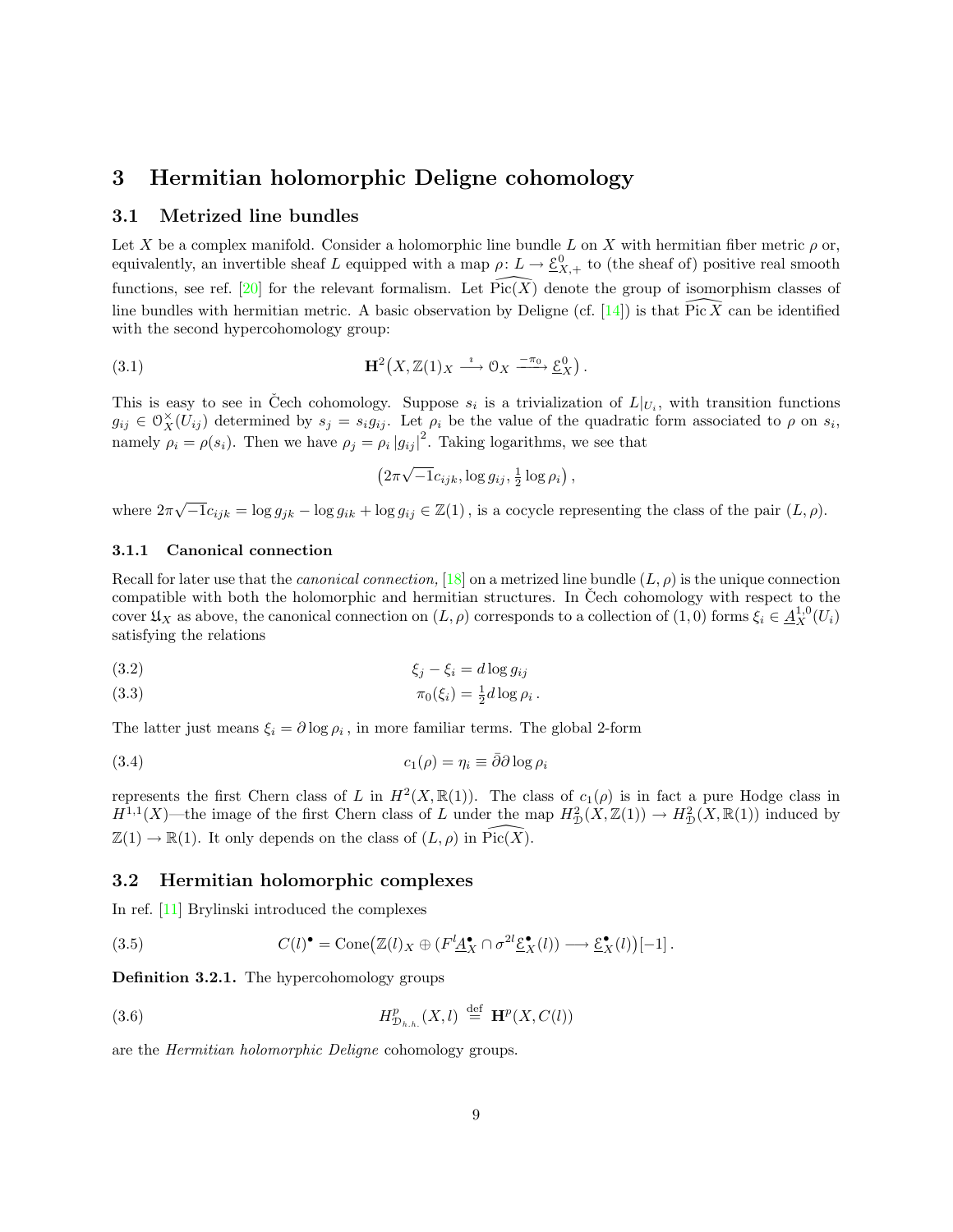Bythe remark after eqn.  $(2.5)$  $(2.5)$  $(2.5)$ , the complex

$$
\widetilde{\mathbb{R}(l)}_{\mathcal{D}}^{\bullet} = \text{Cone}\left(F^l \underline{A}_{X}^{\bullet} \to \underline{\mathcal{E}}_{X}^{\bullet}(l-1)\right)[-1].
$$

also computes the real Deligne cohomology. Then consider the complex

(3.7) 
$$
D(l)_{h.h.}^{\bullet} = \text{Cone}\big(\mathbb{Z}(l)_{\mathcal{D}}^{\bullet} \oplus (F^l \underline{A}_{X}^{\bullet} \cap \sigma^{2l} \underline{\mathcal{E}}_{X}^{\bullet}(l)) \longrightarrow \widetilde{\mathbb{R}(l)_{\mathcal{D}}} \big)[-1].
$$

In ref.[[1\]](#page-25-0) we prove

**Lemma 3.2.2.** The complexes  $C(l)^{\bullet}$  and  $D(l)_{h.h.}^{\bullet}$  are quasi-isomorphic, hence we also have

<span id="page-9-0"></span>
$$
H_{\mathcal{D}_{h.h.}}^p(X,l) = \mathbf{H}^p(X,D(l)_{h.h.}^{\bullet}).
$$

Remark 3.2.3. The complex  $F^l \underline{A}_{X}^{\bullet} \cap \sigma^{2l} \underline{\mathcal{E}}_{X}^{\bullet}(l)$  appearing in both [\(3.5](#page-8-3)) and [\(3.6\)](#page-8-4) can be rewritten in terms of the complex  $G(l)$ <sup>•</sup> of ref. [\[14](#page-26-1)]. Set

$$
G(l)^{\bullet} = 0 \longrightarrow \cdots \longrightarrow 0 \longrightarrow \underline{A}_{X}^{(l,l)} \xrightarrow{d} \underline{A}_{X}^{(l+1,l)} \oplus \underline{A}_{X}^{(l,l+1)} \xrightarrow{d} \cdots
$$

Then we have  $F^l \underline{A}_{X}^{\bullet} \cap \sigma^{2l} \underline{\mathcal{E}}_{X}^{\bullet}(l) = G(l)^{\bullet} \cap \underline{\mathcal{E}}_{X}^{\bullet}(l)$ .

For certain ranges of values of the cohomology index the groups  $H^p_\tau$  $\mathcal{D}_{h,h}^p(X, l)$  are fairly ordinary. Indeed we have the following easy

**Lemma 3.2.4.** For  $p \leq 2l - 1$  we have

$$
H_{\mathcal{D}_{h.h.}}^p(X,l) \cong H^{p-1}(X,\mathbb{R}(l)/\mathbb{Z}(l)).
$$

*Proof.* Using either  $C(l)^{\bullet}$  or  $D(l)^{\bullet}_{h,h}$ , we see that they are quasi-isomorphic to

$$
Cone(F^l\underline{A}_{X}^{\bullet} \cap \sigma^{2l}\underline{\mathcal{E}}_{X}^{\bullet}(l) \longrightarrow \mathbb{R}(l)/\mathbb{Z}(l)[-1],
$$

which leads to the triangle

$$
\mathbb{R}(l)/\mathbb{Z}(l)[-1] \longrightarrow D(l)_{h.h.}^{\bullet} \longrightarrow F^l \underline{A}_{X}^{\bullet} \cap \sigma^{2l} \underline{\mathcal{E}}_{X}^{\bullet}(l) \longrightarrow
$$

The statement follows.

In general these groups are interesting when  $p \geq 2l$ . The most important example is: Lemma 3.2.5.

 $\widehat{\mathrm{Pic}(X)} \cong H_{\mathcal{D}_{h.h.}}^2(X,1)$ .

Proof. We have quasi-isomorphisms

$$
\mathbb{Z}(1)_X \xrightarrow{\iota} \mathbb{O}_X \xrightarrow{-\pi_0} \underline{\mathcal{E}}_X^0 \xrightarrow{\simeq} D(1)_{h.h.}^{\bullet} \xrightarrow{\simeq} C(1)^{\bullet}.
$$

Indeed, note that  $D(1)_{h.h.}^{\bullet}$  can be rewritten as

$$
\text{Cone}\big(\mathbb{Z}(1)_{\mathcal{D}}^{\bullet} \to \widetilde{\mathbb{R}(1)_{\mathcal{D}}^{\bullet}}/(F^{1}\underline{A}_{X}^{\bullet} \cap \sigma^{2}\underline{\mathcal{E}}_{X}^{\bullet}(1))\big)[-1]
$$

and

$$
\widetilde{\mathbb{R}(1)}^{\bullet}_{\mathcal{D}}/(F^{1}\underline{A}^{\bullet}_{X}\cap \sigma^{2}\underline{\mathcal{E}}^{\bullet}_{X}(1)) \xrightarrow{\simeq} \text{Cone}\big(F^{1}\underline{A}^{\bullet}_{X}/F^{1}\underline{A}^{\bullet}_{X}\cap \sigma^{2}\underline{\mathcal{E}}^{\bullet}_{X}(1) \xrightarrow{-\pi_{0}} \underline{\mathcal{E}}^{\bullet}_{X}\big)[-1].
$$

By direct verification, the latter complex is quasi-isomorphic to  $\underline{\mathcal{E}}_X^0[-1]$ . Thus

$$
D(1)_{h.h.}^{\bullet} \xrightarrow{\simeq} \text{Cone}(\mathbb{Z}(1)_{\mathcal{D}}^{\bullet} \to \underline{\mathcal{E}}_{X}^{0}[-1])[-1] \xrightarrow{\simeq} \mathbb{Z}(1)_{X} \to 0_{X} \to \underline{\mathcal{E}}_{X}^{0}.
$$

Since hermitian holomorphic Deligne complexes can be expressed as cones of diagrams of the form([2.7](#page-7-2)), they admit cup products, and hence there is a cup product for hermitian holomorphic Deligne cohomology [[11\]](#page-26-0):

$$
H_{\mathcal{D}_{h.h.}}^p(X,l)\otimes H_{\mathcal{D}_{h.h.}}^q(X,k)\stackrel{\cup}{\longrightarrow}H_{\mathcal{D}_{h.h.}}^{p+q}(X,l+k)\,.
$$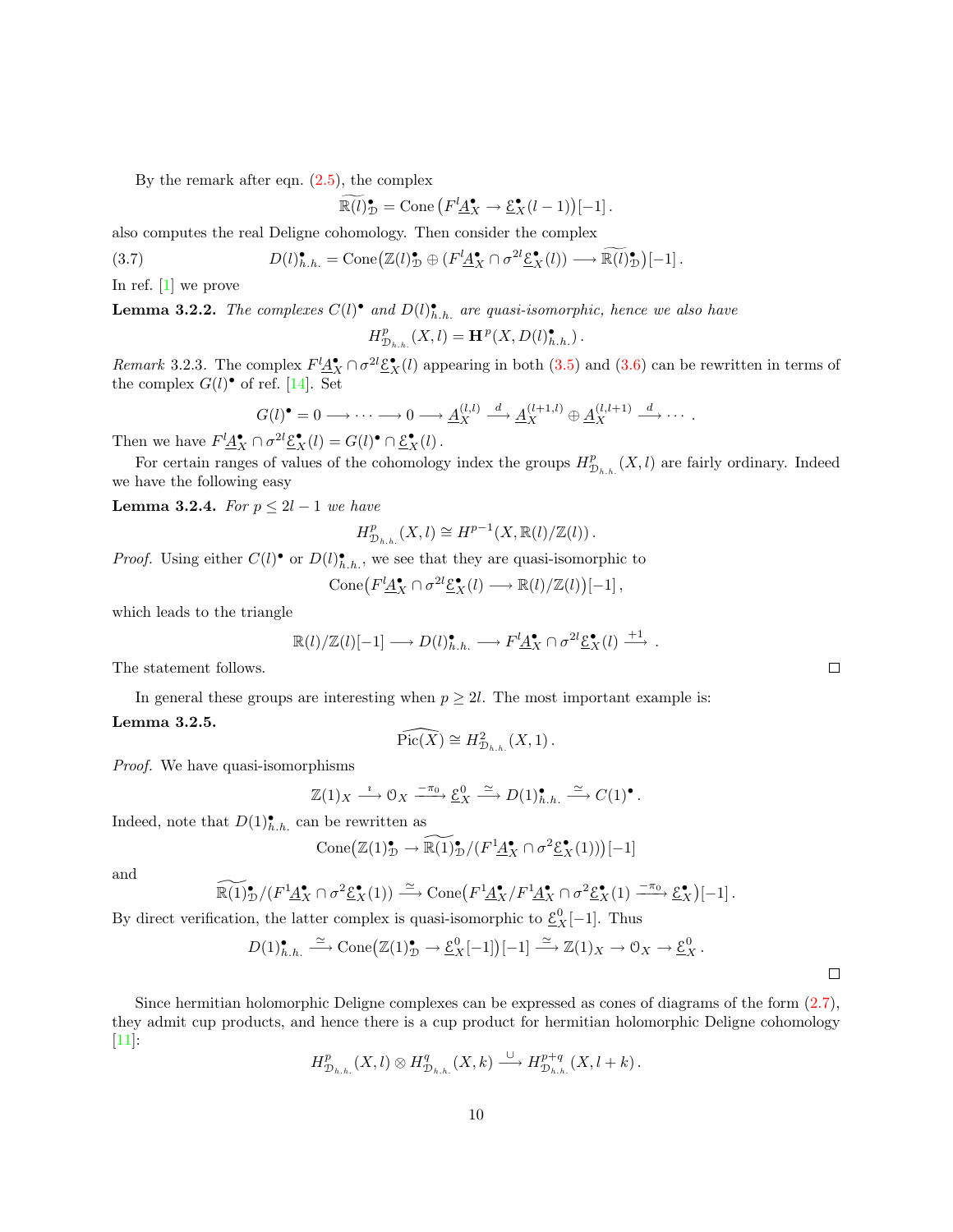### <span id="page-10-0"></span>3.3 Explict cocycles

Useof the seemingly more complicated complex  $(3.7)$  $(3.7)$  in place of the one in  $(3.5)$  $(3.5)$  $(3.5)$  is justified by the fact that the data comprising the canonical connection can be characterized cohomologically, as follows:

**Lemma 3.3.1.** Let  $(L, \rho)$  be a metrized line bundle on X. Assume  $(L, \rho)$  to be trivialized with respect to the open cover  $\mathfrak{U}_X$  of X as before. The data:

$$
\xi_i \in \underline{A}_X^{(1,0)}(U_i), \quad \frac{1}{2} \log \rho_i \in \underline{\mathcal{E}}_X^0(U_i), \quad \eta_i \in \underline{A}_X^{(1,1)}(U_i), 2\pi \sqrt{-1} c_{ijk} \in \mathbb{Z}(1)_X(U_{ijk}), \quad \log g_{ij} \in \mathcal{O}_X(U_{ij})
$$

represent a degree 2 cocycle with values in Tot  $\check{C}^{\bullet}(\mathfrak{U}_X, D(1)_{h.h.}^{\bullet})$  if and only if the relations  $(3.2)$ ,  $(3.3)$  $(3.3)$  $(3.3)$ ,  $(3.4)$  $(3.4)$ , plus those in sect. [3.1](#page-8-1), defining the canonical connection are satisfied.

*Proof.* One need only unravel the cone defining  $D(1)$ <sup>\*</sup><sub>h.h.</sub> as follows:

(3.8) Z(1)<sup>X</sup> −−−−→ O<sup>X</sup> −−−−→ 0 −−−−→ · · · y 0⊕π<sup>0</sup> y F 1A 1 <sup>X</sup> ⊕ E 0 <sup>X</sup> −−−−→ F 1A 2 <sup>X</sup> ⊕ E 1 <sup>X</sup> −−−−→ · · · x ⊕<sup>0</sup> F 1A 2 <sup>X</sup> ∩ E 2 <sup>X</sup>(1) −−−−→ · · ·

and the carefully chase the diagram.

On the other hand, the hermitian holomorphic Deligne complex in the form([3.5\)](#page-8-3) corresponds to "reducing the structure group" from  $\mathbb{C}^{\times}$  to  $\mathbb{T}$ . This can be made explicit for  $l = 1$  and a line bundle  $L \to X$  by choosing sections  $t_i$  of the smooth bundle corresponding to L such that  $\rho(t_i) = 1$ . Clearly the resulting smooth transition functions will be sections of  $\underline{T}_X$  over  $U_{ij}$ . See refs. [\[11](#page-26-0)] and [\[9](#page-26-3)] for more details.

# <span id="page-10-1"></span>4 Tame symbol and hermitian structure

Let X be a complex analytic manifold and  $U \subset X$  open. Let f and g two invertible holomorphic functions on U. The tame symbol [\[13](#page-26-4)]  $(f, g]$  associated to f and g is a  $\mathcal{O}_X^{\times}|_U$ -torsor equipped with an analytic connection.

## <span id="page-10-2"></span>4.1 Cup product and Deligne torsor

(See[[13,](#page-26-4) [15\]](#page-26-9).) We consider f and g as elements of  $H_D^1(U, \mathbb{Z}(1))$ . Then  $(f, g] = f \cup g \in H_D^2(U, \mathbb{Z}(2))$ . Consider the cover  $\mathfrak{U}_X$  of X so that U is covered by  $\{U \cap U_i\}_{i \in I}$  and choose representatives  $(\log_i f, 2\pi\sqrt{1/m_{ij}})$  and  $(\log_i g, 2\pi\sqrt{-1} n_{ij})$  $(\log_i g, 2\pi\sqrt{-1} n_{ij})$  $(\log_i g, 2\pi\sqrt{-1} n_{ij})$  for f and g, respectively. Then, using ([2.4\)](#page-6-1), the cup product is represented by the cocycle:

<span id="page-10-3"></span>(4.1) 
$$
\left( (2\pi\sqrt{-1})^2 m_{ij} n_{jk}, -2\pi\sqrt{-1} m_{ij} \log_j g, \log_i f \frac{dg}{g} \right).
$$

<span id="page-10-4"></span>Under the quasi-isomorphism with the complex  $(0_X^{\times} \to \underline{\Omega}_X^1)$  (which essentially amounts to a division by  $2\pi\sqrt{-1}$ )the cocycle  $(4.1)$  $(4.1)$  $(4.1)$  becomes

(4.2) 
$$
\left(g^{-m_{ij}}, -\frac{1}{2\pi\sqrt{-1}}\log_i f\,\frac{dg}{g}\right).
$$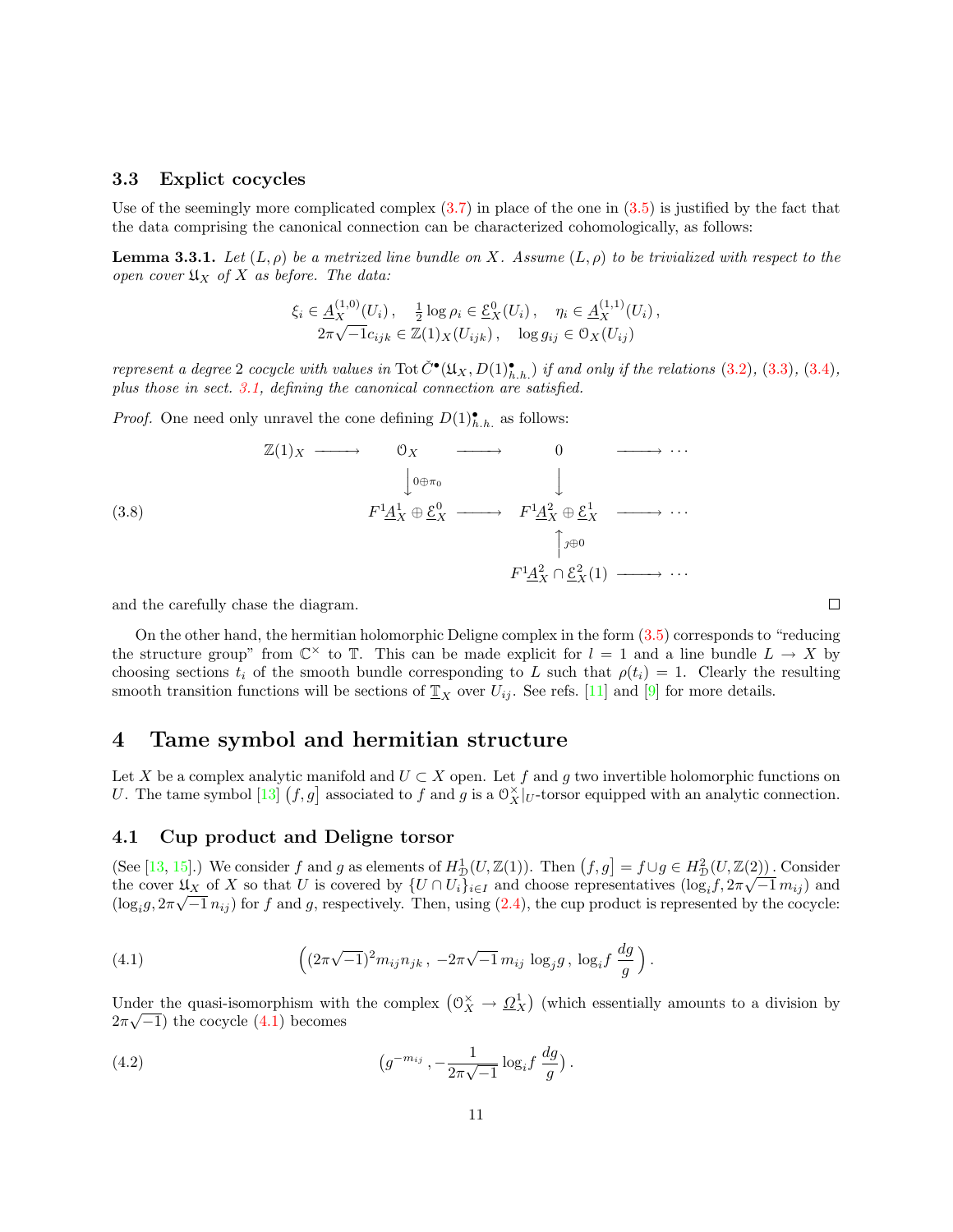In ref. [\[13](#page-26-4)] the trivializing section on  $U \cap U_i$  corresponding to [\(4.2\)](#page-10-4) is denoted  $\{\log_i f, g\}$ . Two trivializations over  $U \cap U_i$  and  $U \cap U_j$  are related by  $\{\log_i f, g\} = \{\log_i f, g\} g^{-m_{ij}}$ . Furthermore, the analytic connection is defined by the rule:

(4.3) 
$$
\nabla{\log_i f, g} = -\{\log_i f, g\} \otimes \frac{1}{2\pi\sqrt{-1}} \log_i f \frac{dg}{g}.
$$

A general section s of  $(f, g]$  can be written as  $s = h_i \{\log_i f, g\}$ , for some  $h_i \in \mathcal{O}_U(U_i)$ , and therefore

(4.4) 
$$
\nabla s = \{\log_i f, g\} \otimes \left(dh_i - \frac{1}{2\pi\sqrt{-1}}\log_i f \frac{dg}{g}\right).
$$

## <span id="page-11-0"></span>4.2 Hermitian product structure

Consider the "imaginary part" map

(4.5) 
$$
\mathbb{C} \otimes \mathbb{C} \longrightarrow \mathbb{R}(1) a \otimes b \longmapsto -\pi_1(a) \pi_0(b) \equiv -\sqrt{-1} \operatorname{Im}(a) \operatorname{Re}(b),
$$

<span id="page-11-1"></span>Similarly, we have:

(4.6) 
$$
\mathcal{O}_X \otimes \mathcal{O}_X \longrightarrow \underline{\mathcal{E}}_X^0(1) \quad f \otimes g \longmapsto -\pi_1(f) \pi_0(g).
$$

Definition 4.2.1. Define the map

<span id="page-11-2"></span>
$$
(4.7) \quad (\mathbb{Z}(1)_X \to 0_X) \otimes (\mathbb{Z}(1)_X \to 0_X) \longrightarrow (\mathbb{Z}(2)_X \to 0_X \xrightarrow{-\pi_1} \underline{\mathcal{E}}_X^0(1))
$$
  

$$
\xrightarrow{\simeq} 2\pi\sqrt{-1} \otimes (\mathbb{Z}(1)_X \to 0_X \xrightarrow{-\pi_0} \underline{\mathcal{E}}_X^0)
$$

byusing ([4.6\)](#page-11-1) in place of the map  $\mathcal{O}_X \otimes \mathcal{O}_X \to \underline{\Omega}^1_X$ ,  $f \otimes g \mapsto f dg$ , in [\(2.4\)](#page-6-1).

<span id="page-11-3"></span>**Proposition 4.2.2.** The product map  $(4.7)$  $(4.7)$  $(4.7)$  is well defined, namely it is a map of complexes. Furthermore, it is homotopy graded commutative.

*Proof.*The fact that  $(4.7)$  $(4.7)$  is a map of complexes is a direct verification. After ref. [\[15](#page-26-9)], consider the map

<span id="page-11-4"></span>
$$
h(f\otimes g)=f\,g\,,\quad f,g\in\mathfrak{O}_X\,,
$$

and zero otherwise. It provides the required homotopy.

The target complex of the product map in eq.  $(4.7)$  is the complex encoding hermitian structures appearing in sect. [3.1.](#page-8-1) In other words, up to quasi-isormorphism, we have a product:

$$
\mathbb{Z}(1)_{\mathcal{D}}^{\bullet} \otimes \mathbb{Z}(1)_{\mathcal{D}}^{\bullet} \longrightarrow 2\pi\sqrt{-1} \otimes D(1)_{h.h.}^{\bullet}.
$$

Remark 4.2.3. The map [\(4.6\)](#page-11-1) provides an explicit homotopy map for the homotopy commutative diagram

$$
\mathbb{Z}(1)_{\mathcal{D}}^{\bullet} \otimes \mathbb{Z}(1)_{\mathcal{D}}^{\bullet} \longrightarrow \mathbb{Z}(2)_{\mathcal{D}}^{\bullet}
$$
  

$$
\downarrow \qquad \qquad \downarrow
$$
  

$$
\mathbb{R}(1)_{\mathcal{D}}^{\bullet} \otimes \mathbb{R}(1)_{\mathcal{D}}^{\bullet} \longrightarrow \mathbb{R}(2)_{\mathcal{D}}^{\bullet}
$$

where the model  $(2.5)$  for  $\mathbb{R}(k)_{\mathcal{D}}^{\bullet}$  is used (see [\[15](#page-26-9)]).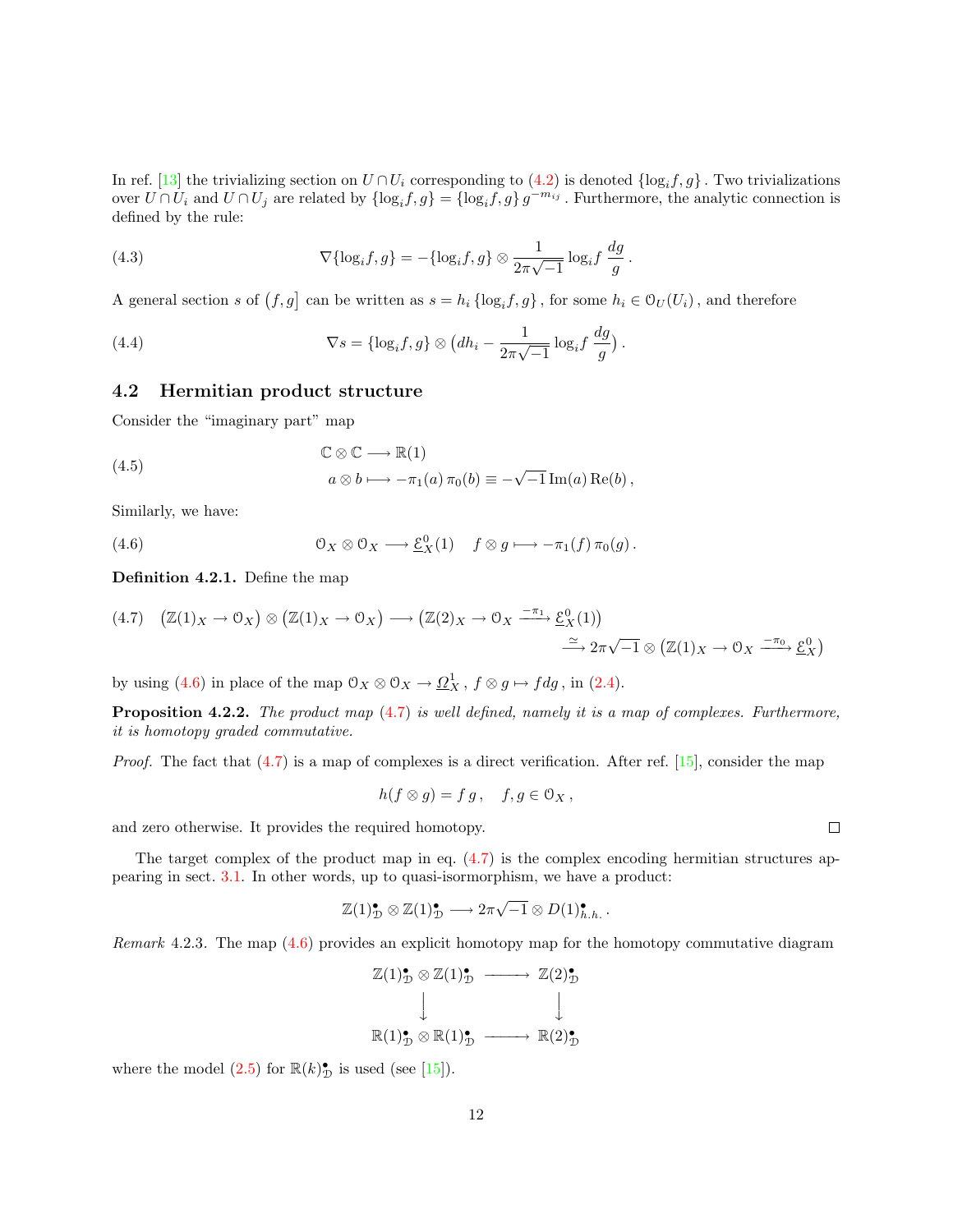Now, in view of Prop. [4.2.2,](#page-11-3) we have a graded commutative product at the level of cohomology groups. In particular, let  $f, g$  be two invertible holomorphic functions on  $U \subset X$ .

<span id="page-12-4"></span>**Proposition 4.2.4.** The Deligne torsor underlying  $(f,g)$  admits a hermitian fiber metric.

*Proof.*View f and g as elements of  $H_D^1(U, \mathbb{Z}(1))$ . Taking the product according to ([4.7\)](#page-11-2) yields an element in

<span id="page-12-5"></span><span id="page-12-3"></span>
$$
H_{\mathcal{D}_{h.h.}}^2(U,1) \cong \widehat{\mathrm{Pic}(U)}
$$

that is, a holomorphic line bundle with hermitian fiber metric (up to isomorphism).

Taking the image of the tame symbol  $(f, g]$  under the map  $H_D^{\bullet}(U, \mathbb{Z}(2)) \to H_D^{\bullet}(U, \mathbb{Z}(1)) = Pic(U)$ induced by  $\mathbb{Z}(2)_{\mathcal{D}}^{\bullet} \to \mathbb{Z}(1)_{\mathcal{D}}^{\bullet}$  forgets the analytic connection and retains just the line bundle. Similarly, the map  $H_{\mathcal{D}_{h,h}}^2(U,1) \to H_{\mathcal{D}}^{\bullet}(U,\mathbb{Z}(1)) = \text{Pic}(U)$  induced by  $D(1)_{h,h}^{\bullet} \to \mathbb{Z}(1)_{\mathcal{D}}^{\bullet}$  forgets the hermitian structure. Clearly both map to the same underlying line bundle.  $\Box$ 

Using a Čech cover we can represent  $f$  and  $g$  as in sect. [4.1.](#page-10-2) Then the cocycle corresponding to their product in  $H_{\mathcal{D}_{h,h.}}^2(U,1)$  is:

(4.8) 
$$
\left(2\pi\sqrt{-1}\,m_{ij}\,n_{jk}\,,\,-m_{ij}\log_j g\,,-\frac{1}{2\pi\sqrt{-1}}\,\pi_1(\log_if)\log|g|\,\right).
$$

This allows us to identify the representative of the hermitian metric, or rather its logarithm, as

(4.9) 
$$
\frac{1}{2}\log \rho_i = -\frac{1}{2\pi\sqrt{-1}}\,\pi_1(\log_i f) \log|g|.
$$

#### <span id="page-12-6"></span>4.2.1 Remarks on the Heisenberg bundle

<span id="page-12-2"></span>The hermitian metric can be constructed from the more global point of view afforded by the use of the Heisenberg group recalled in sect. [A.](#page-22-0) The hermitian metric on the bundle  $H_{\mathbb{C}}/H_{\mathbb{Z}} \to \mathbb{C}^{\times} \times \mathbb{C}^{\times}$  is given by the map

(4.10) 
$$
\rho \colon \begin{bmatrix} 1 \\ x & 1 \\ z & y & 1 \end{bmatrix} \longmapsto \exp \frac{1}{2\pi \sqrt{-1}} (\pi_1(z) - \pi_1(x) \pi_0(y))
$$

from  $H_{\mathbb{C}}/H_{\mathbb{Z}}$  to  $\mathbb{R}_+$ . Indeed, using the explicit action  $(A.1)$ , one checks  $(4.10)$  is invariant and provides the required quadratic form. In particular, the quantity

$$
-\frac{1}{2\pi\sqrt{-1}}\,\pi_1(x)\,\pi_0(y)
$$

is immediately shown to behave as the logarithm of the local representative of a hermitian metric. Thus the hermitianholomorphic line bundle represented by the cocycle ([4.8\)](#page-12-3) is the pull-back of  $(H_{\mathbb{C}}/H_{\mathbb{Z}}, \rho)$  via the map  $(f, g): U \to \mathbb{C}^\times \times \mathbb{C}^\times$ .

# <span id="page-12-0"></span>5 Hermitian holormophic gerbes

#### <span id="page-12-1"></span>5.1 Higher tame symbols

Brylinski and McLaughlin considered higher degree versions of the tame symbol construction, [\[8](#page-26-2), [9](#page-26-3)], namely cup products of higher degree Deligne cohomology classes:  $(f, L]$  for f a holomorphic invertible function and L a holomorphic line bundle, and  $(L, L')$  for a pair of holomorphic line bundles. The geometric interpretetion of the symbols so obtained, also put forward in refs. [\[8](#page-26-2), [9\]](#page-26-3), is that  $(f, L]$  is a gerbe on X with lien  $\mathcal{O}_X^{\times}$  and a holomorphic connective structure. A similar statement holds for the 2-gerbe  $(L, L']$ .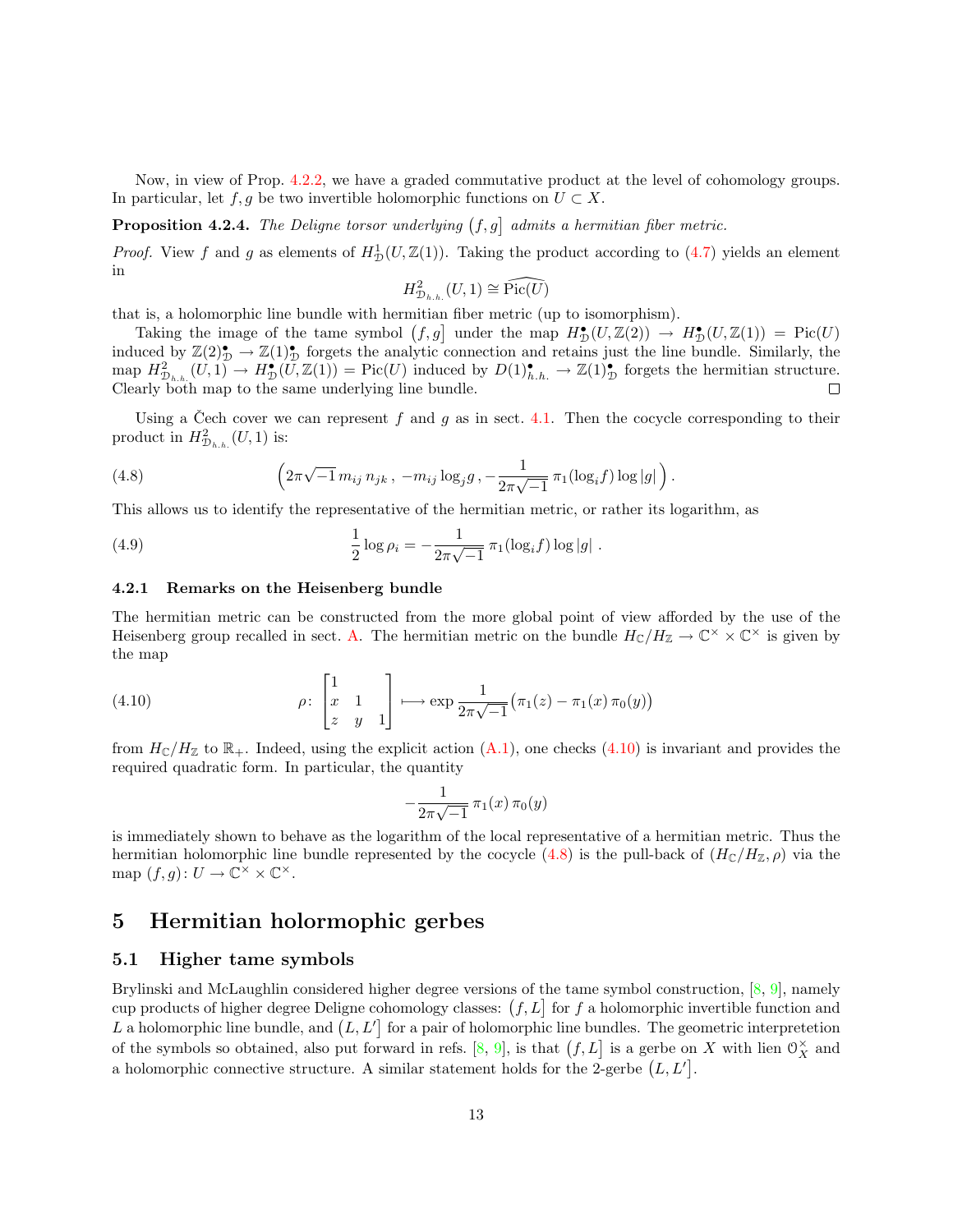#### 5.1.1 Cup products

From the point of view of cohomology classes, one computes the relevant cup products. Using [\(2.4](#page-6-1)), we find that  $(f, L] \in H^3_{\mathcal{D}}(X, \mathbb{Z}(2))$  is represented by the cocycle

(5.1) 
$$
\left(g_{jk}^{-m_{ij}} - \frac{1}{2\pi\sqrt{-1}}\log_i f \, d\log g_{ij}\right),
$$

having made the standard choices for  $log_i f$  and the transition functions  $g_{ij}$  of L with respect to the choice of a cover  $\mathfrak{U}_X$ . Similarly, if  $g'_{ij}$  are the transition functions of L', and  $2\pi\sqrt{-1}c_{ijk}$  represents  $c_1(L)$  with respect to the cover  $\mathfrak{U}_X$ , then  $(L, L'] \in H^4_{\mathcal{D}}(X, \mathbb{Z}(2))$  is represented by the cocycle

(5.2) 
$$
\left(g'_{kl} \right)^{-c_{ijk}}, -\frac{1}{2\pi\sqrt{-1}}\log g_{ij} \,d\log g'_{jk}\right).
$$

#### 5.1.2 Hermitian variant

If we use the product

<span id="page-13-1"></span>
$$
\mathbb{Z}(1)_{\mathcal{D}}^{\bullet} \otimes \mathbb{Z}(1)_{\mathcal{D}}^{\bullet} \longrightarrow D(1)_{h.h.}^{\bullet}
$$

introduced in sect. [4.2,](#page-11-0) for  $f$ ,  $L$  and  $L'$  as above we have

$$
H_D^1(X, \mathbb{Z}(1)) \otimes H_D^2(X, \mathbb{Z}(1)) \longrightarrow H_{\mathcal{D}_{h.h.}}^3(X, 1)
$$
  

$$
f \otimes [L] \longrightarrow (f, L]_{h.h.}
$$

Using the same Čech data as before, the symbol  $(f, L]_{h.h.}$  is represented by the cocycle

(5.3) 
$$
\left(g_{jk}^{-m_{ij}}, -\frac{1}{2\pi\sqrt{-1}}\pi_1(\log_i f)\,\pi_0(\log g_{ij})\right).
$$

Similarly, with  $L$  and  $L'$  we have the product

$$
H_{\mathcal{D}}^{2}(X,\mathbb{Z}(1)) \otimes H_{\mathcal{D}}^{2}(X,\mathbb{Z}(1)) \longrightarrow H_{\mathcal{D}_{h.h.}}^{4}(X,1)
$$

$$
[L] \otimes [L'] \longrightarrow (L,L']_{h.h.}
$$

and the representing cocycle

(5.4) 
$$
\left(g'_{kl} \right)^{-c_{ijk}}, -\frac{1}{2\pi\sqrt{-1}} \pi_1(\log g_{ij}) \pi_0(\log g'_{jk})\right).
$$

Similarly to the proof of prop. [4.2.4](#page-12-4), the maps of complexes  $\mathbb{Z}(2)_{\mathcal{D}}^{\bullet} \to \mathbb{Z}(1)_{\mathcal{D}}^{\bullet}$  and  $D(1)_{h,h}^{\bullet} \to \mathbb{Z}(1)_{\mathcal{D}}^{\bullet}$  induce correspoding maps on the symbols  $(f, L]$  and  $(f, L]_{h,h}$ , moreover their images agree in  $H^3_{\mathcal{D}}(X, \mathbb{Z}(1))$ . An identical statement holds for  $(L, L']$  and  $(L, L']_{h.h.}$ .

## <span id="page-13-0"></span>5.2 Gerbes with Hermitian structure

Let G be a gerbe on X with band ( $\equiv$  lien)  $\mathcal{O}_X^{\times}$  ([[16\]](#page-26-13)). After [\[7](#page-26-6), [10](#page-26-14)], its class is an element of  $H^3_{\mathcal{D}}(X,\mathbb{Z}(1)) \cong$  $H^2(X, \mathcal{O}_X^{\times})$ . Let  $\underline{\mathcal{E}}_{X,+}^0$  be the sheaf of real positive smooth functions on X.

**Definition 5.2.1.** A *hermitian structure* on  $\mathcal G$  consists of the following data:

1. For each object P in  $\mathcal{G}_U$ , is assigned a  $\underline{\mathcal{E}}_{U,+}^0$ -torsor <u>herm</u>(P) (a  $\mathbb{R}_+$ -principal bundle). The assignment must be compatible with the restriction functors  $i^* \colon \mathcal{G}_U \to \mathcal{G}_V$  arising from  $i: V \hookrightarrow U$  in the cover  $\mathfrak{U}_X$ of X.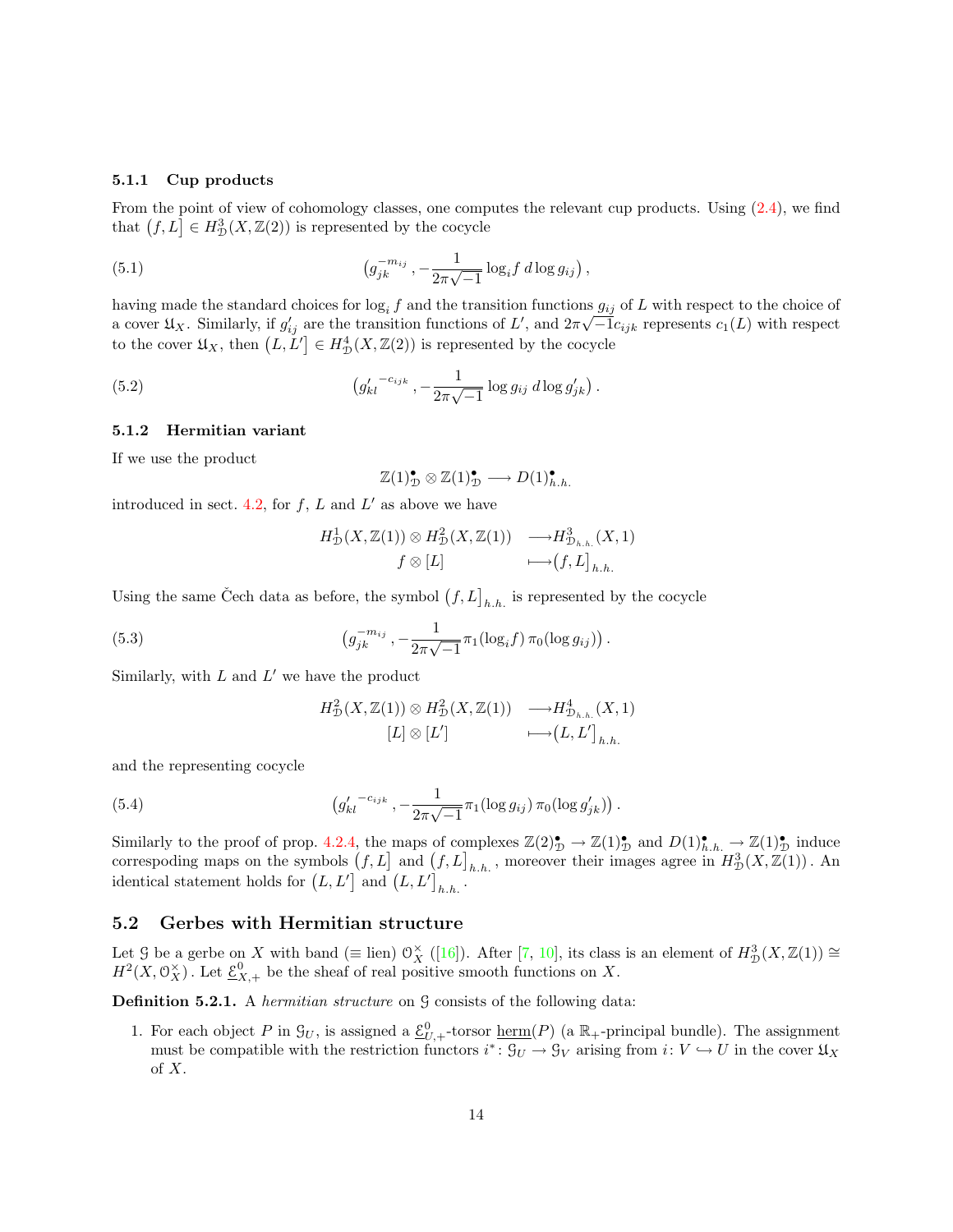<span id="page-14-1"></span>2. For each morphism  $f: P \to Q$  in  $\mathcal{G}_U$  a corresponding morphism  $f_* \colon \underline{\text{herm}}(P) \to \underline{\text{herm}}(Q)$  of  $\underline{\mathcal{E}}_{U,+}^0$ torsors.<sup>[1](#page-14-0)</sup> This map must be compatible with compositions of morphisms in  $\mathcal{G}_U$  and with the restriction functors.

<span id="page-14-5"></span>For an object P of  $\mathcal{G}_U$ , an automorphism  $\varphi \in \underline{\text{Aut}}(P)$  is identified with a section of  $\mathcal{O}_X^{\times}$  over U. We then require that

(5.5) 
$$
\varphi_* \colon \underline{\text{herm}}(P) \xrightarrow{\simeq} \underline{\text{herm}}(P)
$$

$$
h \longmapsto h \cdot |\varphi|^2
$$

where the latter is the  $\underline{\mathcal{E}}_{U,+}^0$ -action on the torsor  $\underline{\text{herm}}(P)$ .

**Theorem 5.2.2.** Equivalence classes of  $\mathcal{O}_X^{\times}$ -gerbes with hermitian structure are classified by the group

<span id="page-14-2"></span>
$$
\mathbf{H}^3\big(X,\mathbb{Z}(1)_X\to\mathcal{O}_X\to\underline{\mathcal{E}}_X^0\big)\,.
$$

*Proof.* Let G be an  $\mathcal{O}_X^{\times}$ -gerbe on X with hermitian structure as per definition [5.2.1](#page-21-1). Choose a full decompo-sition (see [\[7](#page-26-6)]) with objects  $P_i$  of  $\mathcal{G}_{U_i}$  and isomorphisms  $f_{ij}: P_j|_{U_{ij}} \to P_i|_{U_{ij}}$  with respect to a cover  $\mathfrak{U}_X$  of X. By a standard procedure (see refs.[\[7](#page-26-6), [10](#page-26-14)]) these data determine a cochain  $g_{ijk} \in \underline{\text{Aut}}(P_i)|_{U_{ijk}} \cong \mathcal{O}_X^{\times}|_{U_{ijk}}$ satisfying the cocycle condition and determining a class in  $H^2(X, \mathcal{O}_X^{\times})$ . Furthermore, choose sections  $r_i$  of the torsors  $\underline{\text{herm}}(P_i)$  above  $U_i$ . From condition [2](#page-14-1) in definition [5.2.1](#page-21-1) we have that there must exist  $\rho_{ij} \in \underline{\mathcal{E}}_{X,+}^0|_{U_{ij}}$ such that:

<span id="page-14-4"></span>
$$
(5.6) \t\t\t f_{ij*}(r_j) = r_i \cdot \rho_{ij}.
$$

On the 3-skeleton of the cover we have that on one hand

(5.7) 
$$
f_{ij_*} \circ f_{jk_*}(r_k) = f_{ij_*}(r_j) \cdot \rho_{jk} = r_i \cdot \rho_{ij} \rho_{jk},
$$

whereas on the other hand, since  $f_{ij} \circ f_{jk} = g_{ijk} \circ f_{ik}$ , we have

(5.8) 
$$
(f_{ij} \circ f_{jk})_*(r_k) = g_{ijk_*} \circ f_{ik_*}(r_k) = g_{ijk_*}(r_i \cdot \rho_{ik}) = r_i \cdot |g_{ijk}|^2 \rho_{ik}.
$$

Equatingthe right hand sides of eqns.  $(5.7)$  and  $(5.8)$  $(5.8)$ , and extracting the appropriate logarithms, we see we have obtained a Cech cocycle representing a class in

(5.9) 
$$
\check{H}^3(\mathfrak{U}_X, \mathbb{Z}(1)_X \to \mathfrak{O}_X \to \underline{\mathcal{E}}_X^0).
$$

Conversely, let a class in  $H_{\mathcal{D}_{h,h}}^3(X,1)$  be given, and assume we represent it via the choice of  $\mathfrak{U}_X$  by a degree  $2$  Čech cocycle with values in the complex

<span id="page-14-3"></span>
$$
\mathbb{Z}(1)_X \to 0_X \to \underline{\mathcal{E}}_X^0 ,
$$

which we write as

$$
\left(2\pi\sqrt{-1}c_{ijkl}\, ,\, \log g_{ijk}\, ,\, \frac{1}{2}\log \rho_{ij}\right).
$$

This cocycle determines, via the map  $D(1)_{h.h.}^{\bullet} \to \mathbb{Z}(1)_{\mathcal{D}}^{\bullet}$ , a cocycle  $\{g_{ijk}\}\in \check{C}^{2}(\mathfrak{U}_{X}, \mathfrak{O}_{X}^{\times})$  which can be used, according to refs. [\[7](#page-26-6), [10](#page-26-14)], to glue the local stacks  $\textsf{Tors}(\mathcal{O}_{U_i})$  into a global  $\mathcal{G}$ , in fact a gerbe. Given a  $\mathcal{O}_U^{\times}$  $\bigcup_{i=1}^{\infty}$ -torsor  $P_i$ , namely an object of  $\mathcal{G}_{U_i} \cong \text{Tors}(\mathcal{O}_{U_i})$ , define a hermitian structure by:

$$
\underline{\text{herm}}(P_i) = \text{trivial } \underline{\mathcal{E}}_{U_i,+}^0 - \text{torsor}
$$

<span id="page-14-0"></span><sup>&</sup>lt;sup>1</sup>A  $\underline{\mathcal{E}}_{U,+}^{0}$ -torsor will in general be automatically trivializable. However, in this context it is convenient to "forget" the actual trivializing map.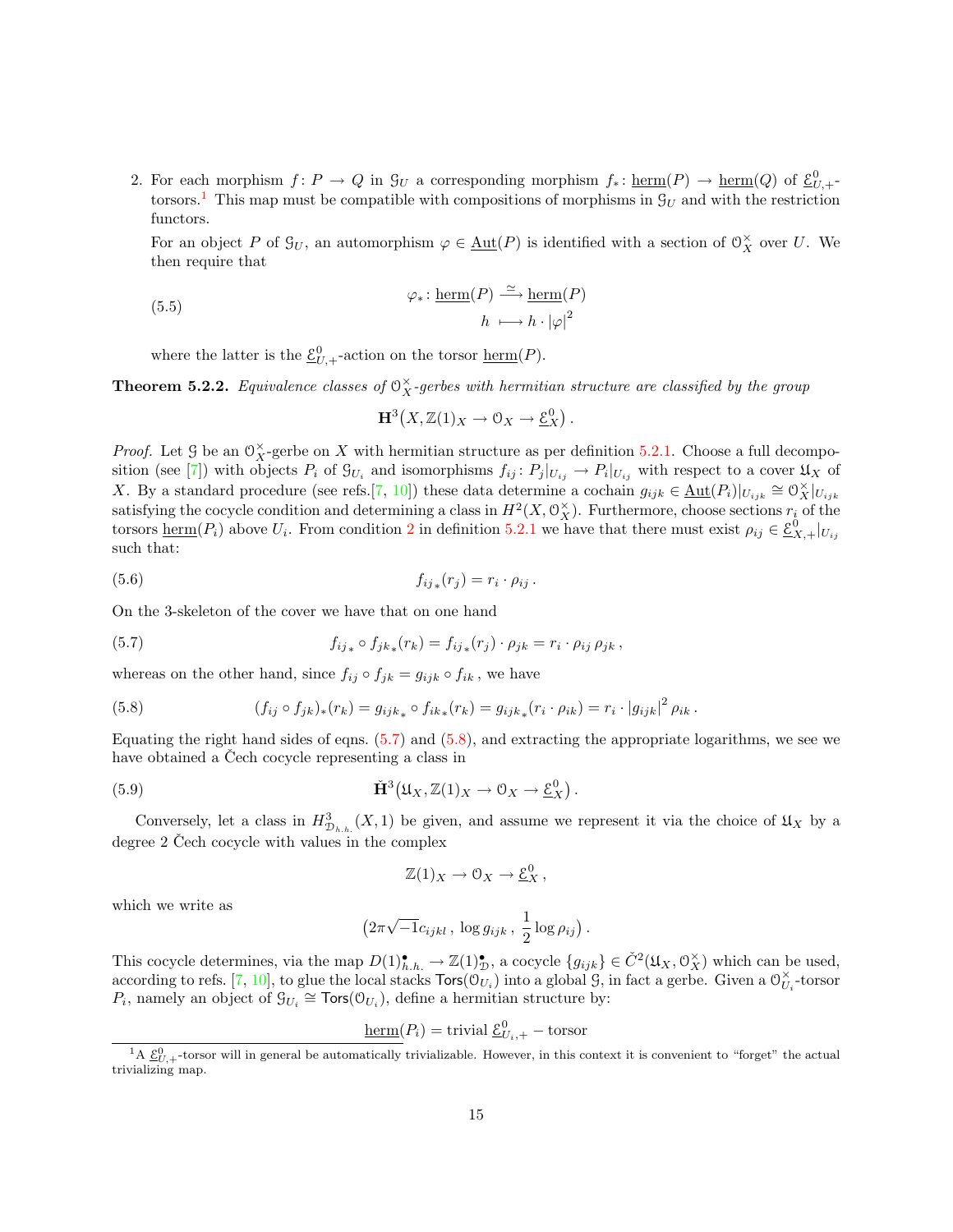Thenuse  $\rho_{ij}$  to glue  $\underline{\text{herm}}(P_i)$  and  $\underline{\text{herm}}(P_j)$  over  $U_{ij}$ , namely define an isomorphism via eq. ([5.6\)](#page-14-4). Since the isomorphisms  $P_k \to P_i$  and  $P_k \to P_j \to P_i$  differ by the equivalence determined by  $g_{ijk}$ , we see using [\(5.5](#page-14-5)) that the condition

$$
\rho_{ij} \, \rho_{jk} = \left| g_{ijk} \right|^2 \rho_{ik} \,,
$$

ensuing from the cocycle condition, ensures the compatibility of this definition over  $U_{ijk}$ .

Corollary 5.2.3. Using the quasi-isomorphism

$$
D(1)_{h.h.}^{\bullet} \xrightarrow{\simeq} (\mathbb{Z}(1)_X \to 0_X \to \underline{\mathcal{E}}_X^0),
$$

the class of a gerbe with hermitian structure is in fact in  $H_{\mathcal{D}_{h,h}}^3(X,1)$ .

We will see (cf. sect. [5.3\)](#page-15-0) this group also automatically classifies a special type of connective structure on G.

#### <span id="page-15-0"></span>5.3 Hermitian connective structure

The structure defined in sect. [5.2](#page-13-0) can be supplemented by a variant of Brylinski's connective structure [\[10](#page-26-14)] bytaking into account the first Hodge filtration as in ref. [[11\]](#page-26-0). Let G be an  $\mathcal{O}_X^{\times}$  gerbe over X.

**Definition 5.3.1.** A type  $(1,0)$  connective structure on G is the assignment to each object P of  $\mathcal{G}_U$  of a  $F^1 \underline{A}^1_U$ -torsor  $\underline{\text{Co}}(P)$  compatible with restriction functors and morphisms of objects. In particular, for  $\varphi \in \underline{\text{Aut}}(P)$ , we require that

(5.10) 
$$
\varphi_* \colon \underline{\text{Co}}(P) \xrightarrow{\simeq} \underline{\text{Co}}(P) \nabla \longmapsto \nabla + d \log \varphi
$$

where  $\nabla$  is a section of  $\underline{\text{Co}}(P)$  over  $U$ .<sup>[2](#page-15-1)</sup>

**Definition 5.3.2.** Let  $\mathcal{G}$  be equipped with a hermitian structure. A type  $(1, 0)$  connective structure on  $\mathcal{G}$  is *compatible* with the hermitian structure if for each object  $P$  of  $\mathcal G$  there is an isomorphism of torsors

$$
\underline{\mathrm{herm}}(P) \longrightarrow \underline{\mathrm{Co}}(P)
$$

$$
r \longmapsto \nabla_r
$$

such that for a positive function  $\rho$  on U

$$
r \cdot \rho \longmapsto \nabla_r + \partial \log \rho \, .
$$

(In other words,  $\nabla_{r \cdot \rho} = \nabla_r + \partial \log \rho$ .)

Connective structures of type  $(1,0)$  are classified as follows.

**Theorem 5.3.3.** Let again  $D(1)_{h,h.}^{\bullet}$  be the complex given by ([3.7](#page-9-0)) for  $l = 1$ . Equivalence classes of connective structures on a  $\mathcal{O}_X^{\times}$ -gerbe  $\mathcal G$  compatible with a given hermitian structure are classified by the group

$$
\mathbf{H}^3(X, D(1)_{h.h.}^\bullet).
$$

We have the following analog of the existence and uniqueness of the canonical connection on an invertible sheaf.

<span id="page-15-1"></span><sup>&</sup>lt;sup>2</sup>Note that  $d \log \varphi$  is holomorphic, hence of type  $(1, 0)$ .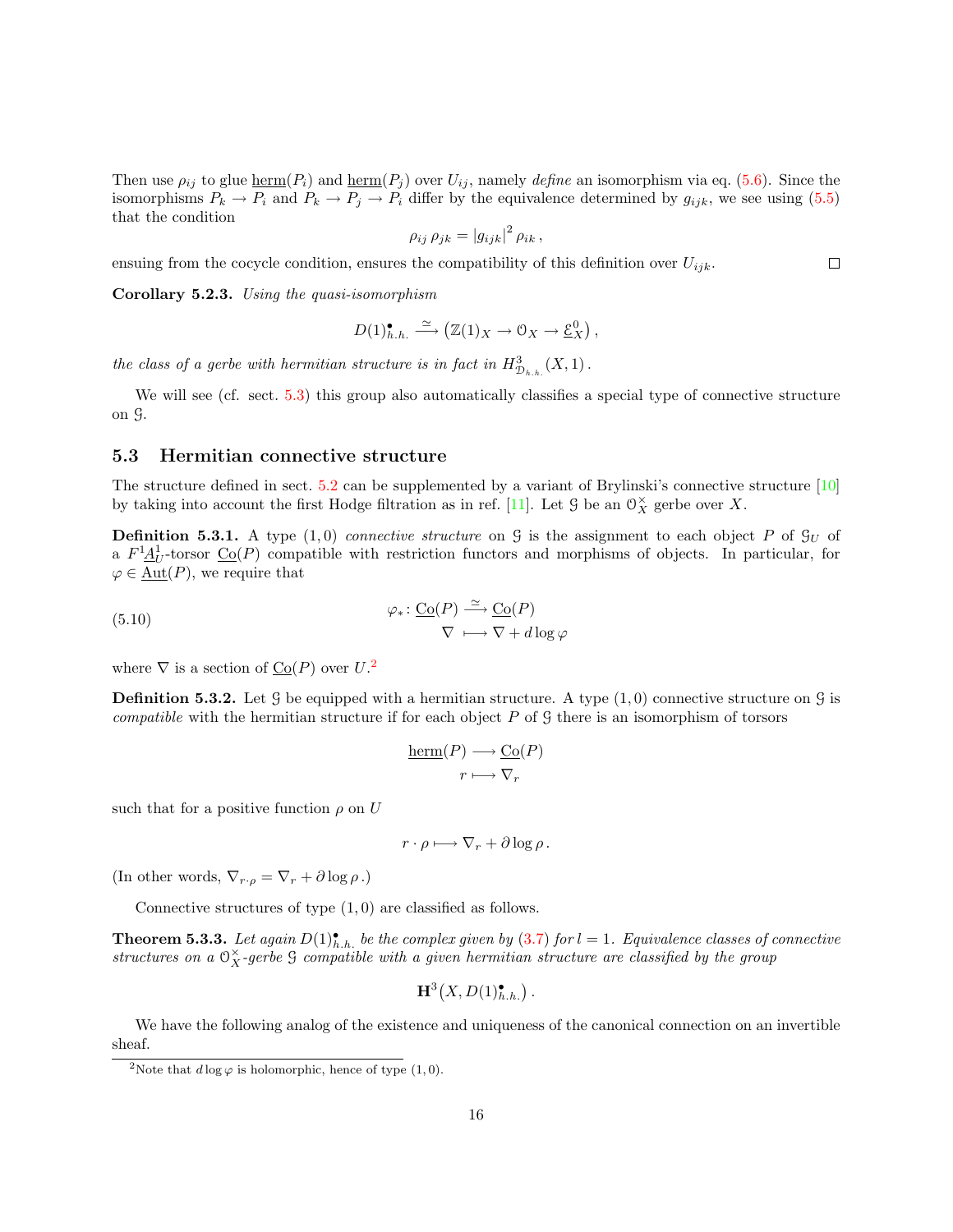Corollary 5.3.4. A connective structure compatible with a hermitian structure on a gerbe  $\beta$  is uniquely determined up to equivalence.

Proof. It is an immediate consequence of the fact that the groups in Theorems [5.2.2](#page-19-0) and [5.3.3,](#page-19-1) being computed from quasi-isomorphic complexes, are actually the same (and equal to  $H_{\mathcal{D}_{h,h}}^3(X,1)$ .) □

*Proof of Theorem [5.3.3](#page-19-1).* Choose a cover  $\mathfrak{U}_X$  as usual and let  $(P_i, f_{ij}, r_i)$  be a decomposition of G and its hermitian structure as in the proof of Theorem  $5.2.2$ .

If G has a compatible type  $(1,0)$  connective structure, we have a map  $\underline{\text{herm}}(G_{U_i}) \ni r_i \mapsto \nabla_i \in \underline{\text{herm}}(G_{U_i})$ . For every isomorphism  $f_{ij}$  the compatibility condition from Definition [5.3.2](#page-19-0) determines a form

$$
\xi_{ij} = \partial \log \rho_{ij} \in F^1 \underline{A}^1_X (U_{ij})
$$

satisfying the condition

$$
\xi_{jk} - \xi_{ik} + \xi_{ij} = d \log g_{ijk}.
$$

The imaginary 2-form  $\eta_{ij} \stackrel{\text{def}}{=} \bar{\partial} \xi_{ij} = \bar{\partial} \partial \log \rho_{ij}$  then is a cocycle with values in  $F^1 \underline{A}_X^2 \cap \underline{\mathcal{E}}_X^2(1)$ .

Altogether,  $g_{ijk}$ ,  $\frac{1}{2} \log \rho_{ij}$ ,  $\xi_{ij}$  and  $\eta_{ij}$  determine a cocycle of total degree  $\overline{3}$  in the Cech resolution  $\check{C}^{\bullet}(\mathfrak{U}_X, D(1)_{h.h.}^{\bullet}).$ 

Conversely, given a degree 3 cocycle with values in  $D(1)_{h,h}^{\bullet}$ , a gerbe 9 with hermitian structure can be obtained by gluing trivial  $\mathcal{O}_U^{\times}$  $\mathcal{U}_i$ -torsors and  $\underline{\mathcal{E}}_{U_i,+}^0$  torsors as in Theorem [5.2.2.](#page-19-0) Furthermore, define a map by assigning the trivial  $F^1 \underline{A}^1_{U_i}$ -torsor to the trivial  $\underline{\mathcal{E}}^0_{U_i,+}$ -torsor by

$$
r \longmapsto \nabla_r \equiv \partial \log r \, .
$$

Clearly, this defines a type  $(1,0)$  connective structure compatible with the hermitian structure on  $\mathcal{G}$ .  $\Box$ 

Remark 5.3.5. Note the proof of Theorem [5.3.3](#page-19-1) that  $d\eta_{ij} = 0$ , hence we obtain a class

$$
[\eta_{ij}] \in \mathbf{H}^3\big(X, F^{\mathbf{1}}\underline{A}_X^{\bullet} \cap \sigma^2 \underline{\mathcal{E}}_X^{\bullet}(1)\big)
$$

which can be associated to  $\mathcal G$  via the obvious map

$$
D(1)_{h.h.}^{\bullet} \longrightarrow F^1 \underline{A}_{X}^{\bullet} \cap \sigma^2 \underline{\mathcal{E}}_{X}^{\bullet}(1).
$$

This class plays the same role for G as the (global) imaginary form  $c_1(\rho) = \bar{\partial}\partial \log \rho_i$  for a metrized line bundle  $(L, \rho)$ .

Remark 5.3.6 (Hermitian curving). An equivalent degree 3 cocycle can be obtained by introducing the cochain  $K_i \in \underline{A}_X^{1,1} \cap \underline{\mathcal{E}}_X^2(1)(U_i)$  of imaginary 2-forms such that

$$
\bar{\partial}\partial\log\rho_{ij} = K_j - K_i \,,
$$

and the imaginary 3-form  $\Omega_i \equiv \Omega|_{U_i}$  such that

$$
dK_i = \Omega|_{U_i},
$$

where  $\Omega \in F^1A^3(X) \cap E^3(X)(1)$  (global sections). We can regard  $K_i$  as the hermitian curving and  $\Omega$  as the hermitian 3-*curvature*, respectively, of the type  $(1,0)$  hermitian connection.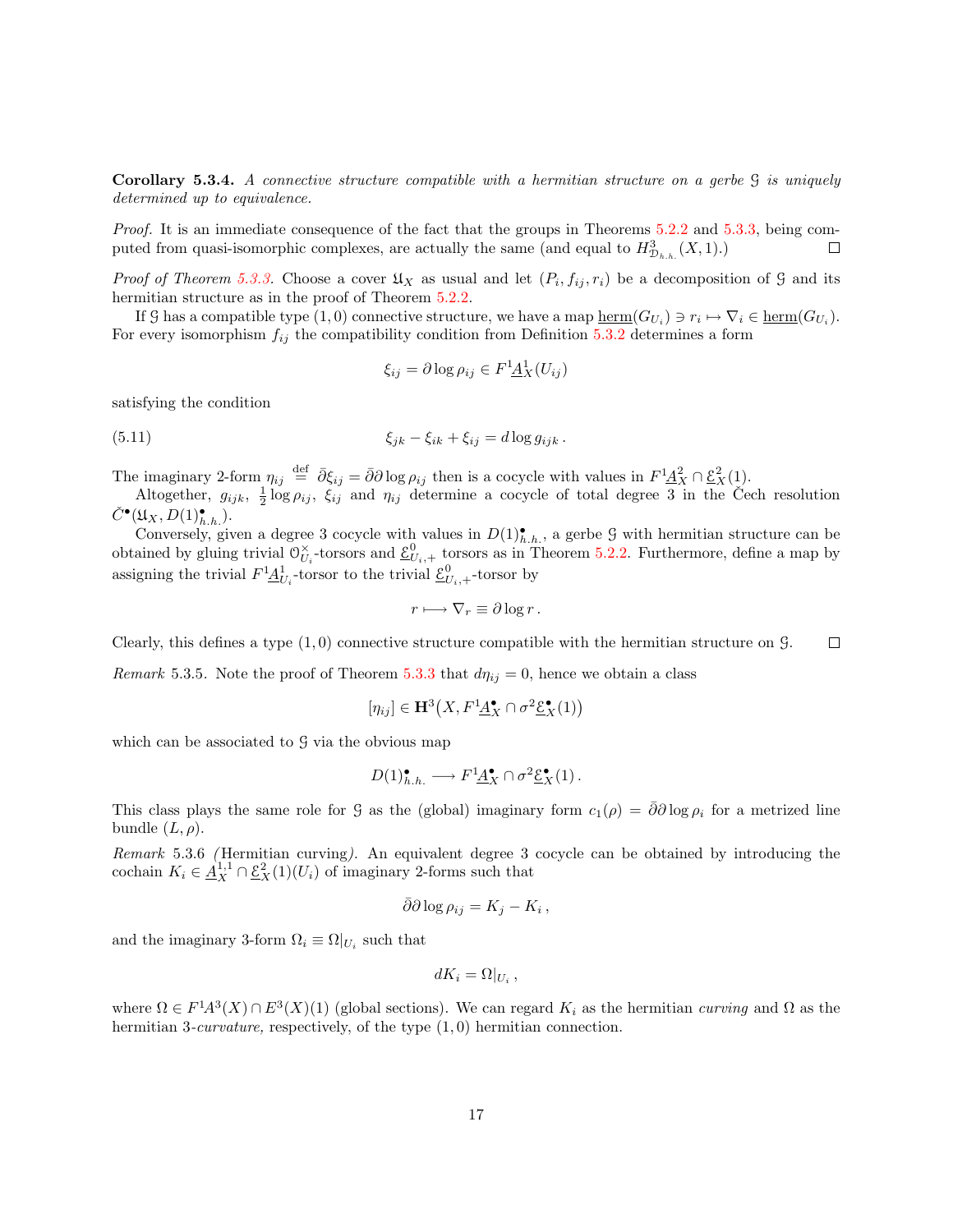# <span id="page-17-0"></span> ${\bf 5.4}\quad {\bf The\ symbol}\ \big(f, L\big]_{h.h.}$

Given an invertible function f and a line bundle L we have seen there is a product  $(f, L]_{h,h} \in H_{\mathcal{D}_{h,h}}^3(X,1)$ . We briefly give a geometric construction of the corresponding hermitian-holomorphic gerbe.

Weneed to recall from [[9\]](#page-26-3) the construction of the gerbe C underlying  $(f, L]$ . C is the stackification of the following pre-stack  $\mathcal{C}^0$ . For  $U \hookrightarrow X$  objects of the category  $\mathcal{C}_U^0$  are non vanishing sections of  $L|_U$ . If  $s \in L|_U$ , and non vanishing, it is denoted  $(f, s]$  as an object of  $\mathcal{C}_U^0$ . Given another non vanishing section s' of L over U, there is  $g \in \mathcal{O}_U^{\times}$  $U$  such that  $s' = sg$ . Morphisms from  $(f, s')$  to  $(f, s]$  are given by sections of the Deligne torsor  $(f, g]$  over U. For a third non vanishing section s'', with  $s'' = s'g' = sgg'$ , composition of morphisms in the category  $\mathcal{C}_U^0$  corresponds to the K-theoretic property of the Deligne torsor:

<span id="page-17-3"></span><span id="page-17-1"></span>
$$
(f, gg') \cong (f,g] \otimes (f,g') .
$$

Given a trivialization of L by a collection  $\{s_i\}$  relative to a cover  $\mathfrak{U}_X = \{U_i\}_{i\in I}$ , with transition functions  $g_{ij} \in \mathcal{O}_X^{\times}(U_{ij})$ , the objects  $(\check{f}, s_i]$  and the morphisms

<span id="page-17-2"></span>
$$
\phi_{ij} = \{ \log_i f, g_{ij} \} \colon \big(f, s_j \big] \to \big(f, s_i \big]
$$

providea decomposition of C in the sense of  $[7]$  $[7]$ . It follows that the automorphisms

(5.12) 
$$
h_{ijk} = \phi_{ij} \otimes \phi_{jk} \otimes \phi_{ik}^{-1} = g_{jk}^{-m_{ij}} \in \underline{\mathrm{Aut}}((f, s_i]|_{U_{ijk}}) \cong \mathcal{O}_X^{\times}(U_{ijk})
$$

represent the cohomology class of  $C$  in  $H^3_{\mathcal{D}}(X, \mathbb{Z}(1)) \cong H^2(X, \mathcal{O}_X^{\times}).$ 

Now define a *hermitian structure* on  $\mathfrak C$  as follows. To an object  $(f, s]$  of  $\mathfrak C_U$  we assign

(5.13) 
$$
(f,s] \rightsquigarrow \underline{\text{herm}}((f,s]) = \text{trivial } \underline{\mathcal{E}}_{U,+}^0 \text{-torsor.}
$$

Then, given a morphism  $(f, g] \ni \phi: (f, s') \rightarrow (f, s]$  in  $\mathcal{C}_U$ , with  $s' = sg$  as above, we use the hermitian structure on the Deligne torsor underlying  $(f, g]$  defined in sect. [4.2](#page-11-0), Proposition [4.2.4.](#page-12-4) Namely

(5.14) 
$$
\phi_* : \underline{\text{herm}}((f, s']) \longrightarrow \underline{\text{herm}}((f, s])
$$

$$
h \longmapsto h \cdot ||\phi||^2
$$

where h is a local section of <u>herm</u>( $(f, s')$ ), to be identified with one of  $\underline{\mathcal{E}}_{U,+}^0$  and  $\|\phi\|$  is the length of the non-vanishing section  $\phi$ . We have the following analog of Proposition [4.2.4](#page-12-4):

**Proposition 5.4.1.** The class of the gerbe C underlying the symbol  $(f, L]$  with hermitian structure defined by eqns. [\(5.13](#page-17-1)) and [\(5.14](#page-17-2)) is given by the product  $(f, L]_{h.h.}$  in the group  $\mathbf{H}^3(X, \mathbb{Z}(1)_X \to \mathcal{O}_X \to \underline{\mathcal{E}}_X^0) \cong$  $H_{\mathcal{D}_{h,h.}}^{3}(X,1)$ .

*Proof.* We need to find the class of the C as in the proof of Thm. [5.2.2](#page-19-0) and show it coincides with  $(f, L]_{h.h.}$ ascomputed in eqn. ([5.3](#page-13-1)). To this end, let us use the decomposition of C given by the objects  $(f, s_i]$  and morphisms  $\phi_{ij} = \{\log_i f, g_{ij}\} : (f, s_j] \to (f, s_i]$  for non vanishing sections  $s_i \in L|_{U_i}$ , as before. The class of C(without extra structures) is represented by the cochain  $g_{jk}^{-m_{ij}}$  already appearing in eq. ([5.12\)](#page-17-3).

Furthermore, in the hermitian Deligne torsor  $(f, g_{ij}]$  over  $U_{ij}$  the logarithm of the length of the section  $\phi_{ij} = \{\log_i f, g_{ij}\}\$ is given by

$$
\sigma_{ij} \equiv \frac{1}{2} \log \|\phi_{ij}\|^2 \equiv \frac{1}{2} \log \rho_{ij} = -\frac{1}{2\pi\sqrt{-1}} \pi_1(\log_i f) \log |g_{ij}|,
$$

cf. eq. [\(4.9\)](#page-12-5). Thus we have found the total cocycle representing  $(f, L]_{h,h}$  as in eq. [\(5.3\)](#page-13-1). Indeed, by computing the Čech coboundary we find

$$
\sigma_{ij} - \sigma_{ik} + \sigma_{jk} = -m_{ij} \log |g_{jk}| \ ,
$$

as desired.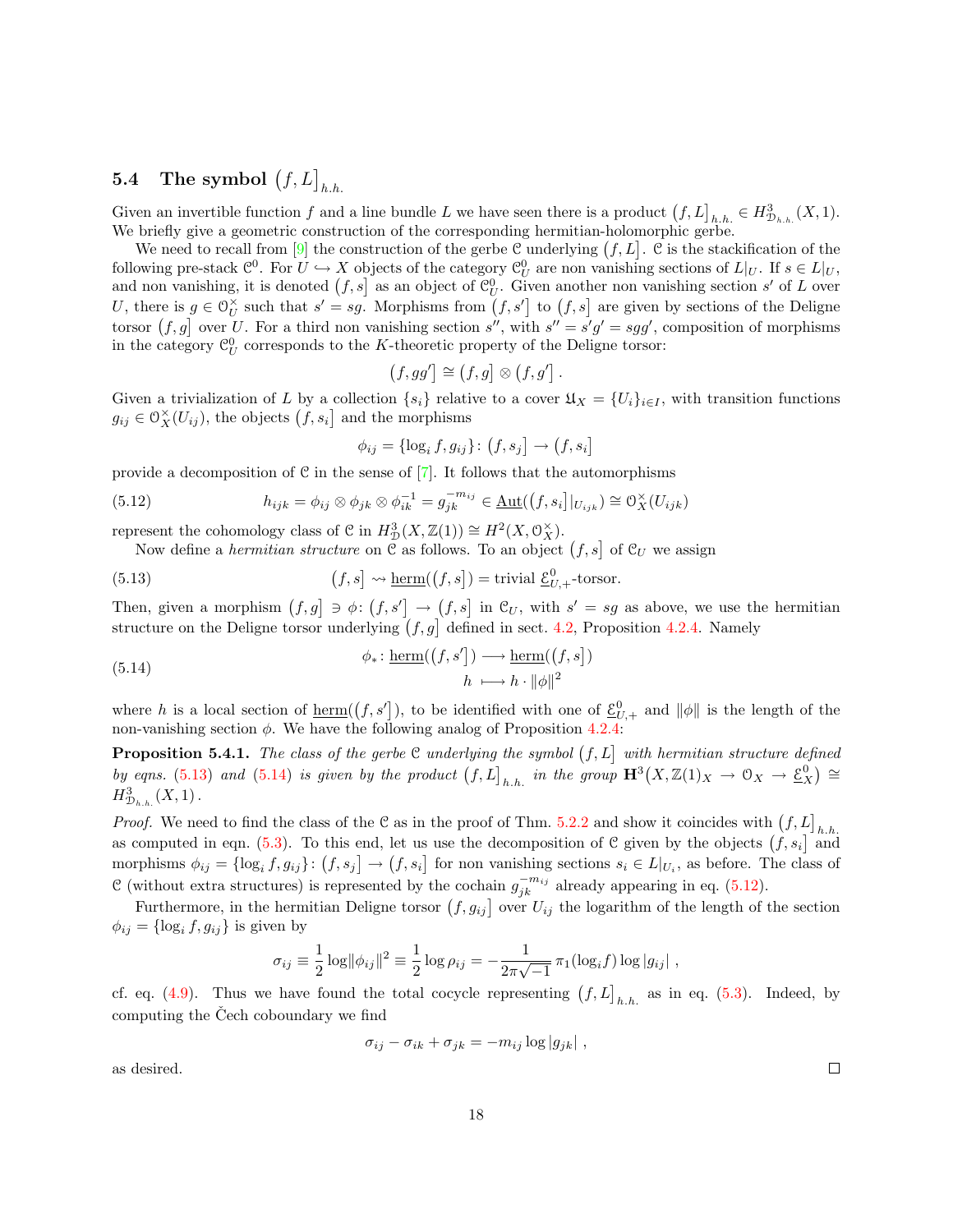# <span id="page-18-0"></span>5.5 Hermitian 2-Gerbes

Let us briefly extend the considerations outlined in the previous sections to 2-gerbes over X bound by  $\mathcal{O}_X^{\times}$ . (An extended exposition of the local geometry of 2-gerbes is to be found in ref.[[7\]](#page-26-6). See also[[8\]](#page-26-2) for the abelian case.)

Recall that a 2-gerbe G over X bound by a sheaf of *abelian groups*  $H$  is a fibered 2-category over X which satisfies the 2-descent condition for objects, and such that for any two objects  $P$  and  $Q$  in the fiber 2-category  $G_U$  over  $U \subset X$  the fibered category  $\underline{Hom}(P,Q)$  is a stack. If fact, this fibered category turns out to be an  $\underline{H}$ -gerbe equivalent to the neutral one  $\textsf{Tors}(\underline{H})$ . The properties of interest to us are the following: G is locally non-empty, namely there is a cover  $\mathfrak{U}_X$  of X such that for  $U \subset X$  in the cover, the object set of  $G_U$  is non-empty; G is *locally connected*, namely any two objects can be connected by a weakly invertible 1-arrow (that is, invertible up to a 2-arrow); any two 1-arrows can be (locally) joined by a 2-arrow; finally, for every 1-arrow its automorphism group is isomorphic in a specified way to  $H$ .

Once the appropriate notion of isomorphism for 2-gerbes is introduced, isomorphism classes of 2-gerbes boundby  $\underline{H}$  are classified by the sheaf cohomology group  $H^3(X, \underline{H})$ , see, e.g. refs. [[7,](#page-26-6) [8\]](#page-26-2).

In what follows, we shall set  $\underline{H} = \mathcal{O}_X^{\times}$ . Hence we can rephrase the previous statement by saying that isomorphism classes of 2-gerbes bound by  $\mathcal{O}_X^{\times}$  are classified by the group

$$
H^3(X, \mathcal{O}_X^{\times}) \cong H^4_{\mathcal{D}}(X, \mathbb{Z}(1)).
$$

We shall need the local calculation leading to the classification, so we recall it here. Given a 2-gerbe  $\mathsf{G},$ let us choose a decomposition by selecting a cover  $\mathfrak{U}_X$  of X and a collection of objects  $P_i$  in  $\mathsf{G}_{U_i}$ . There is a 1-arrow

$$
f_{ij} \colon P_j \to P_i
$$

between their restrictions to  $\mathsf{G}_{U_{ij}}$ . Furthermore, from the axioms there is a 2-arrow

$$
\alpha_{ijk} \colon f_{ij} \circ f_{jk} \Longrightarrow f_{ik} \, .
$$

Further restricting over a 4-fold intersection  $U_{ijkl}$ , we have two 1-arrows  $f_{ij} \circ f_{jk} \circ f_{kl} : P_l \to P_i$  and  $f_{il} : P_l \to P_l$  $P_i$  and between them two 2-arrows, namely  $\alpha_{ijl} \circ (\mathrm{Id}_{f_{ij}} * \alpha_{jkl})$  and  $\alpha_{ikl} \circ (\alpha_{ijk} * \mathrm{Id}_{f_{kl}})$ . Since 2-arrows are strictly invertible, it follows again from the axioms that there exists a section  $h_{ijkl}$  of  $\mathcal{O}_X^{\times}$  over  $U_{ijkl}$  such that

<span id="page-18-1"></span>(5.15) 
$$
\alpha_{ijl} \circ (\mathrm{Id}_{f_{ij}} * \alpha_{jkl}) = h_{ijkl} \circ \alpha_{ikl} \circ (\alpha_{ijk} * \mathrm{Id}_{f_{kl}}).
$$

This section is a 3-cocycle and the assignment  $G \mapsto [h]$  gives the classification isomorphism.

In analogy with what was previously done for gerbes, we are going to define a notion of hermitian structure and of type  $(1,0)$  connectivity for 2-gerbes on X bound by  $\mathcal{O}_X^{\times}$ . Brylinski and McLaughlin defined a concept of connectivity on a 2-gerbe  $G$  over  $X$  to be the datum of a compatible class of connective structures on the gerbes  $\underline{\text{Hom}}_{U}(P,Q)$  for two objects P, Q in the fiber  $G_{U}$ . It is possible to introduce several variants of this notion, as done in refs.  $[8, 9]$  $[8, 9]$ . Thus a type  $(1, 0)$  connectivity will just be the requirement that these connective structures take their values in  $F^1 \underline{A}^1_X$  – torsors.

Let us model the concept of hermitian structure on a 2-gerbe after the one for gerbes given above in definition [5.2.1.](#page-21-1)

**Definition 5.5.1.** A hermitian structure on a  $\mathbb{O}_X^{\times}$ -2-gerbe G over X consists of the following data.

1. To each object P in the fiber 2-category  $G_U$  over  $U \subset X$  we assign a  $\underline{\mathcal{E}}_{U,+}^0$ -gerbe  $\underline{\text{herm}}(P)$  over U. (As before,  $\underline{\mathcal{E}}_{U,+}^0$  is the sheaf of real positive functions on U.)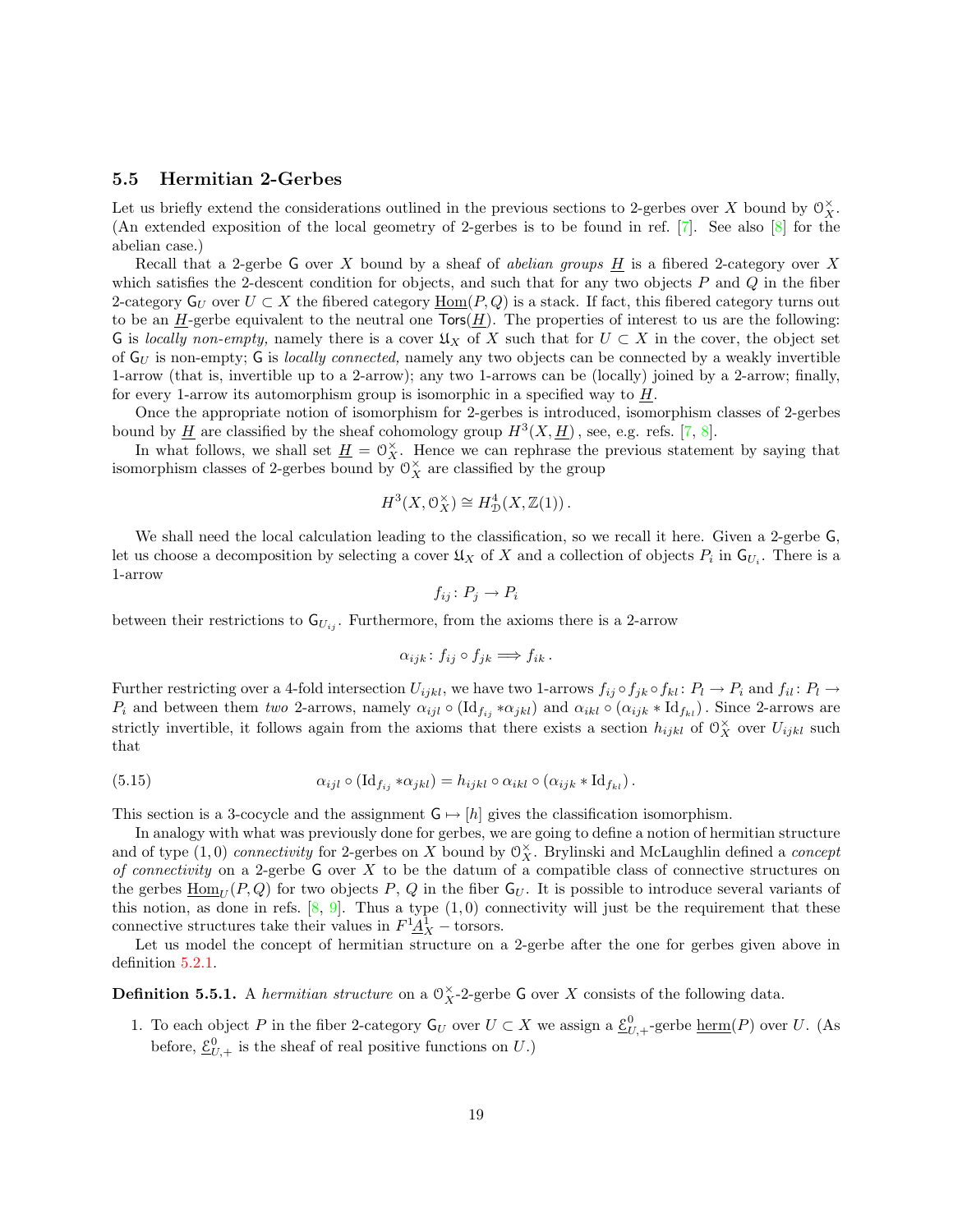- 2. This assignment must be compatible with the inverse image 2-functors  $i^* \colon \mathsf{G}_U \to \mathsf{G}_V$ , natural transformations  $\varphi_{i,j}: j^*i^* \Rightarrow (ij)^*$  and modifications  $\alpha_{i,j,k}: \varphi_{ij,k} \circ (h^* * \varphi_{i,j}) \Rightarrow \varphi_{i,jk} \circ (\varphi_{j,k} * i^*)$  arising from the inclusions  $i: V \hookrightarrow U$ ,  $j: W \hookrightarrow V$ , and  $k: Z \hookrightarrow W$ , in the cover  $\mathfrak{U}_X$ .
- 3. For each 1-arrow  $f: P \to Q$  in  $\mathsf{G}_U$  a corresponding equivalence  $f_* \colon \underline{\text{herm}}(P) \to \underline{\text{herm}}(Q)$  of  $\underline{\mathcal{E}}_{U,+}^0$ gerbes. For each 2-arrow  $\alpha: f \Rightarrow f'$  a corresponding natural transformation  $\alpha_*: f_* \Rightarrow f'_*$  between equivalences. We ask that this correspondence be compatible with compositions of 1- and 2-arrows. Namely, for 1-arrows  $f, f' : P \to Q$  and  $g, g' : Q \to R$  and for 2-arrows  $\alpha : f \Rightarrow f'$  and  $\beta : g \Rightarrow g'$  in  $\mathsf{G}_U$ , which we compose as  $\beta * \alpha : g \circ f \Rightarrow g' \circ f'$ , we find a diagram of natural transformations

(5.16) 
$$
g_* \circ f_* \xrightarrow{\varepsilon(f,g)} (g \circ f)_*
$$

$$
\downarrow^{\beta_* * \alpha_*} \downarrow^{\beta_*} \qquad \qquad \downarrow^{\beta_* \alpha_*}
$$

$$
g'_* \circ f'_* \xrightarrow[\varepsilon(f', g')} (g' \circ f')_*
$$

of equivalences between the  $\underline{\mathcal{E}}_{U,+}^0$ -gerbes  $\underline{\text{herm}}(P)$  and  $\underline{\text{herm}}(R)$  on  $U \subset X$ .

4. From the axioms, the group of automorphisms of a 1-arrow  $f: P \to Q$  in  $\mathsf{G}_U$  is identified with  $\mathcal{O}_U^{\times}$  $_U^{\times}$ . It follows that such an automorphism  $\alpha$  (that is, a 2-arrow from f to itself) can be identified with a section  $a \in \mathcal{O}_U^\times$  $\check{U}$ . We then require that the induced natural isomorphism

<span id="page-19-3"></span><span id="page-19-2"></span>
$$
\alpha_* \colon f_* \Longrightarrow f_*, \quad \text{where } f_* \colon \text{herm}(P) \longrightarrow \text{herm}(Q)
$$

be identified with a section of  $\underline{\mathcal{E}}_{U,+}^0$  via the map

$$
(5.17) \t\t a \longmapsto |a|^2
$$

and an appropriate labeling of  $\text{herm}(P)$  and  $\text{herm}(Q)$  by objects r and s, respectively. In more detail, given an arrow  $f_*(r) \to s$  in herm $(Q)$ , the action of  $\alpha$  via  $\alpha_*$  will amount to an automorphism of s. We require that it be  $|a|^2$ .

<span id="page-19-0"></span>Remark 5.5.2. The abstract nonsense of definition [5.5.1](#page-21-1) could have more succinctly characterized by saying that the correspondence  $\underline{\text{herm}}(\cdot)$  realizes a cartesian 2-functor between G and the 2-gerbe Gerbes( $\underline{\mathcal{E}}_{X,+}^0$ ) on X, shifting to the reader the burden of unraveling the diagrams.

We have the following analog of theorem [5.2.2](#page-19-0):

<span id="page-19-1"></span>**Theorem 5.5.3.** Isomorphism classes of  $O_X^{\times}$ -2-gerbes with hermitian structure in the sense of definition [5.5.1](#page-21-1) are classified by the group

$$
\mathbf{H}^4(X,\mathbb{Z}(1)_X \to \mathcal{O}_X \to \underline{\mathcal{E}}_X^0) \cong H^4_{\mathcal{D}_{h,h.}}(X,1).
$$

*Proof.* Let G be a  $\mathbb{O}_X^{\times}$ -2-gerbe on X with hermitian structure as per definition [5.5.1](#page-21-1). Forgetting the hermitian structure, G will determine a class in the group  $H_D^4(X, \mathbb{Z}(1)) \cong H^3(X, \mathbb{O}_X^{\times})$ , and we have briefly recalled before— cf. eq.  $(5.15)$  $(5.15)$  $(5.15)$  — how to obtain a 3-cocycle representing the class of G.

To obtain the rest of the cocycle with values in the complex  $\mathbb{Z}(1)_X \to 0_X \to \underline{\mathcal{E}}_X^0$  let us make the same choice for a decomposition of G with respect to the cover  $\mathfrak{U}_X$ : a collection of objects  $P_i$  in  $\mathsf{G}_{U_i}$ , 1-arrows  $f_{ij} : P_j \to P_i$  between their restrictions and 2-arrows  $\alpha_{ijk} : f_{ij} \circ f_{jk} \Rightarrow f_{ik}$ .

We shall also need a decomposition of the  $\underline{\mathcal{E}}_{U_i,+}^0$  gerbes  $\underline{\text{herm}}(P_i)$ : to this end let us choose objects  $r_i$ over  $U_i$  and arrows  $\xi_{ij}$ :  $(f_{ij})_*(r_j) \to r_i$  between their restriction to  $U_{ij}$ .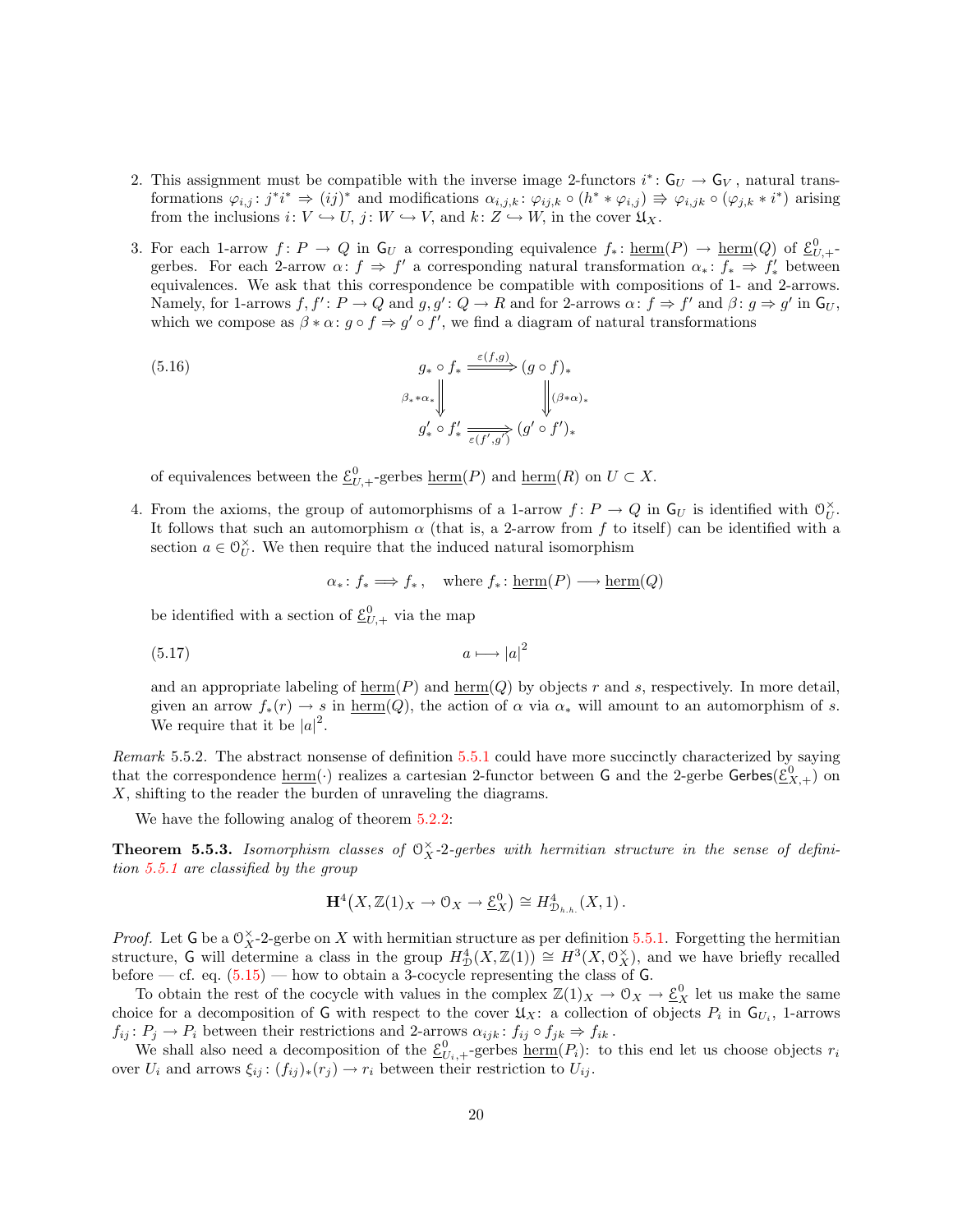Let us consider a triple of objects  $P_i, P_j, P_k$  over  $U_{ijk}$ . (we are implicitly restricting to the fiber 2-category  $\mathsf{G}_{U_{ijk}}$ .) We obtain the following diagram in  $\underline{\text{herm}}(P_i)|_{U_{ijk}}$ :

(5.18)  

$$
(f_{ij})_{*}(f_{jk})_{*}(r_{k}) \xrightarrow{\left(f_{ij}\right)_{*}\left(\xi_{jk}\right)} (f_{ij})_{*}(r_{j})
$$

$$
(f_{ik})_{*}(r_{k}) \xrightarrow{\xi_{ik}} r_{i} \xrightarrow{\xi_{ijk}} \rho_{ijk}
$$

The left vertical arrow in([5.18\)](#page-20-0) results from the composition of two-arrows

<span id="page-20-0"></span>
$$
(f_{ij})_* \circ (f_{jk})_* \xrightarrow{\varepsilon_{ijk}} (f_{ij} \circ f_{jk})_* \xrightarrow{(\alpha_{ijk})_*} (f_{ik})_*
$$

resulting from diagram [\(5.16](#page-19-2)) in definition [5.5.1.](#page-21-1) At the level of objects in the gerbe  $\text{herm}(P_i)$  diagram (5.16) is of course not commutative, so we obtain a section  $\rho_{ijk} \in \underline{\text{Aut}}(r_i)$ , which we can identify with a section of the sheaf  $\underline{\mathcal{E}}_{U,+}^0$  over  $U_{ijk}$ .

Now consider a four-fold intersection  $U_{ijkl}$ : we have a cube determined by the objects  $r_i, \ldots, r_l$  whose faces are built from copies of([5.18](#page-20-0)). Since this cube brings in the relation([5.15\)](#page-18-1), using the mapping of the  $\mathcal{O}_X^{\times}$  action spelled out in the last point in definition [5.5.1,](#page-21-1) we get the relation

(5.19) 
$$
\rho_{jkl} \rho_{ikl}^{-1} \rho_{ijl} \rho_{ijk}^{-1} = |h_{ijkl}|^2
$$

which, after taking the appropriate logarithms, defines a Čech cocycle representing a class in

$$
\check{H}^4(\mathfrak{U}_X,\mathbb{Z}(1)_X\to \mathfrak{O}_X\to \underline{\mathcal{E}}_X^0).
$$

Details (and diagram chasing) are straightforward and left to the reader.

Conversely, let us be given a class in

$$
\mathbf{H}^4(X,\mathbb{Z}(1)_X\to \mathbb{O}_X\to \underline{\mathcal{E}}_X^0) \cong \mathbf{H}^3\big(X,\mathbb{O}_X^{\times}\stackrel{|\cdot|}{\to} \underline{\mathcal{E}}_{X,+}^0\big)\,,
$$

and let us assume it is represented by the (multiplicative) Čech cocycle  $(h_{ijkl}, \rho_{ijk})$ . Let just explain the construction of a corresponding 2-gerbe with hermitian structure (up to equivalence). Again, details will be left to the reader.

We first apply the map

$$
\left(\mathbb{Z}(1)_X \to \mathcal{O}_X \to \underline{\mathcal{E}}_X^0\right) \longrightarrow \left(\mathbb{Z}(1)_X \to \mathcal{O}_X\right)
$$

to the representative Čech cocycle to reconstruct a  $\mathcal{O}_X^{\times}$ -2-gerbe G according to refs. [\[7](#page-26-6), [8](#page-26-2), [9\]](#page-26-3). Recall that this is accomplished by gluing the local stacks Gerbes $\overrightarrow{O}_{II}^{\times}$  $U_i$ ) using  $h_{ijkl}$ . Secondly, we define a hermitian structure as follows. Assign to any object  $P_i$  over  $U_i$  of the so-determined 2-gerbe G the trivial  $\underline{\mathcal{E}}_{U_i,+}^0$ -gerbe  $\underline{\text{herm}}(P_i) = \text{Tors}(\underline{\mathcal{E}}_{U_i,+}^0)$ . For a triple of such on  $U_{ijk}$  we use  $\rho_{ijk} \in \underline{\mathcal{E}}_{U_i,+}^0|_{U_{ijk}}$  as an automorphism of an object  $r_i$  in  $\underline{\text{herm}}(P_i)$ .

Checking that this structure satisfies the properties in definition [5.5.1](#page-21-1) and it defines a 2-gerbe with hermitian structure whose class is the one we started with is modeled after the pattern of refs.[[7\]](#page-26-6) and [\[10](#page-26-14)] and it will be left to the reader.  $\Box$ 

As mentioned before, a connectivity on a  $\mathcal{O}_X^{\times}$ -2-gerbe is in practice the assignment of compatible connective structures on the local gerbes of morphisms. We have the following definition (see also [\[11](#page-26-0), sect. 7], for the first part):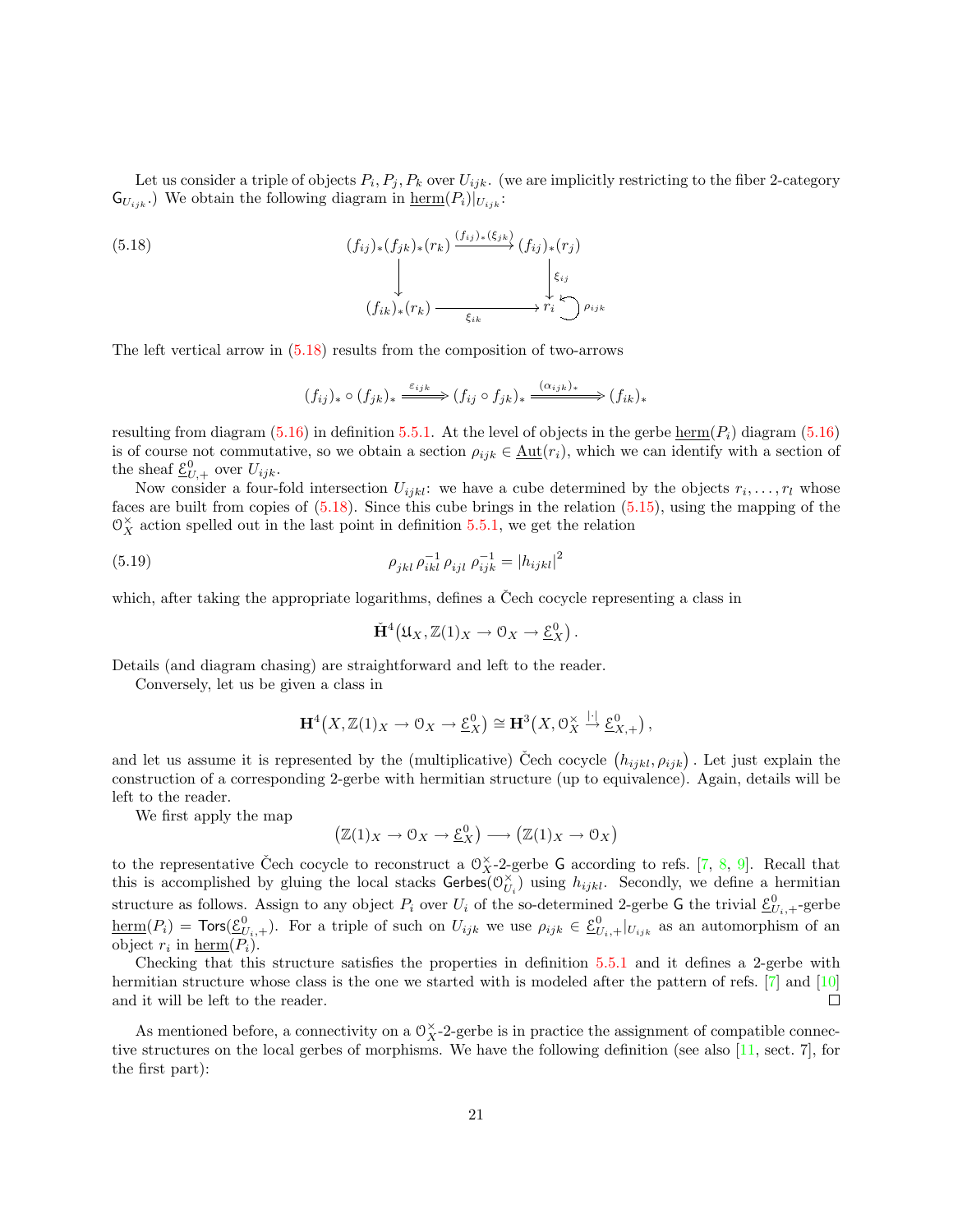# **Definition 5.5.4.** Let G be a  $\mathcal{O}_X^{\times}$ -2-gerbe on X.

- 1. A type  $(1,0)$  concept of connectivity on G is the assignment of a  $F^1 \underline{A}^1_U$ -gerbe  $\underline{Co}(P)$  to each object P in  $G_U$ . This assignment will have to satisfy properties analogous to those of definition [5.5.1](#page-21-1). Of course, in the last condition, the map [\(5.17\)](#page-19-3) will have to be replaced by  $a \mapsto d \log a$ .
- 2. A type  $(1,0)$  concept of connectivity is *compatible* with a hermitian structure if for each object P of  $G_U$  there is an equivalence of gerbes

$$
\underline{\mathrm{herm}}(P) \longrightarrow \underline{\mathrm{Co}}(P)
$$

satisfying the obvious compatibility conditions with the operations of  $G_U$  and the restrictions.

The proof of the following theorem can be patterned after an appropriate generalization of the proof of Theorem [5.3.3,](#page-19-1) so we shall omit it.

**Theorem 5.5.5.** Let G be a  $\mathbb{O}_X^{\times}$ -2-gerbe with hermitian structure and let  $D(1)_{h.h.}^{\bullet}$  be the complex given by ([3.7](#page-9-0)) for  $l = 1$ . Equivalence classes of type (1,0) connectivities on G compatible with the given hermitian structure are classified by the group

$$
\mathbf{H}^4\big(X,D(1)_{h.h.}^\bullet\big)\,.
$$

Furthermore, the equivalence class is unique.

# <span id="page-21-0"></span>**5.6** The symbol  $(L, L']_{h.h.}$

We have seen that given two line bundles L and L' over X their cup product  $(L, L']_{h,h}$  defines a class in  $H_{\mathcal{D}_{h,h}}^4(X,1)$ . According to Theorem [5.5.3](#page-19-1) it corresponds to an equivalence class of 2-gerbes with hermitian structure. Using the obvious maps of complexes  $D(1)_{h,h.}^{\bullet} \to \mathbb{Z}(1)_{\mathcal{D}}^{\bullet}$  and  $\mathbb{Z}(2)_{\mathcal{D}}^{\bullet} \to \mathbb{Z}(1)_{\mathcal{D}}^{\bullet}$ , the geometric 2gerbe G that underlies  $(L, L']_{h,h}$  is the same one as for the standard symbol  $(L, L']$  constructed by Brylinski and McLaughlin.

Recall(see ref. [[9\]](#page-26-3) for more details) that objects of G underlying  $(L, L')$  over  $U \subset X$  are the nonvanishing sections s of  $L|_U$ , denoted  $(s, L]$ . Given another non vanishing section  $s' \in L|_U$  we have  $s' = sg$  for an invertible function g over U. Then the category of morphisms from  $(s', L]$  to  $(s, L]$  is the gerbe  $(g, L]$ defined in section [5.4.](#page-17-0) For a third non vanishing section s'' of L over U, with  $s'' = s' g'$ , the morphism composition functor is given by the equivalence

<span id="page-21-3"></span><span id="page-21-2"></span>
$$
(g, L'] \otimes (g', L] \longrightarrow (gg', L]
$$

where on the left hand side we have the contracted product of two (abelian) gerbes. To be precise, it turns out that G is an approriate "2-stackification" of the 2-pre-stack defined here.

Acalculation in ref. [[9\]](#page-26-3) shows that with respect to the trivializations  $\{g_{ij}\}\$ and  $\{g'_{ij}\}\$  of L and L', respectively, the class of G is represented by the cocycle  $g'_{kl}^{-c_{ijk}} \in \mathcal{O}_X^{\times}(U_{ijkl})$ , where the cocycle  $c_{ijk}$  represents  $c_1(L)$ .

We can define a hermitian structure on G as follows. To an object  $(s, L')$  of  $G_U$  we assign

(5.20) 
$$
(s, L') \rightsquigarrow \underline{\text{herm}}((s, L']) = \text{trivial } \underline{\mathcal{E}}_{U,+}^0 \text{-gerbe.}
$$

Furthermore, as remarked above we have  $\underline{\text{Hom}}_U((s', L'], (s, L']) \cong (g, L']$ . Thus we set

(5.21) 
$$
\underline{\text{Hom}}_U(\underline{\text{herm}}((s', L')), \underline{\text{herm}}((s, L'))) = (g, L']_{h.h.},
$$

where on the right hand side we use the hermitian structure on the gerbe  $(g, L')$  as defined in section [5.4](#page-17-0). On the left hand side of [\(5.21\)](#page-21-2) we have the equivalences of the two  $\underline{\mathcal{E}}_{U,+}^0$ -gerbes.

<span id="page-21-1"></span>The proof of the following proposition is a straightforward generalization of the one for proposition [5.4.1](#page-21-1).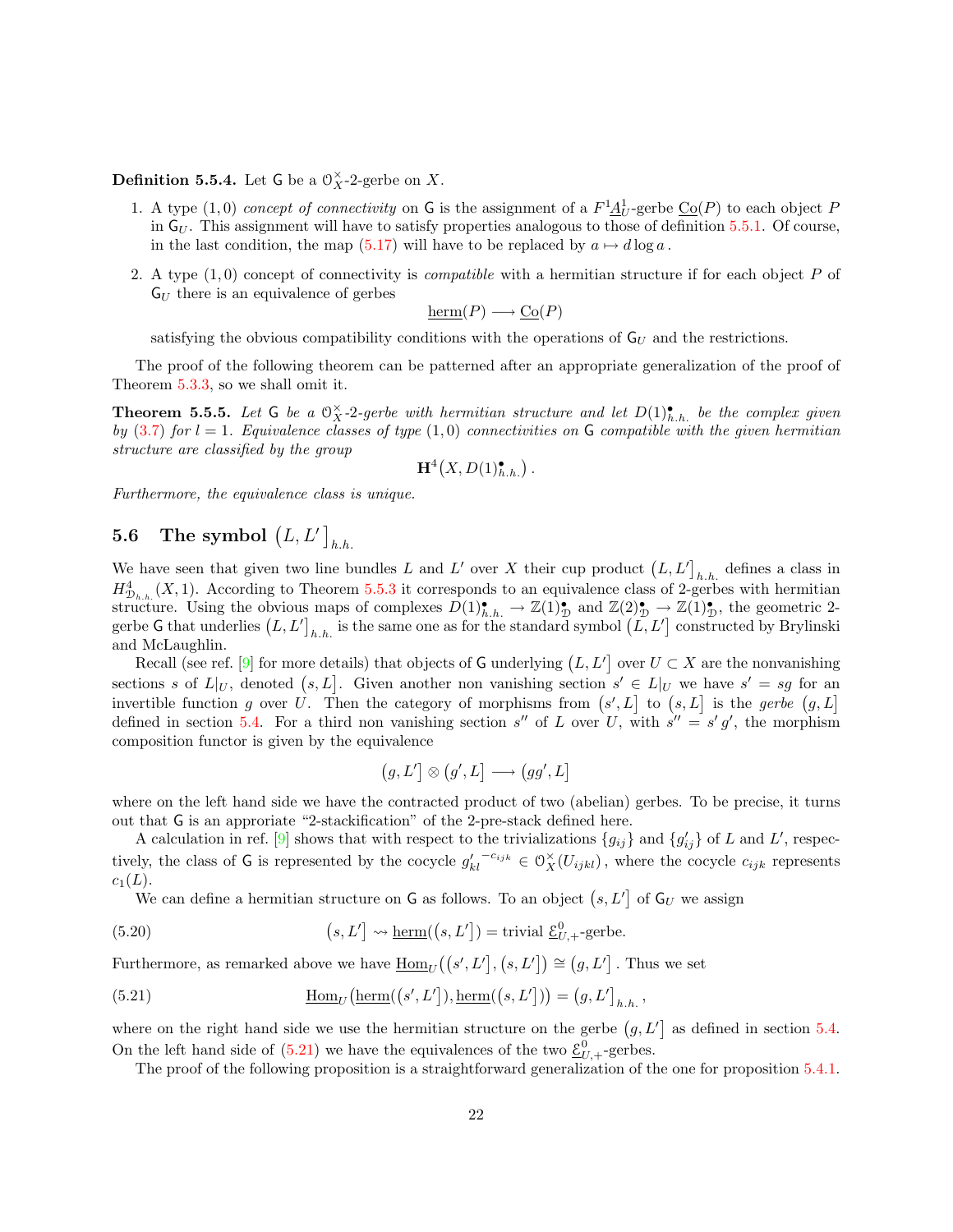**Proposition 5.6.1.** The class of the  $\mathbb{O}_X^{\times}$ -2-gerbe G underlying the symbol  $(L, L')$  with hermitian structure defined by eqns. [\(5.20\)](#page-21-3) and ([5.21](#page-21-2)) is given by the product  $(L, L']_{h.h.}$  in the group  $\mathbf{H}^4(X, \mathbb{Z}(1)_X \to \mathbb{O}_X \to$  $\underline{\mathcal{E}}_X^0$   $\cong H_{\mathcal{D}_{h,h.}}^4(X,1)$ .

# <span id="page-22-0"></span>A Heisenberg group

An equivalent approach to the Deligne symbol is via the complex three-dimensional Heisenberg group, see refs. [\[5](#page-26-15), [19](#page-26-5), [21](#page-26-16)]. Let  $H_{\mathbb{C}}$  denote the group of complex unipotent  $3 \times 3$  lower triangular matrices. Let

$$
H_{\mathbb{Z}} = \left\{ \begin{pmatrix} 1 & 1 \\ m_1 & 1 \\ m_2 & n_1 & 1 \end{pmatrix} \middle| m_1, n_1 \in \mathbb{Z}(1), m_2 \in \mathbb{Z}(2) \right\} \subset H_{\mathbb{C}}.
$$

The quotient  $H_{\mathbb{C}}/H_{\mathbb{Z}}$  is a  $\mathbb{C}/\mathbb{Z}(2)$ -bundle over  $\mathbb{C}/\mathbb{Z}(1) \times \mathbb{C}/\mathbb{Z}(1)$  via the projection map

$$
p\colon\begin{bmatrix}1\\x&1\\z&y&1\end{bmatrix}\mapsto ([x],[y])\,,
$$

where  $x, y, z \in \mathbb{C}$ , and the brackets denote the appropriate equivalence classes. (The  $\mathbb{C}/\mathbb{Z}(2)$ -action is by multiplication with a matrix of the form  $\begin{pmatrix} 1 & 0 \\ 0 & 1 \end{pmatrix}$ .)

<span id="page-22-1"></span>The twisting of  $H_{\mathbb{C}}/H_{\mathbb{Z}}$  is analogous to that of the Deligne torsor in sect. [4.1:](#page-10-2) the right action of  $H_{\mathbb{Z}}$  on  $H_{\mathbb{C}}$  amounts to:

(A.1) 
$$
x \mapsto x + m_1, \quad y \mapsto y + n_1, \quad z \mapsto z + m_1 \cdot y + m_2.
$$

Moreover, the complex form

(A.2) 
$$
\omega = \frac{1}{2\pi\sqrt{-1}}(dz - x\,dy)
$$

is invariant under the action of  $H_{\mathbb{Z}}$  and defines a  $\mathbb{C}/\mathbb{Z}(2)$ -connection form on the total space  $H_{\mathbb{C}}/H_{\mathbb{Z}}$ .

The invertible functions f and g on U define a map  $(f, g): U \to \mathbb{C}^\times \times \mathbb{C}^\times$ . Then the tame symbol  $(f, g]$ is obtained as the pull-back:

<span id="page-22-2"></span>
$$
(f,g] = (f,g)^* (H_{\mathbb{C}}/H_{\mathbb{Z}}),
$$

and the section  $\{\log_i f, g\}$  corresponds to the class of the matrix

$$
\begin{pmatrix} 1 & & \\ \log_i f & 1 & \\ 0 & \log_i g & 1 \end{pmatrix}.
$$

Furthermore, the pull-back of the connection form  $\omega$  on  $H_{\mathbb{C}}/H_{\mathbb{Z}}$  along the section  $\{\log_i f, g\}$  is the same form as the one in([4.1](#page-10-3)). More generally, a section s as given at the end of sect. [4.1](#page-10-2) corresponds to the class of the matrix

$$
\begin{pmatrix} 1 & & \\ \log_i f & 1 & \\ h_i & \log_i g & 1 \end{pmatrix},
$$

Pulling back([A.2\)](#page-22-2) along the section gives [\(4.4\)](#page-11-4).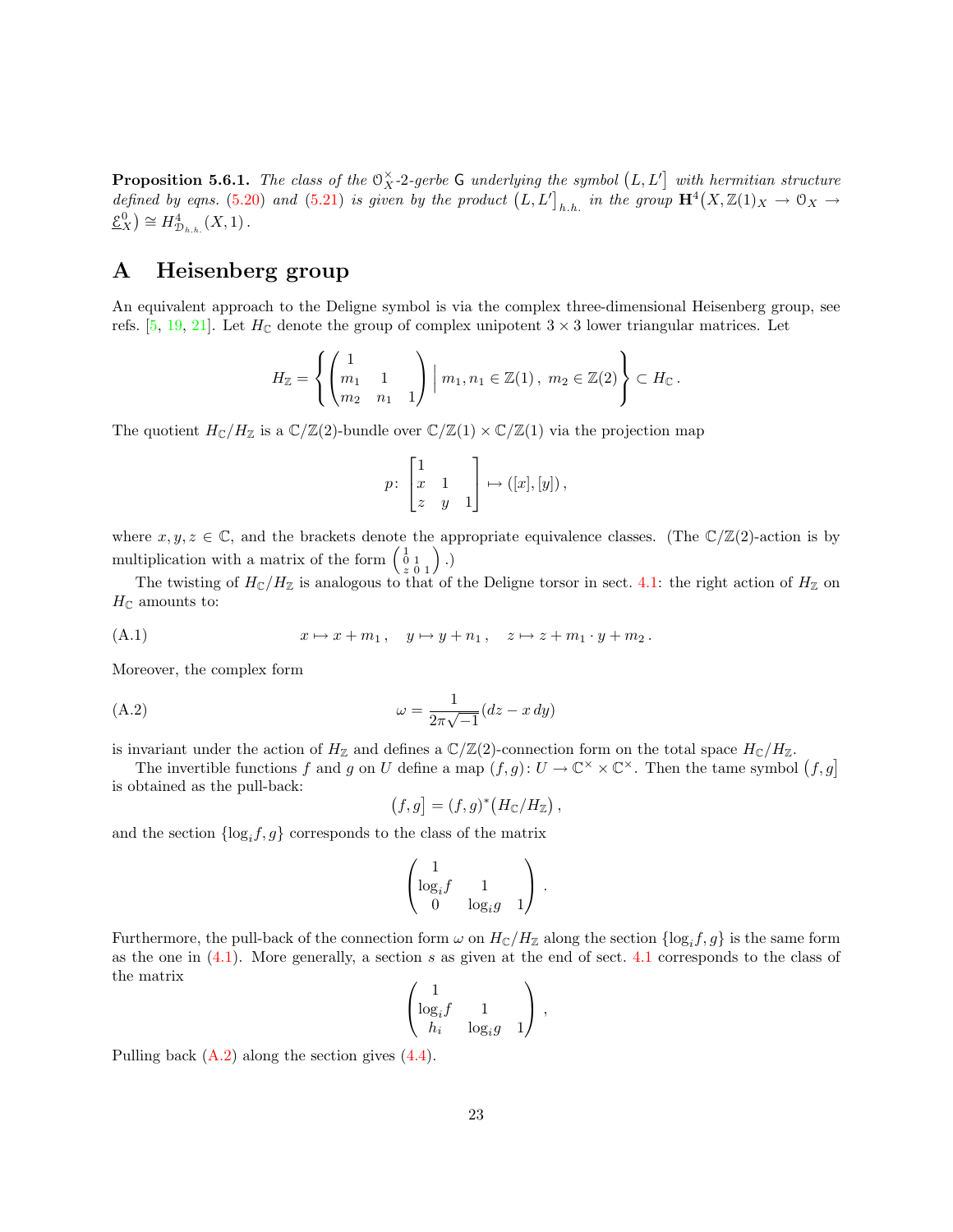# <span id="page-23-0"></span>B Remarks on Hodge-Tate structures

The relation between the "imaginary part" map made in sect. [4.2](#page-11-0) together with the product  $\mathbb{Z}(1)_\mathcal{D}^{\bullet} \otimes \mathbb{Z}(1)_\mathcal{D}^{\bullet} \to$  $2\pi\sqrt{-1}\otimes D(1)$ <sub>h.h.</sub>, and the cup product  $\mathbb{Z}(1)_{\mathcal{D}}^{\bullet}\otimes \mathbb{Z}(1)_{\mathcal{D}}^{\bullet}\to \mathbb{Z}(2)_{\mathcal{D}}^{\bullet}$  giving rise to the tame symbol becomes more transparent from the point of view of Hodge-Tate structures.

# <span id="page-23-1"></span>B.1 A Mixed Hodge Structure

Letus briefly recall the following well known MHS on  $\mathbb{C}^2$ , see [[13,](#page-26-4) [4\]](#page-26-17). Consider, as before,

(B.1) 
$$
M^{(2)} = \begin{pmatrix} 1 & 1 \\ x & 1 \\ z & y & 1 \end{pmatrix}
$$

with complex entries  $x, y, z$ . Consider also its canonical version

(B.2) 
$$
A^{(2)} = \begin{pmatrix} 1 & 2\pi\sqrt{-1} \\ x & 2\pi\sqrt{-1}y & (2\pi\sqrt{-1})^2 \end{pmatrix}.
$$

The MHS  $\mathcal{M}_2$  corresponding to  $M^{(2)}$ , or more precisely  $A^{(2)}$ , comprises the following data. The integer lattice is the  $\mathbb Z$  span of the columns of  $A^{(2)}$ , and similarly for  $\mathbb Q$  and  $\mathbb R$ . Let  $v_0, v_1, v_2$  denote the columns of  $A^{(2)}$  starting from the left. The weight spaces are  $W_{-2k}M^{(2)} = \text{span}\langle v_k, \ldots, v_2 \rangle$  (over the appropriate ring), and the Hodge filtration is given by  $F^{-k}\mathscr{M}^{(2)}(\mathbb{C})=\mathbb{C}\langle e_0,\ldots,e_k\rangle$ , where the  $e_i$ 's are the standard basis vectors in  $\mathbb{C}^2$ . The graded quotients  $\text{Gr}_{-2k}^W(\mathcal{U})$  are the Tate structures  $\mathbb{Z}(0)$ ,  $\mathbb{Z}(1)$ , and  $\mathbb{Z}(2)$ . A change of the generators  $v_i$  preserving the structure clearly amounts to a change of  $A^{(2)}$  by right multiplication by a lower unipotent matrix over  $\mathbb Z$  (or  $\mathbb Q$  or  $\mathbb R$ ). This is the same as changing  $M^{(2)}$  by a matrix in  $H_{\mathbb Z}$  (or the appropriate ring thereof) as in sect. [A](#page-22-0).  $3$ 

The real structure underlying  $\mathcal{M}^{(2)}$  is linked to the hermitian structure on the bundle  $H_{\mathbb{C}}/H_{\mathbb{Z}}$  as presented in sect. [4.2.1.](#page-12-6) In [\[4](#page-26-17)] the image of  $A^{(2)}$  in  $GL_2(\mathbb{C})/ GL_2(\mathbb{R})$  is obtained by computing the matrix

<span id="page-23-4"></span>
$$
B \stackrel{\text{def}}{=} A\bar{A}^{-1} \left( \begin{smallmatrix} 1 & & \\ & -1 & \\ & & 1 \end{smallmatrix} \right),
$$

(we have dropped the superscript (2) for ease of notation). The logarithm is:

$$
\frac{1}{2}\log B = \begin{pmatrix} 1 & 1 \\ \pi_0(x) & 1 \\ \pi_1(z) - \pi_1(x)\pi_0(y) & \pi_0(y) & 1 \end{pmatrix}.
$$

We immediately recognize the expression of the hermitian form as given in sect. [4.2.1.](#page-12-6)

## <span id="page-23-2"></span>B.2 The big period

In ref.[[17\]](#page-26-8) Goncharov defines a tensor

$$
P(\mathscr{M}) \in \mathbb{C} \otimes_{\mathbb{Q}} \mathbb{C}
$$

associatedto a MHS (technically, a framed one)  $\mathcal M$ . For the MHS defined by the period matrix ([B.1\)](#page-23-4) it is computed as follows. Let  $f_0, f_1, f_2$  be the dual basis to  $v_0, v_1, v_2$ . Then, according to ref. [\[17](#page-26-8)],

$$
P(\mathscr{M}^{(2)}) = \sum_{k} \langle f_2, M^{(2)} v_k \rangle \otimes_{\mathbb{Q}} \langle f_k, M^{(2)}^{-1} v_0 \rangle.
$$

<span id="page-23-3"></span><sup>&</sup>lt;sup>3</sup>These data correspond to the case  $N = 2$  of a MHS on  $\mathbb{C}^N$  defined for any integer N, cf. [\[4](#page-26-17)]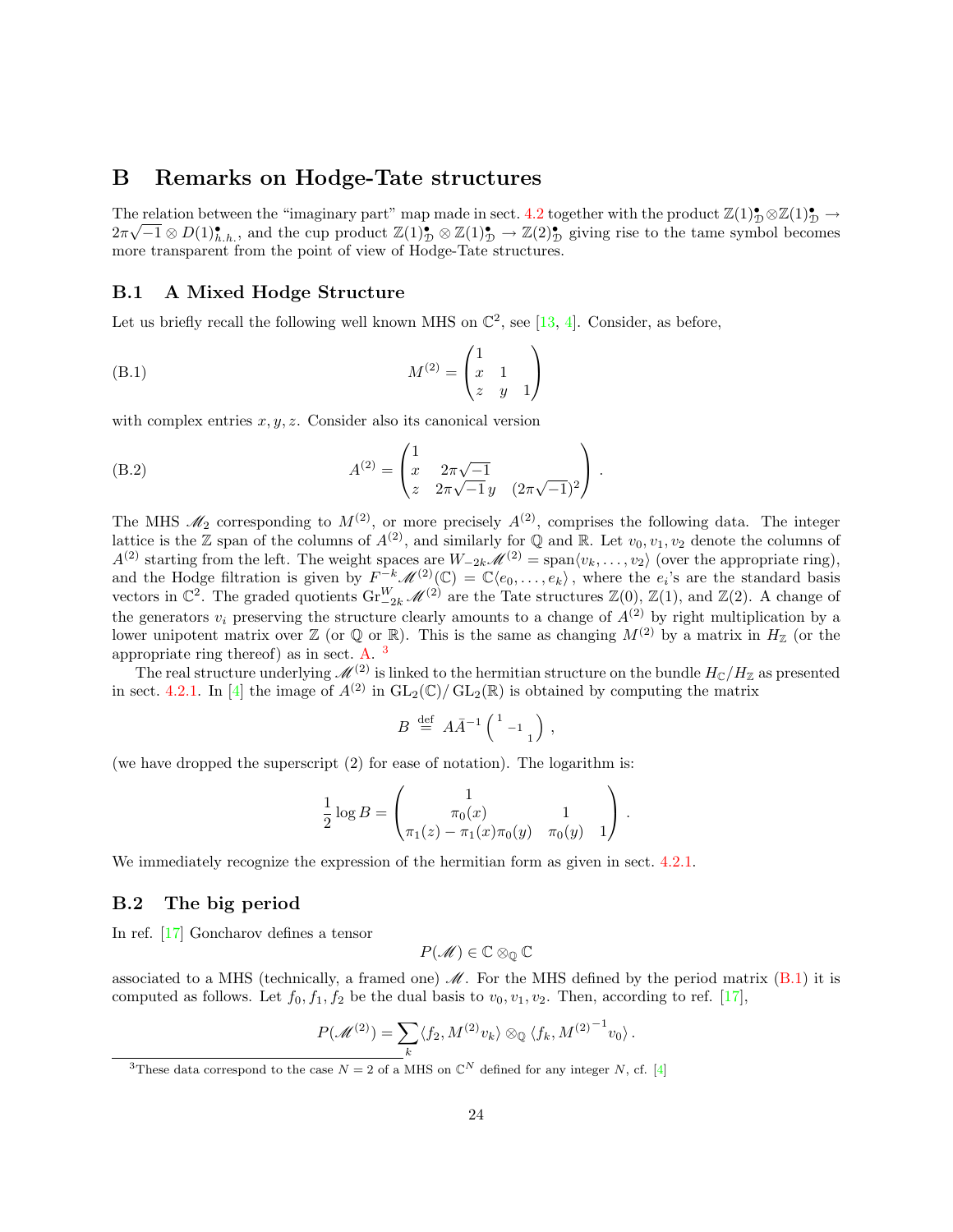Performing the calculation we find:

(B.3)  
\n
$$
P(\mathcal{M}^{(2)}) = \frac{z}{(2\pi\sqrt{-1})^2} \otimes 1 - 1 \otimes \frac{z}{(2\pi\sqrt{-1})^2} + 1 \otimes \frac{xy}{(2\pi\sqrt{-1})^2} - \frac{y}{2\pi\sqrt{-1}} \otimes \frac{x}{2\pi\sqrt{-1}}
$$

Clearly,  $P(\mathcal{M}^{(2)})$  is invariant under the action  $(A.1)$  (over Q). Moreover,  $P(\mathcal{M}^{(2)})$  belongs to the kernel  $\mathcal I$ of the multiplication map  $\mathbb{C} \otimes_{\mathbb{Q}} \mathbb{C} \to \mathbb{C}$ . As a consequence, we have:

**Proposition B.2.1.** The "connection form"  $(A.2)$  $(A.2)$  and the *(logarithm of the) hermitian fiber metric on the* Heisenberg bundle correspond to the images of  $P(\mathcal{M}^{(2)})$  under the two projections

$$
\mathscr{I}\longrightarrow \mathscr{I}/\mathscr{I}^2=\Omega^1_{\mathbb{C}/\mathbb{Q}}
$$

and

$$
\mathscr{I} \subset \mathbb{C} \otimes_{\mathbb{Q}} \mathbb{C} \longrightarrow \mathbb{R}(1) \,,
$$

respectively.

Proof. The images under the two projections are, respectively, equal to

$$
-d\left(\frac{z}{(2\pi\sqrt{-1})^2}\right) + \frac{x}{2\pi\sqrt{-1}}d\left(\frac{y}{2\pi\sqrt{-1}}\right)
$$

and

$$
\frac{1}{(2\pi\sqrt{-1})^2} (\pi_1(z) - \pi_1(x) \pi_0(y)).
$$

We may then use  $\mathbb{Q} \to \mathbb{C} \to \mathbb{O}_X$  and the first standard sequence for Kähler differentials to pull back to X.  $\Box$ 

## <span id="page-24-0"></span>B.3 The extension class

The big period can be obtained as a symmetrization of an extension class of MHS. Indeed, the weight  $-2$ subspace  $W_{-2}M^{(2)} \cong M^{(1)} \otimes 2\pi\sqrt{-1} \equiv M^{(1)}(1)$  is itself a MHS (twisted by  $2\pi\sqrt{-1}$ ) defined by

(B.4) 
$$
A^{(1)} = \begin{pmatrix} 1 \\ y & 2\pi\sqrt{-1} \end{pmatrix}.
$$

(The data are as for  $\mathcal{M}^{(2)}$ , replacing 2 by 1.) We thus have an extension of MHS:

$$
(B.5) \t 0 \longrightarrow \mathscr{M}^{(1)}(1) \longrightarrow \mathscr{M}^{(2)} \longrightarrow \mathbb{Z}(0) \longrightarrow 0.
$$

Followingthe procedure explained in ref.  $[6]$  $[6]$ , it is seen that the class of the extension  $(B.5)$  $(B.5)$  $(B.5)$  belongs to

<span id="page-24-2"></span><span id="page-24-1"></span>
$$
{\mathscr{M}}_{\mathbb{C}}^{(1)}(1)/{\mathscr{M}}_{\mathbb{Q}}^{(1)}(1)\,,
$$

and it is given by the vector

(B.6) 
$$
e = -\frac{x}{2\pi\sqrt{-1}}v_1 - \frac{z - xy}{(2\pi\sqrt{-1})^2}v_2
$$

taken modulo  $\mathscr{M}_{\mathbb{Q}}^{(1)}$ . This computation can be refined by noticing ([\[6](#page-26-18)]) that  $\mathscr{M}^{(1)}$  is itself an extension,

$$
0 \longrightarrow \mathbb{Z}(1) \longrightarrow \mathscr{M}^{(1)} \longrightarrow \mathbb{Z}(0) \longrightarrow 0
$$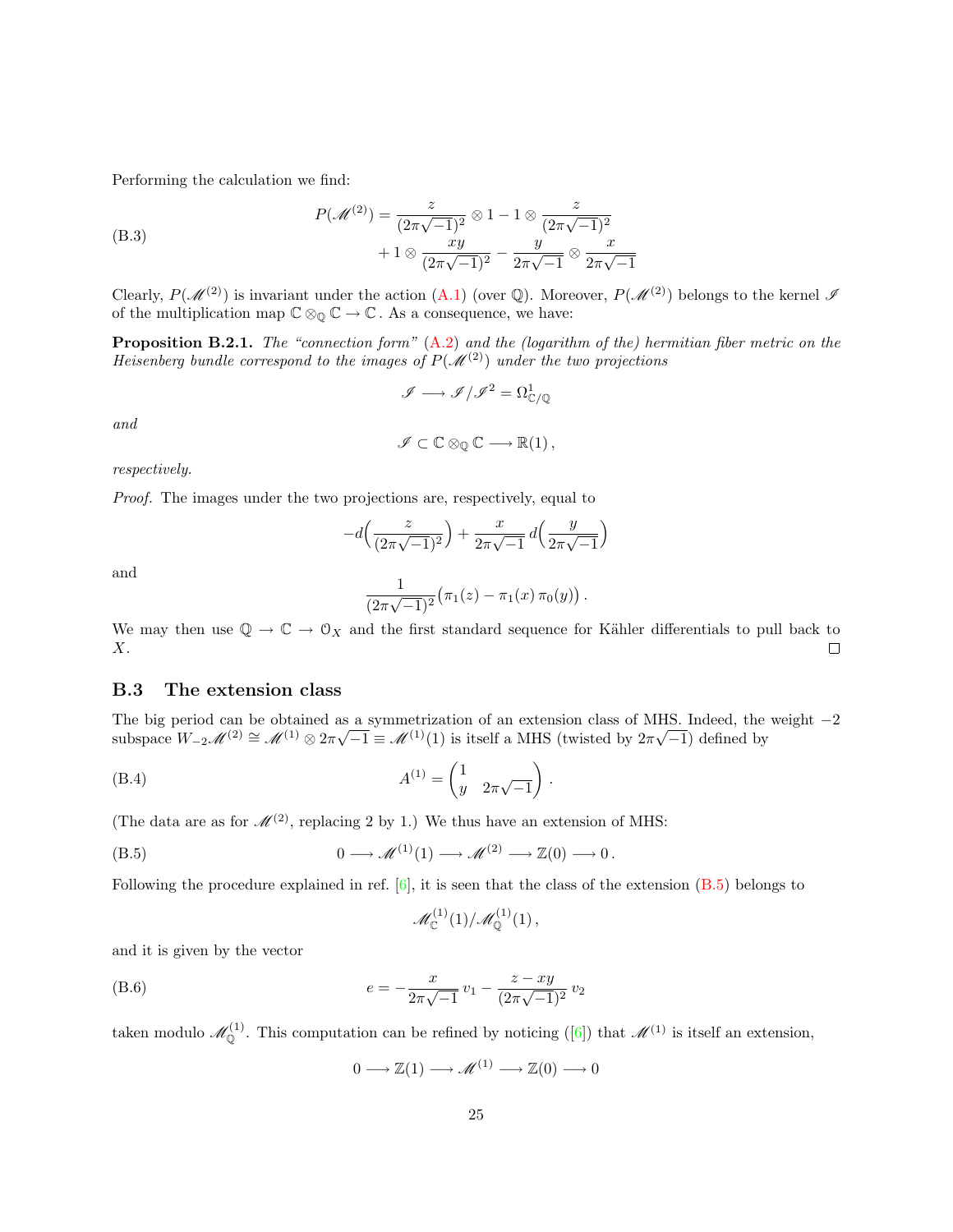mapping (over  $\mathbb{Q}$ ) to the "universal extension"  $\mathcal{H}^{(1)}$ :

(B.7) 
$$
0 \longrightarrow \mathbb{Q}(1) \longrightarrow \mathbb{C} \longrightarrow \mathbb{C}^{\times} \otimes \mathbb{Q} \longrightarrow 0
$$

obtained by tensoring the standard exponential sequence by  $\mathbb{Q}$ . Over the complex numbers, we have

<span id="page-25-3"></span><span id="page-25-2"></span>
$$
0\longrightarrow \mathbb{C}\longrightarrow \mathbb{C}\otimes_{\mathbb{Q}}\mathbb{C}\longrightarrow \mathbb{C}^{\times}\otimes_{\mathbb{Z}}\mathbb{C}\cong \mathbb{C}/\mathbb{Q}(1)\otimes_{\mathbb{Q}}\mathbb{C}\longrightarrow 0\,,
$$

Here we have  $\mathscr{H}_{\mathbb{Q}}^{(1)}=\mathbb{C}$  and  $\mathscr{H}_{\mathbb{C}}^{(1)}=\mathbb{C}\otimes_{\mathbb{Q}}\mathbb{C}$ . According to the same principle the class of the extension [\(B.7](#page-25-2)) lives in

(B.8) 
$$
\mathscr{H}^{(1)}_{{\mathbb{C}}}/\mathscr{H}^{(1)}_{{\mathbb{Q}}}\cong {\mathbb{C}}\otimes_{{\mathbb{Q}}}{\mathbb{C}}/{\mathbb{C}}\cong {\mathbb{C}}\otimes_{{\mathbb{Z}}}{\mathbb{C}}^{\times}.
$$

The image of  $(B.6)$  in  $\mathbb{C} \otimes_{\mathbb{Q}} \mathbb{C}$  is given by

(B.9) 
$$
\tilde{e} = -y \otimes x - 2\pi \sqrt{-1} \otimes \frac{z - xy}{2\pi \sqrt{-1}}.
$$

Taking [\(B.9](#page-25-3)) modulo  $\mathscr{H}_{\mathbb{Q}}^{(1)} \cong \mathbb{C}$  we finally have

(B.10) 
$$
(\text{Id}\otimes \exp)(\tilde{e})=y\otimes e^{-x}+2\pi\sqrt{-1}\otimes e^{-(z-xy)/2\pi\sqrt{-1}}.
$$

Thisis the (image of) the class of the extension  $(B.5)$  as computed in ref.  $[6]$  $[6]$ . It is easily seen that the element([B.10](#page-25-4)) is invariant under the transformations([A.1\)](#page-22-1).

**Lemma B.3.1.** There is a unique well defined lift of the class [\(B.10](#page-25-4)) to  $F^0\mathscr{H}_{\mathbb{C}}^{(1)} = \text{ker}(m: \mathbb{C} \otimes_{\mathbb{Q}} \mathbb{C} \to \mathbb{C})$ . This can be obtained by adding to [\(B.9](#page-25-3))a (necessarily unique, see ref. [[6\]](#page-26-18)) element from  $\mathscr{H}_{\mathbb{Q}}^{(1)} \cong \mathbb{C}$  to (B.9). The lift is

<span id="page-25-4"></span>
$$
2\pi\sqrt{-1}\otimes 2\pi\sqrt{-1}\cdot P(\mathscr{M}^{(2)})\,.
$$

*Proof.* We can identify  $\mathscr{H}_{\mathbb{Q}}^{(1)} \cong \mathbb{C}$  inside  $\mathscr{H}_{\mathbb{C}}^{(1)}$  via  $a \mapsto a \otimes 2\pi\sqrt{-1}$ . Thus add any such element to  $\tilde{e}$  and consider the image under the multiplication map:

$$
m(\tilde{e} + a \otimes 2\pi \sqrt{-1}) = -z + 2\pi \sqrt{-1}a.
$$

It is equal to zero iff  $a = z/2\pi$  $\sqrt{-1}$ , hence

$$
\tilde{e} = \tilde{e} + \frac{z}{2\pi\sqrt{-1}} \otimes 2\pi\sqrt{-1}
$$
  
=  $-y \otimes x + 2\pi\sqrt{-1} \otimes \frac{xy}{2\pi\sqrt{-1}} + \frac{z}{2\pi\sqrt{-1}} \otimes 2\pi\sqrt{-1} - 2\pi\sqrt{-1} \otimes \frac{z}{2\pi\sqrt{-1}}$ 

is the required element.

# References

- <span id="page-25-0"></span>[1] Ettore Aldrovandi, On hermitian-holomorphic classes related to uniformization, the dilogarithm and the liouville action, arXiv:math.CV/0211055.
- <span id="page-25-1"></span>[2] A. A. Beĭlinson, *Higher regulators and values of L-functions*, Current problems in mathematics, Vol. 24, Itogi Nauki i Tekhniki, Akad. Nauk SSSR Vsesoyuz. Inst. Nauchn. i Tekhn. Inform., Moscow, 1984, pp. 181–238.